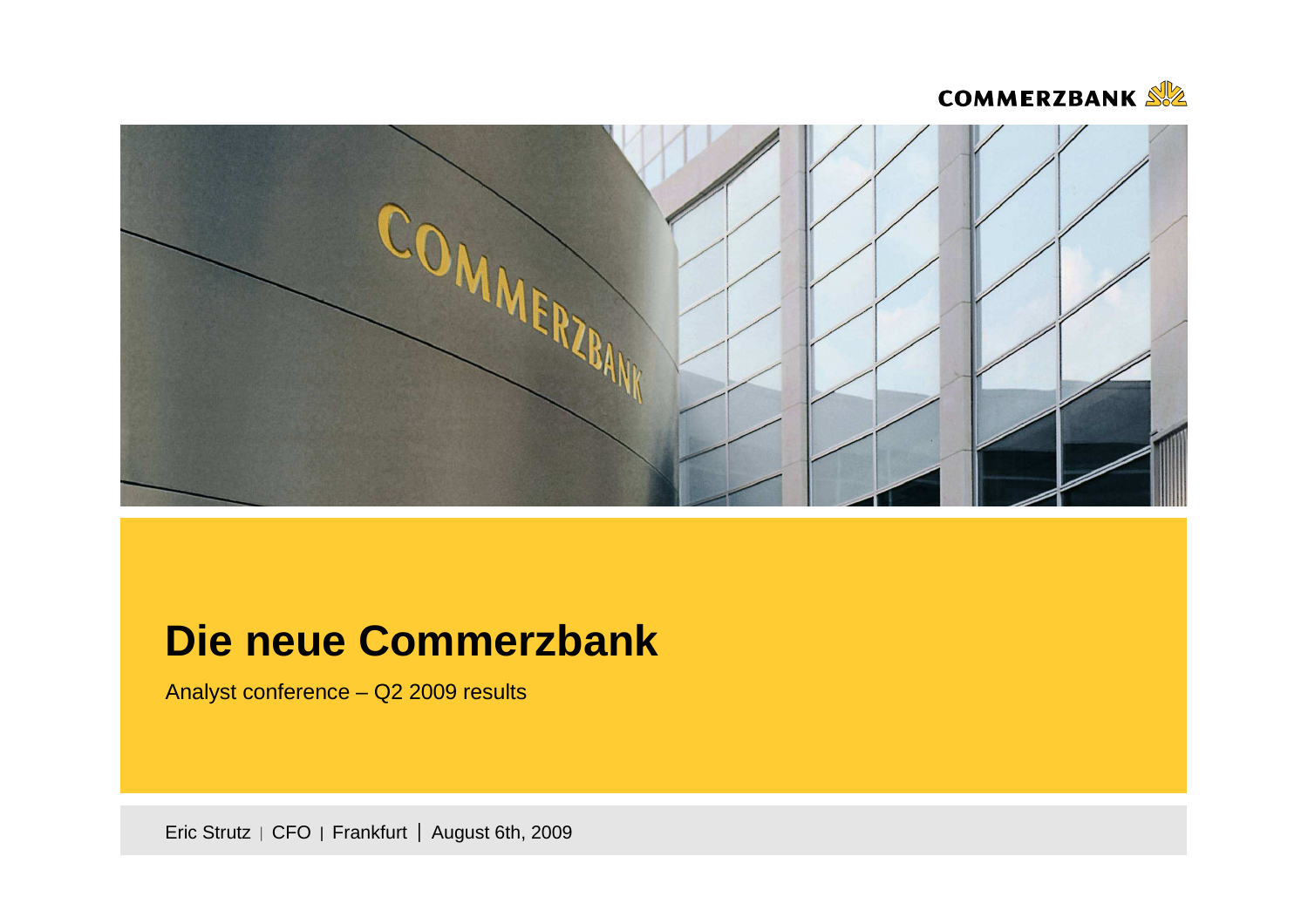

#### **General remarks for Q2 2009**

- Successful de-risking: strong reduction in balance sheet, risk weighted assets and ABS-Portfolio **1.**
- **2.**Asset disposals in accordance with Roadmap 2012

- **3.**PC and MSB with positive operating profit despite challenging markets
- **4.**Full year funding plan entirely completed by mid year

Dresdner Bank integration well on track**5.**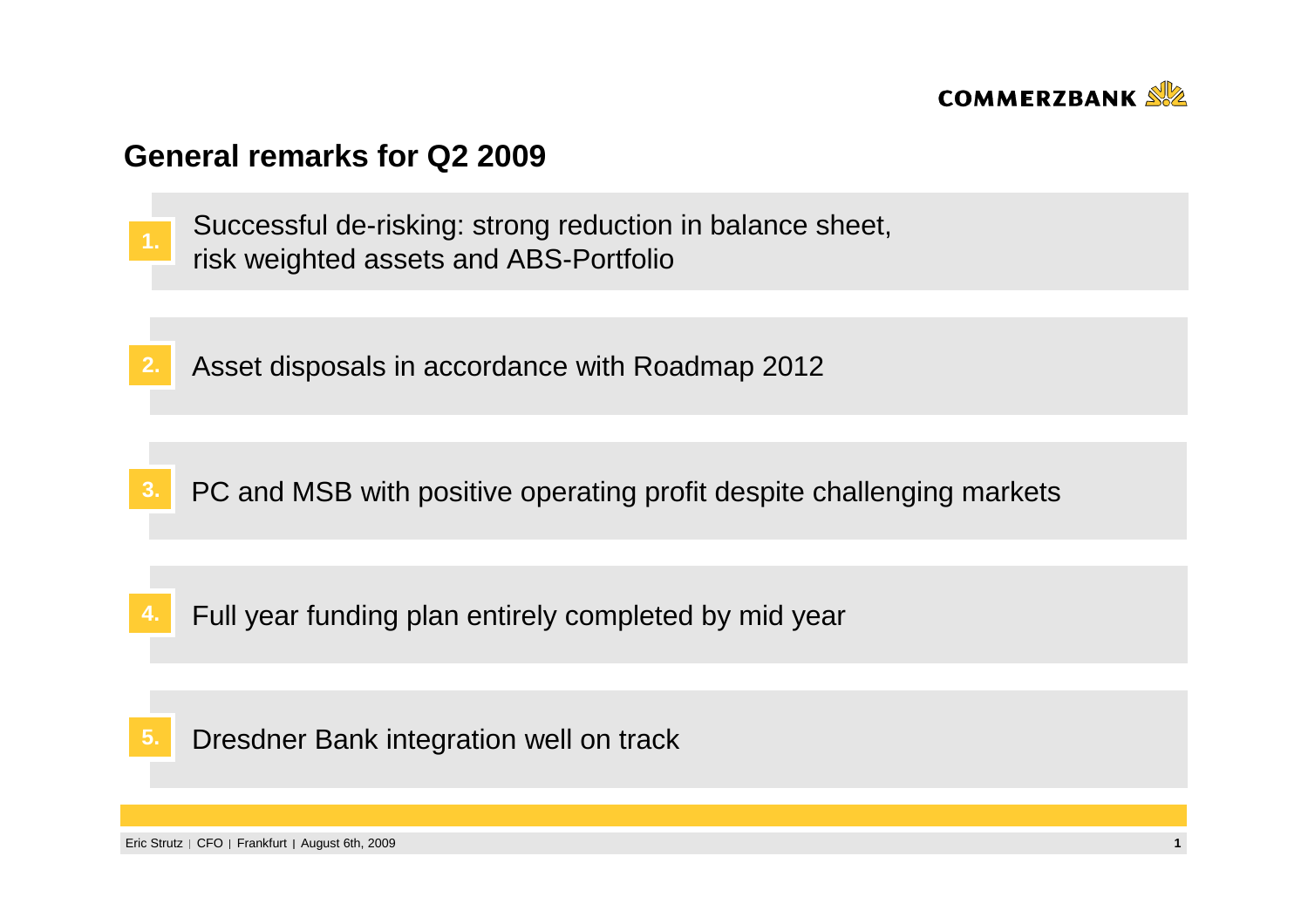

## **Operating performance affected by challenging market conditions**

|                               |                 | Q2 2009 | vs Q2 2008* | vs Q1 2009 |
|-------------------------------|-----------------|---------|-------------|------------|
| Revenues $1$                  | in $\epsilon$ m | 3,055   | $+281$      | $+721$     |
| <b>Operating profit</b>       | in $\epsilon$ m | $-201$  | $-70$       | $+390$     |
| <b>Clean operating profit</b> | in $\epsilon$ m | 93      | $-811$      | $-550$     |
| <b>Net profit</b>             | in $\epsilon$ m | $-746$  | $-946$      | $+115$     |
| <b>Operating ROE</b>          | in $%$          | $-3.0%$ | $+0.6$ ppt  | $+7.0$ ppt |
| <b>Clean operating ROE</b>    | in $%$          | 1.4%    | $-23.4$ ppt | $-9.5$ ppt |

1 before LLP

- > Net interest income improved, net commission income bottoming out
- > Trading income significantly up
- Loan loss provisions remain on high levels due to the economic crisis
- Operating expenses affected by integration costs and non-bank related external charges
- Clean operating profit of €93m reflects weak economic conditions and integration costs

\* pro-forma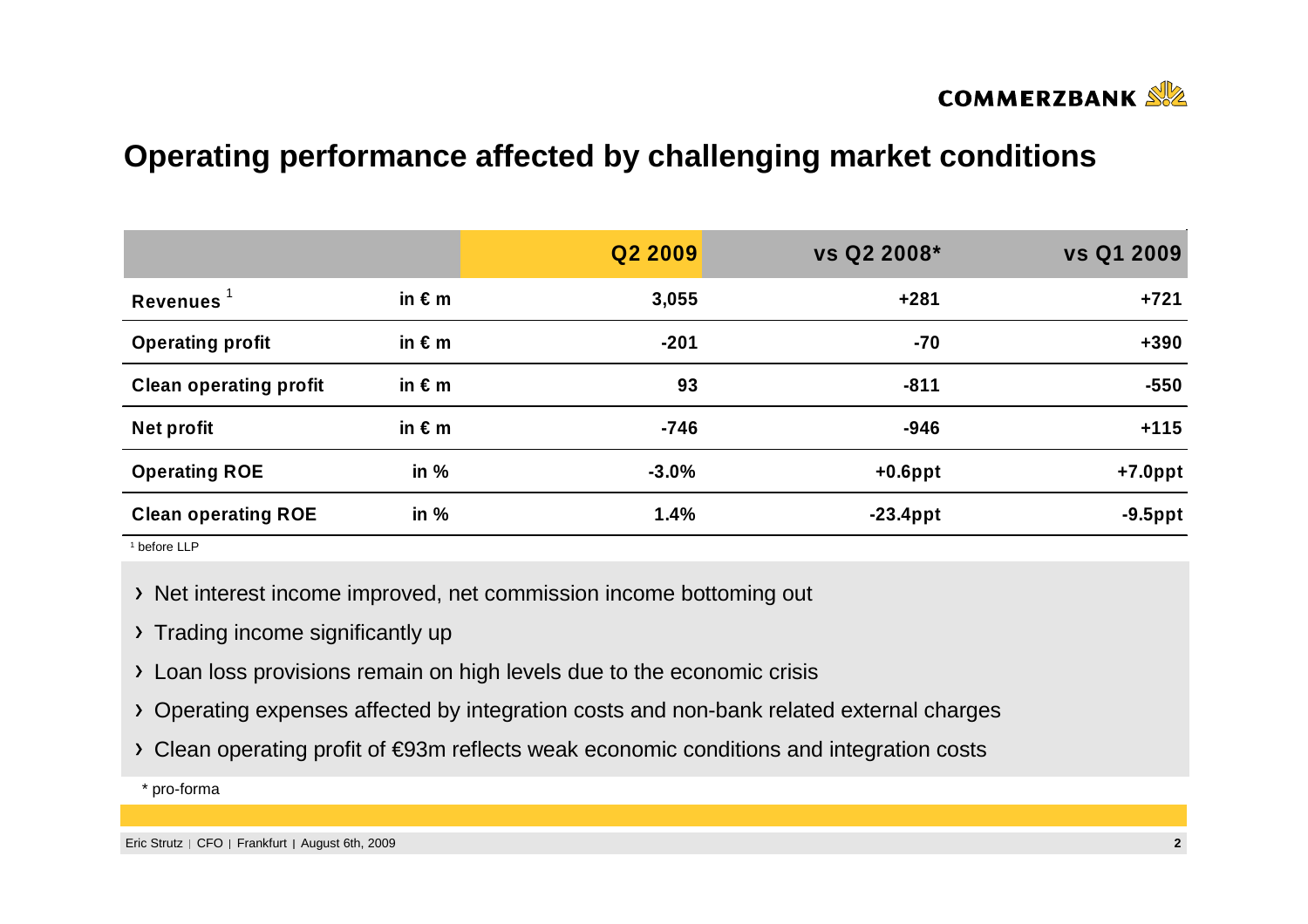

### **Q2 with reduced negative market effects**

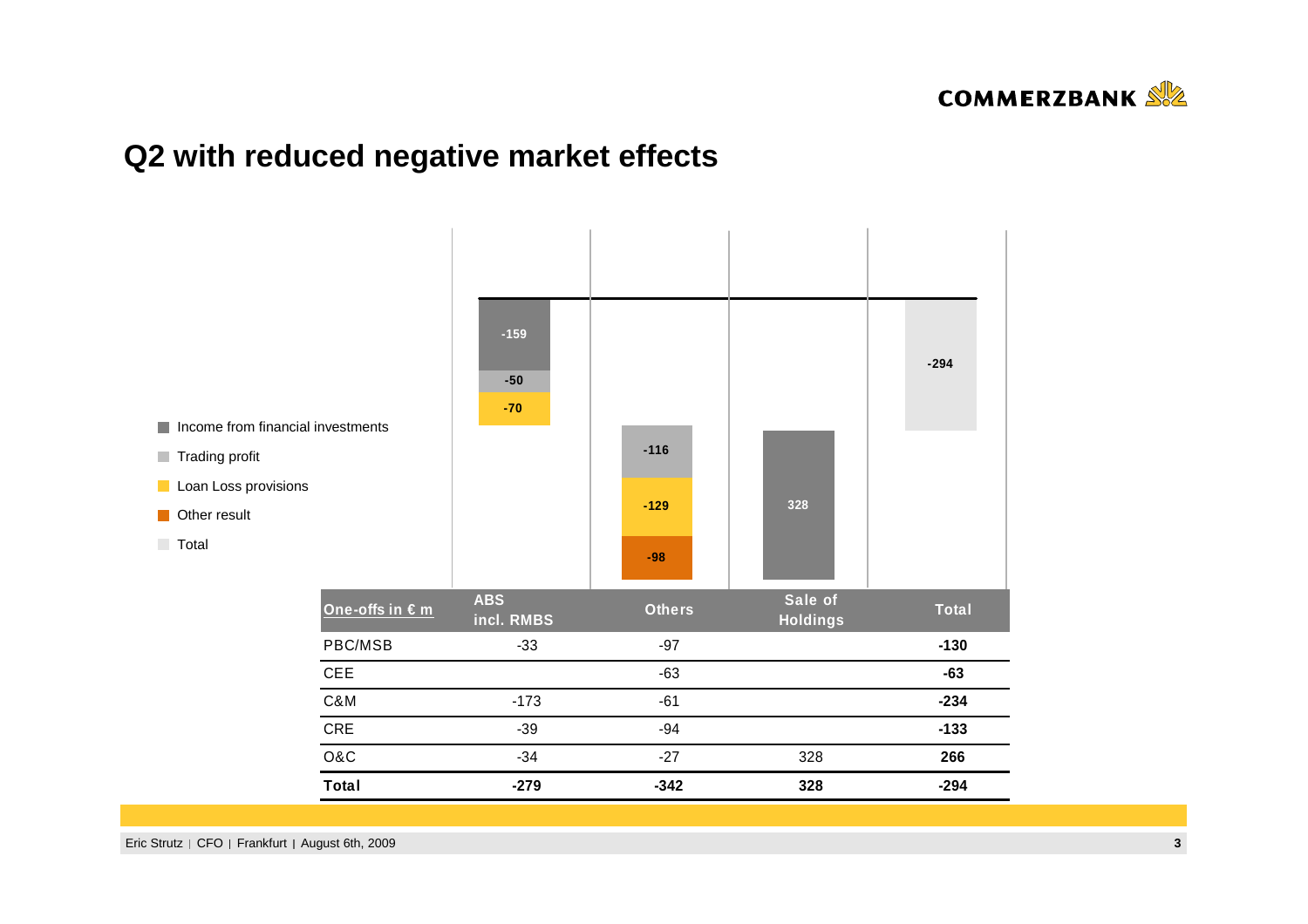

### **Successful de-risking**

#### **Balance sheet**

in € bn



#### **Risk weighted assets**in € bn



#### \* 2008 pro-forma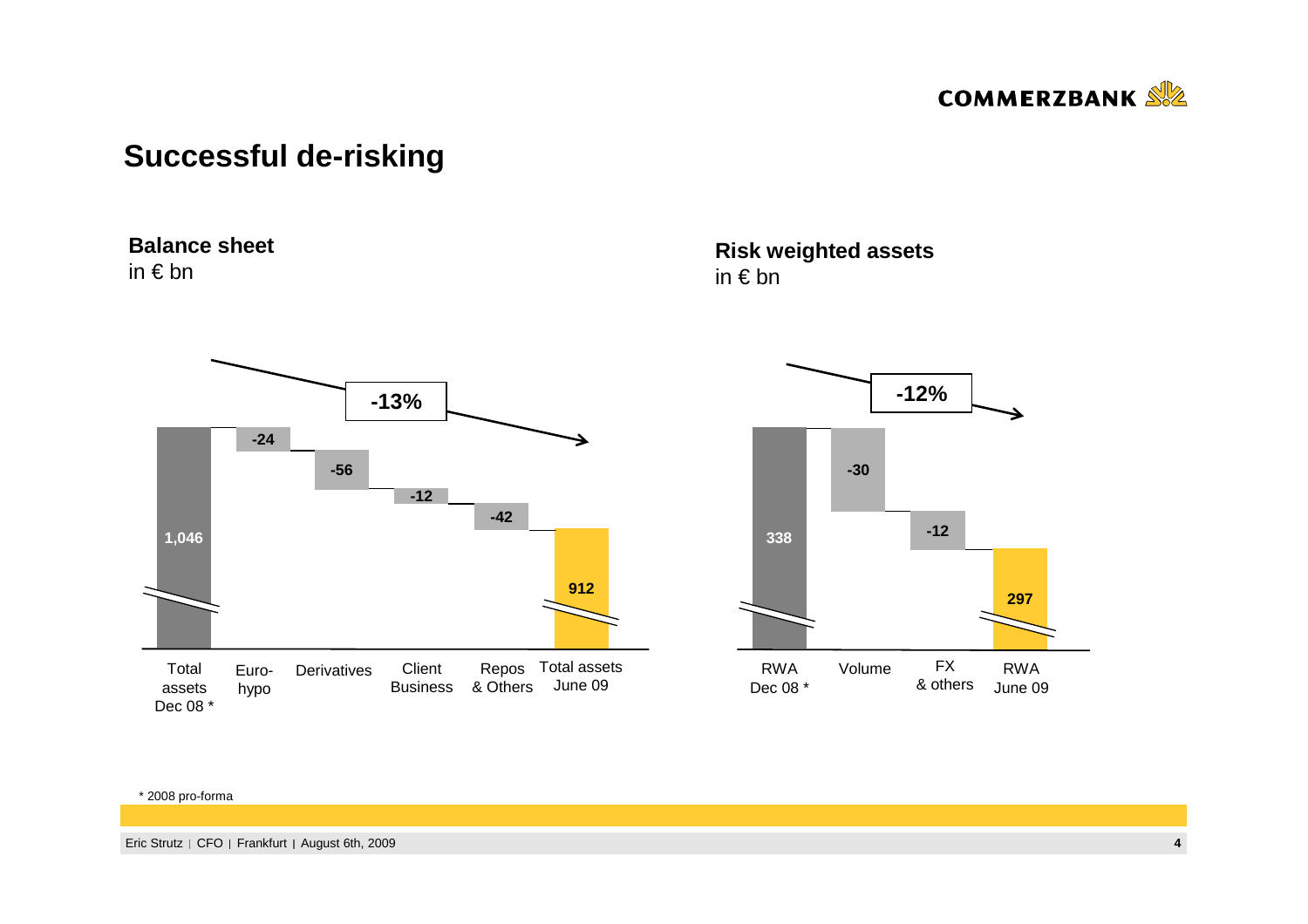

#### **Net interest income**



- $\rightarrow$  NII rose by 4% y-o-y and by 9% q-o-q
- Unwinding effect in Q2 +€63m (neutralized in loan loss provision)
- $\rightarrow$  Q2 2009 remarks
	- $\bullet$ higher lending margins
	- $\bullet$  positive contribution from current result from investments
	- $\bullet$ lower deposit margins
- Adjusted NII q-o-q flat despite reduced balance sheet

\* 2008 pro-forma \*\* first 12 days result of Dresdner Bank is not accounted but included in PPA (€80m)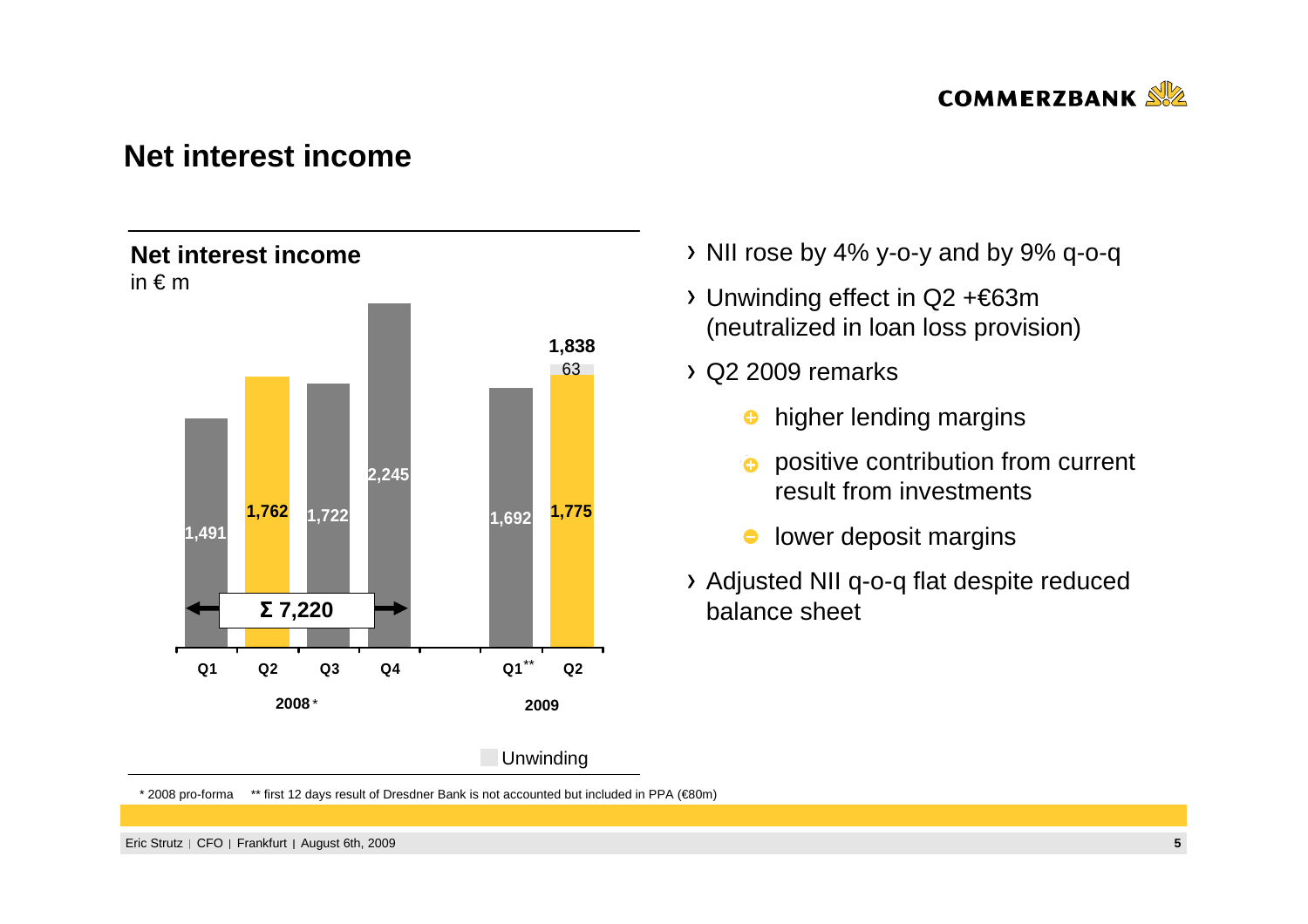

### **Commission income**

#### **Commission income**in € <sup>m</sup>



- Commission income increased by 11% q-o-q but down 21% y-o-y
- Commission income bottoming out
	- - Non-securities related commission income remains stable despite economic crisis
	- - Securities related commissions down due to weak markets, stabilization since May
- NCI adjusted q-o-q up by 5%

\* 2008 pro-forma \*\* first 12 days result of Dresdner Bank is not accounted but included in PPA (€51m)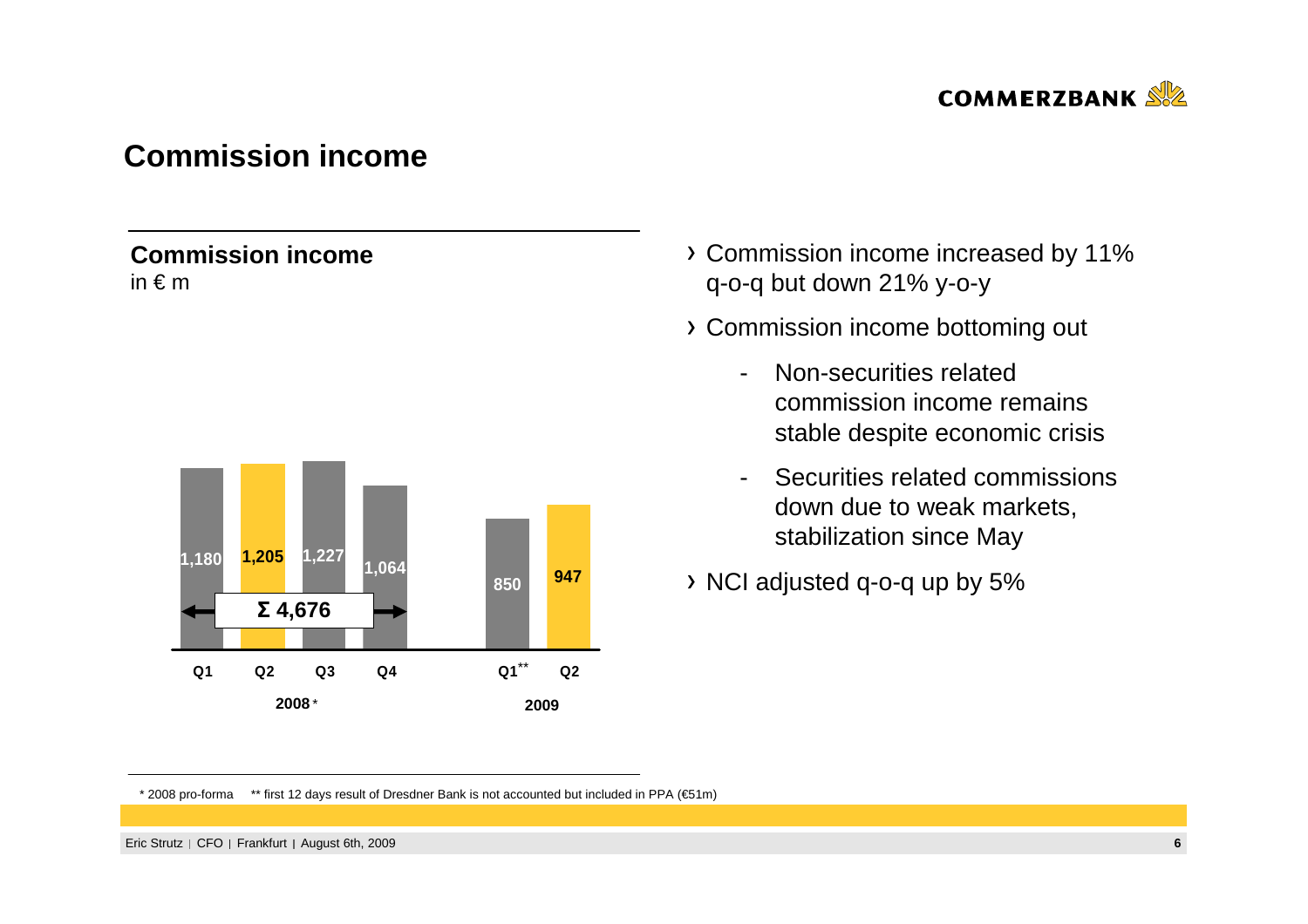

### **Trading profit**



- Clear de-risking strategy defined
	- Execution effects Q1 -€136mQ2 -€116m
- Successful trading profits from client driven business in
	- <del>D</del> Bonds
	- ❶ Rates & Options
	- $\bullet$  FX
	- **•** Equity Markets & Commodities
	- $\bullet$  Credit derivatives weak

<sup>\* 2008</sup> pro-forma \*\* first 12 days result of Dresdner Bank is not accounted but included in PPA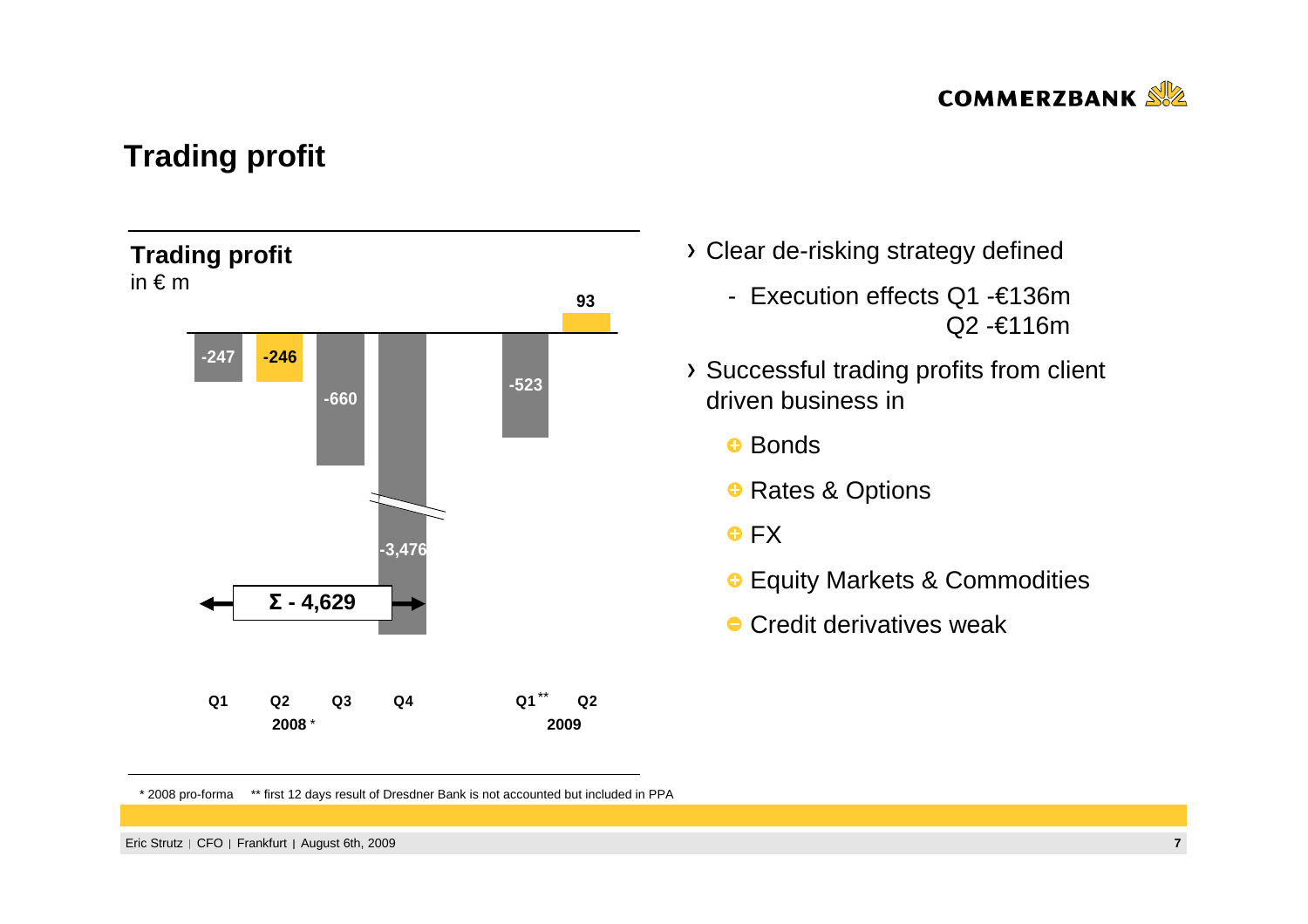

#### **Net investment income**

#### **Net investment income**in € <sup>m</sup>



#### Q2 2009 result includes

- $\bullet$  €328m from sale of Linde, ThyssenKrupp and Lufthansa
- **Impairments in RMBS and ABS** portfolio (-€159m)

\* 2008 pro-forma \*\* first 12 days result of Dresdner Bank is not accounted but included in PPA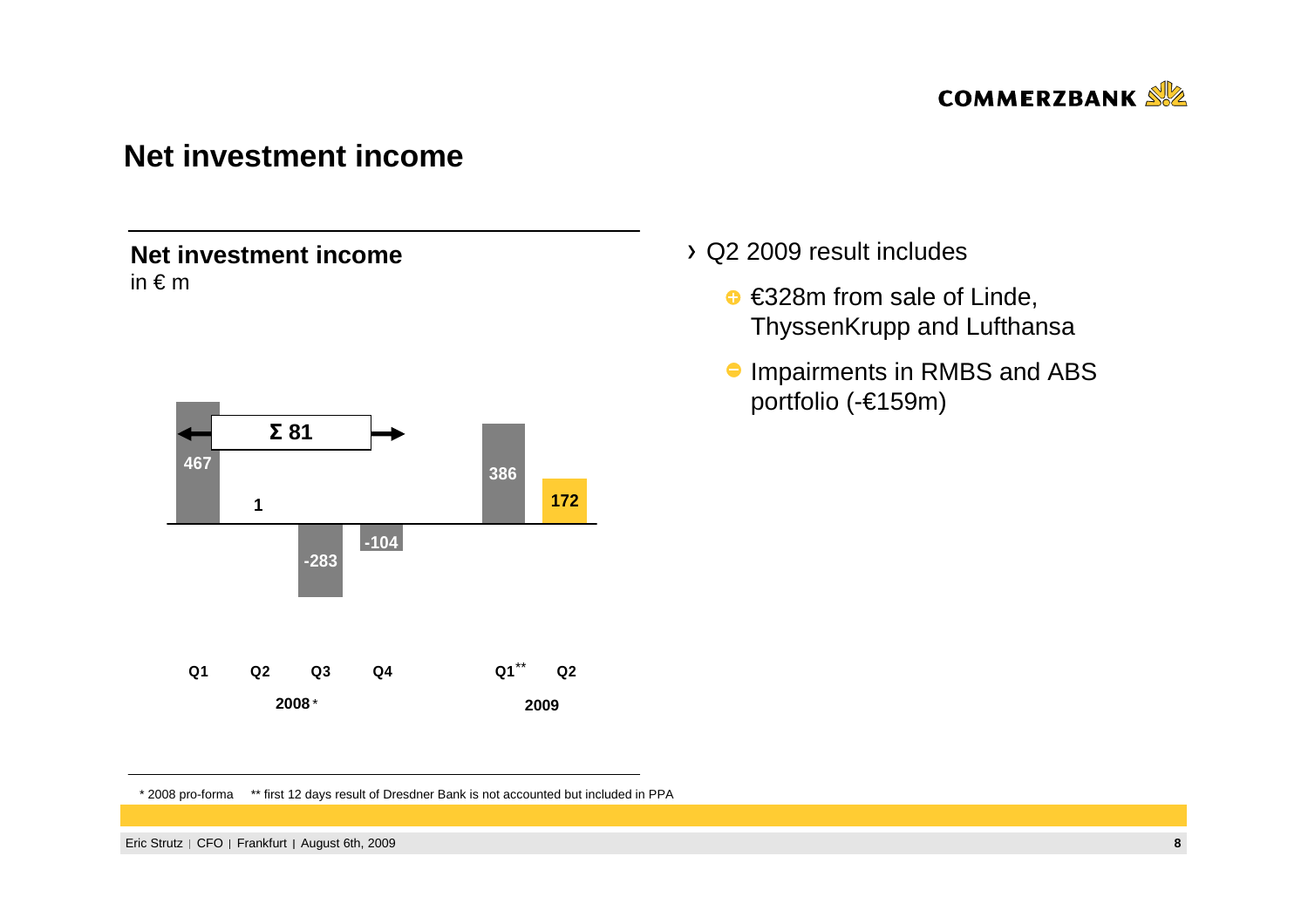

## **Loan loss provisions reflecting the progressive crisis**



Strong increase in all segments in Q2

- Private Clients were faced with the effects from weakened incomes
- Mittelstandsbank suffered from expected increase of insolvencies
- CEE was affected by write-downs in FX related corporate loans
- CRE was hit by further deteriorated markets
- Effect from unwinding (€63m)

Eric Strutz | CFO | Frankfurt | August 6th, 2009 **<sup>9</sup>**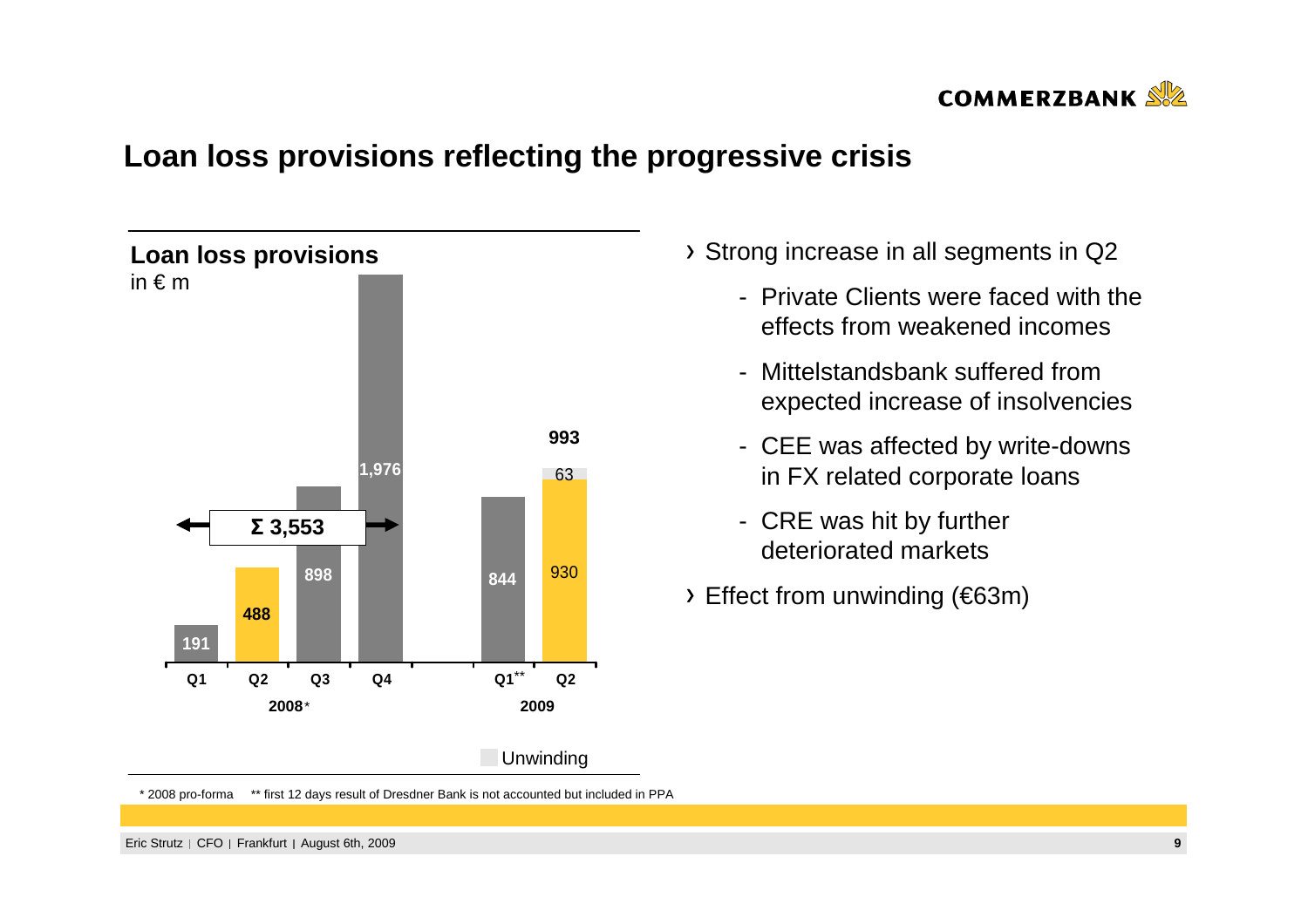

## **Loan loss provisions and exposure at default in 1st Half 2009**

|                               | <b>Commerzbank</b>                                                             |                                                                  |                                                                                                          |                                                           |                                                                                 |                             |              |  |  |  |  |
|-------------------------------|--------------------------------------------------------------------------------|------------------------------------------------------------------|----------------------------------------------------------------------------------------------------------|-----------------------------------------------------------|---------------------------------------------------------------------------------|-----------------------------|--------------|--|--|--|--|
|                               | <b>Private</b><br><b>Customers</b>                                             | <b>Mittelstandsbank</b>                                          | Corporates<br>& Markets                                                                                  | <b>Central and</b><br><b>Eastern Europe</b>               | <b>Commercial</b><br><b>Real Estate</b>                                         | Others and<br>consolidation | <b>Total</b> |  |  |  |  |
| EaD<br>in $\epsilon$ bn       | 101                                                                            | 116                                                              | 267                                                                                                      | 22                                                        | 110                                                                             | 42                          | 659          |  |  |  |  |
| <b>LLP</b><br>in $\epsilon$ m | 161                                                                            | 309                                                              | 478                                                                                                      | 375                                                       | 507                                                                             | $\overline{7}$              | 1,837        |  |  |  |  |
| LLP ratio *<br>in bp of EaD   | 32                                                                             | 53                                                               | 36<br>341                                                                                                |                                                           | 92                                                                              | 3                           | 56           |  |  |  |  |
|                               | > First effects of<br>negative market<br>environment<br>becoming<br>noticeable | > Increased<br>restructurings<br>and expected<br>credit defaults | > Reduction in<br>burdens due to<br>successful<br>restructurings<br>> Clear reduction<br>expected for H2 | > Trend reversal<br>can not be<br>foreseen short-<br>term | > Cluster risks due<br>to difficult<br>situation in<br>international<br>markets |                             |              |  |  |  |  |

**Risk provisions** for 2009 is to be expected on 2008 levels

In terms of impairment **charges arising from available-for-sale holdings and defaults in the trading book**, the current assumption for reaching the peak for the New Commerzbank was in 2008. A reduction for this area is expected in 2009 under our "realistic-case" scenario.

\* annualized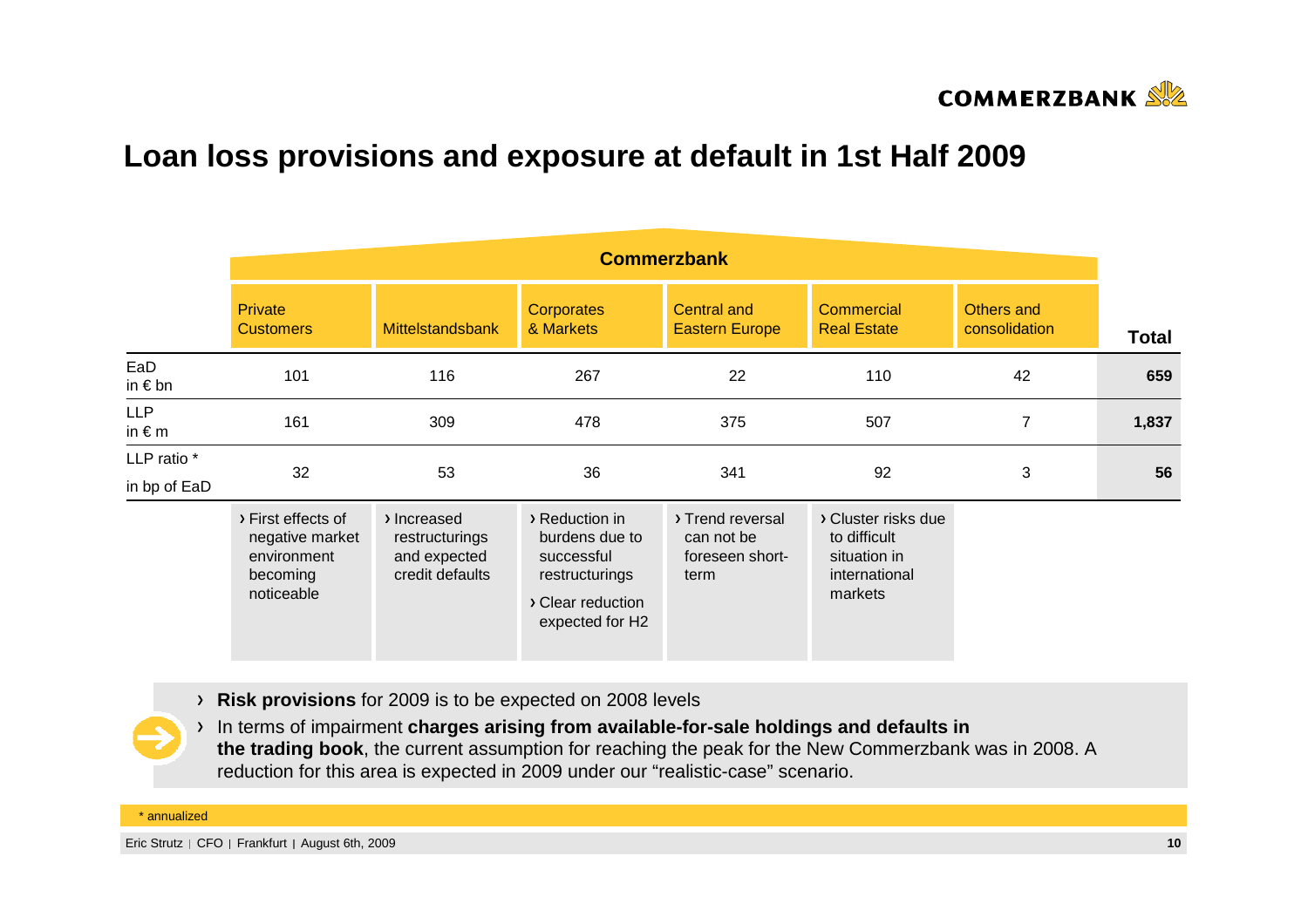

## **Operating expenses in Q2 influenced by external effects**



- Operating expenses down by 6% y-o-ybut up 9% q-o-q
- Two external factors
	- Increased charges for the deposit insurance scheme (Einlagensicherungsfonds, €39m)
	- One-off charge to the Mutual pension assurance association (Pensionssicherungsverein, €39m)
- Personnel costs reduced on an adjusted cost base due to reduced staff
- Other expenses higher due to merger related costs

<sup>\* 2008</sup> pro-forma \*\* first 12 days result of Dresdner Bank is not accounted but included in PPA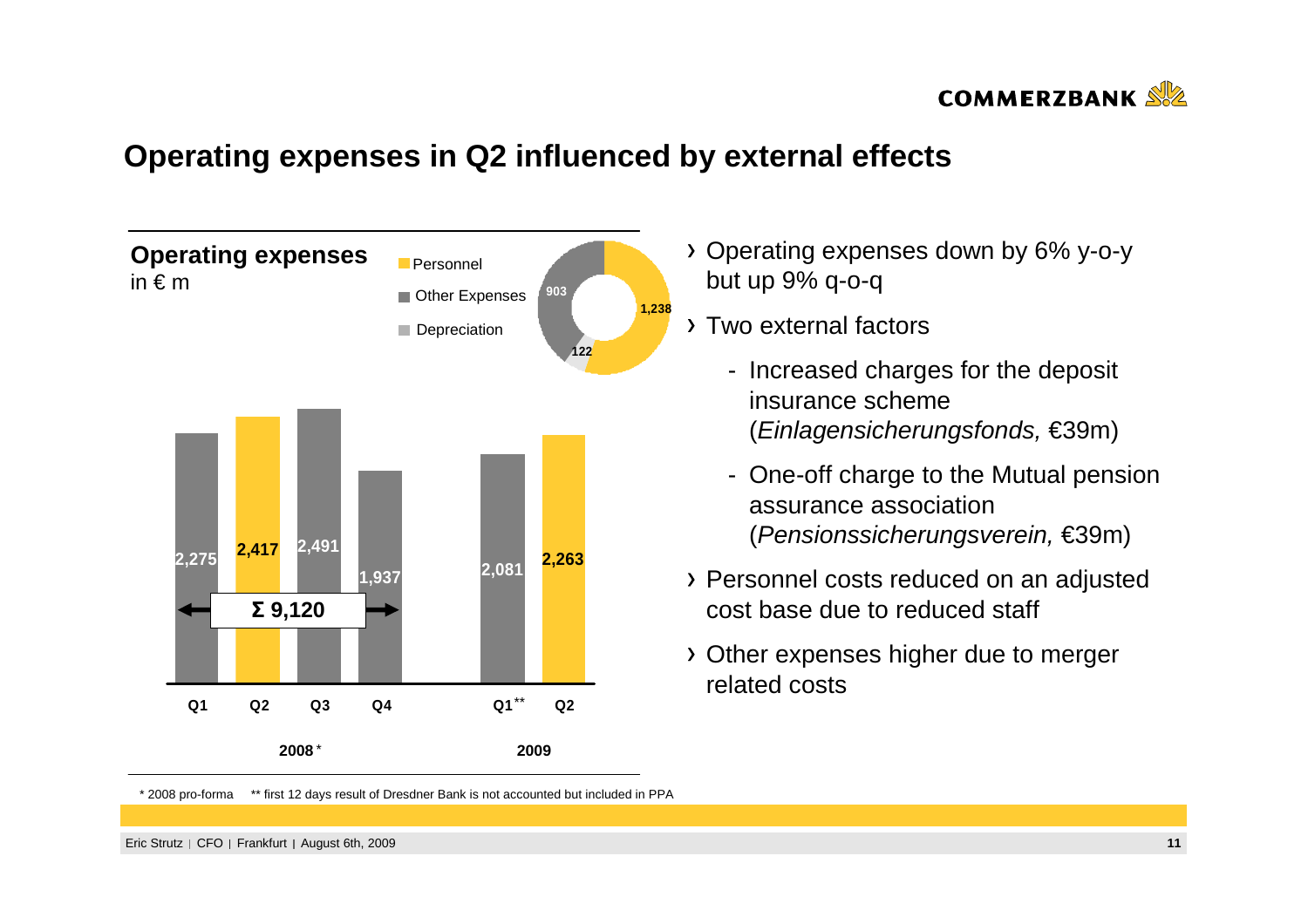

### **First cost synergies kicking in**

**Adjusted cost base**in  $\epsilon$  m \* Integration expenses not recognized as restructuring costsAdjusted cost base Q1**2,0811682,263**First 12 days Dresdner Bank**78**∆ Deposit insurance scheme and Mutual pension assurance association Adjusted cost base Q2**24\*39\*2,2732,146**Costs Q1 As reportedCosts Q2 As reported**Staff (FTE)** end of period**-5.4%59,358 58,435 56,133**31.12.08 31.03.09 30.06.09 **-5.6%**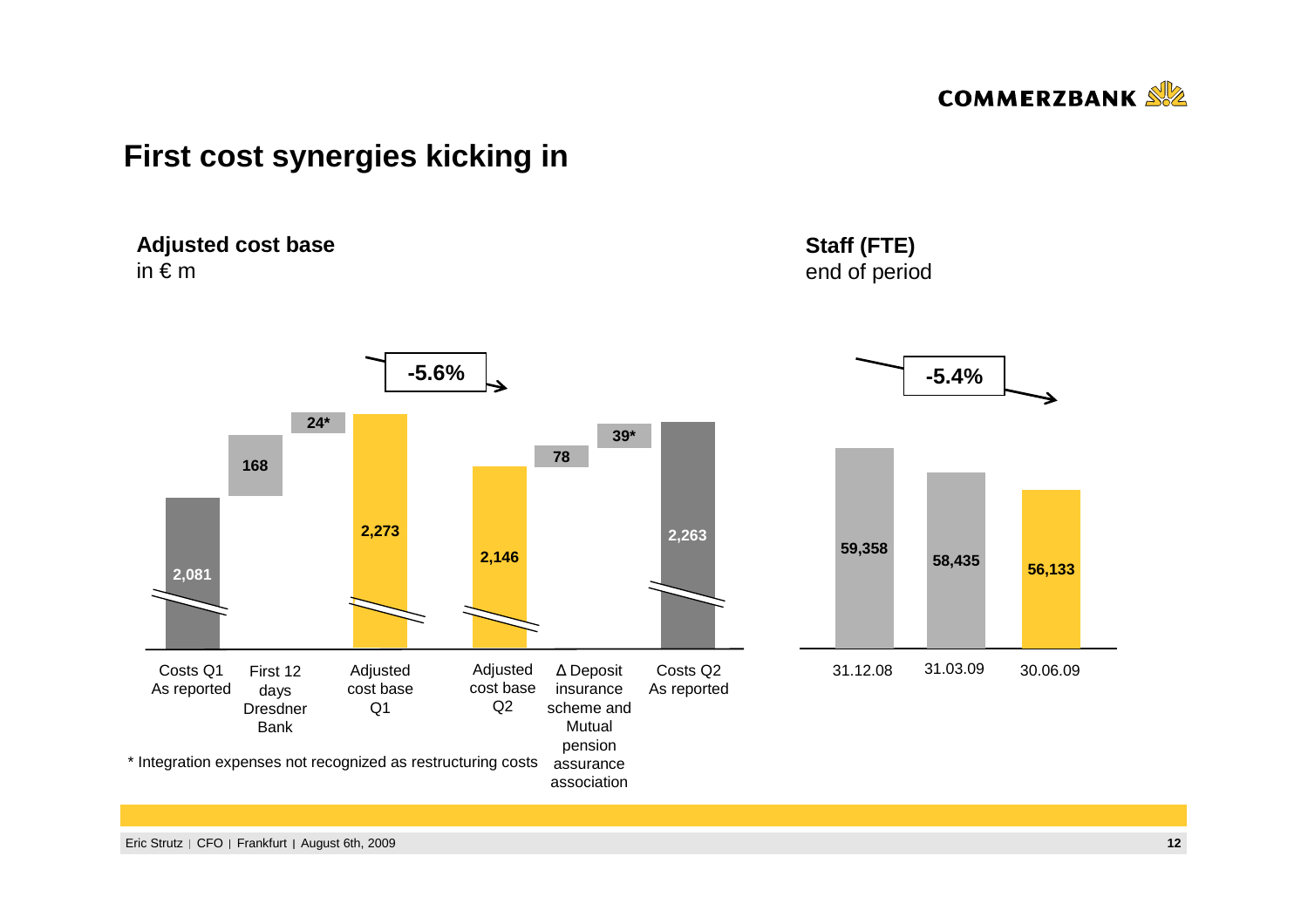

### **Operating profit & Net profit**



- Operating profit in Q2 was minus €201m
	- One-off effects of -€294m
- Pre-tax profit of minus €487m affected by restructuring charges (€216m) and goodwill impairment (€70m, CRE)
- Net profit is hit by tax charges due to
	- No loss activation in US, UK and Spain
	- Impairment on DTA of Eurohypo New York (€41m)

Operating profit Net profit attributable to Commerzbank shareholders and SoFFin

\* 2008 pro-forma \*\* first 12 days result of Dresdner Bank is not accounted but included in PPA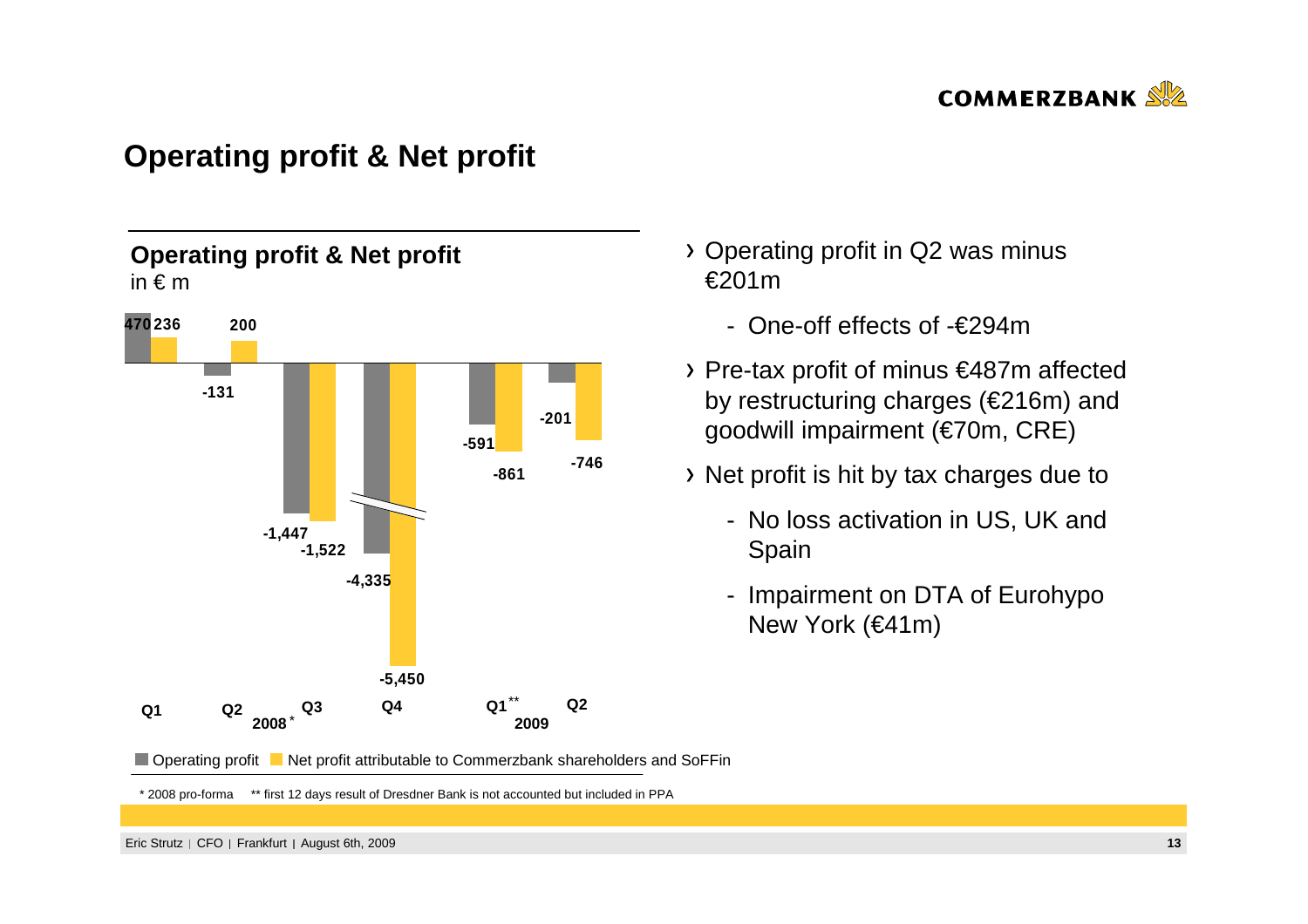

### **Tier 1**



|                                     | <b>Mar '09</b> | <b>Jun'09</b> |
|-------------------------------------|----------------|---------------|
| Risk weighted assets ( $\notin$ bn) | 316            | 297           |
| Revaluation reserves $(\epsilon m)$ | $-2,852$       | $-2,543$      |
| Tier I capital $(\epsilon m)$       | 21,346         | 33,410        |

- Confirmation of high capital ratios
	- Including silent participation and capital increase from SoFFin
	- Positive effect from nondeducting of negative revaluation reserve according to industry standards in Europe (e.g. France, UK, Netherlands)
- RWA decreased due to de-risking of total assets
- > Revaluation reserve affected by
	- Sale of financial investments (i.e. Linde, ThyssenKrupp)
	- Spread tightening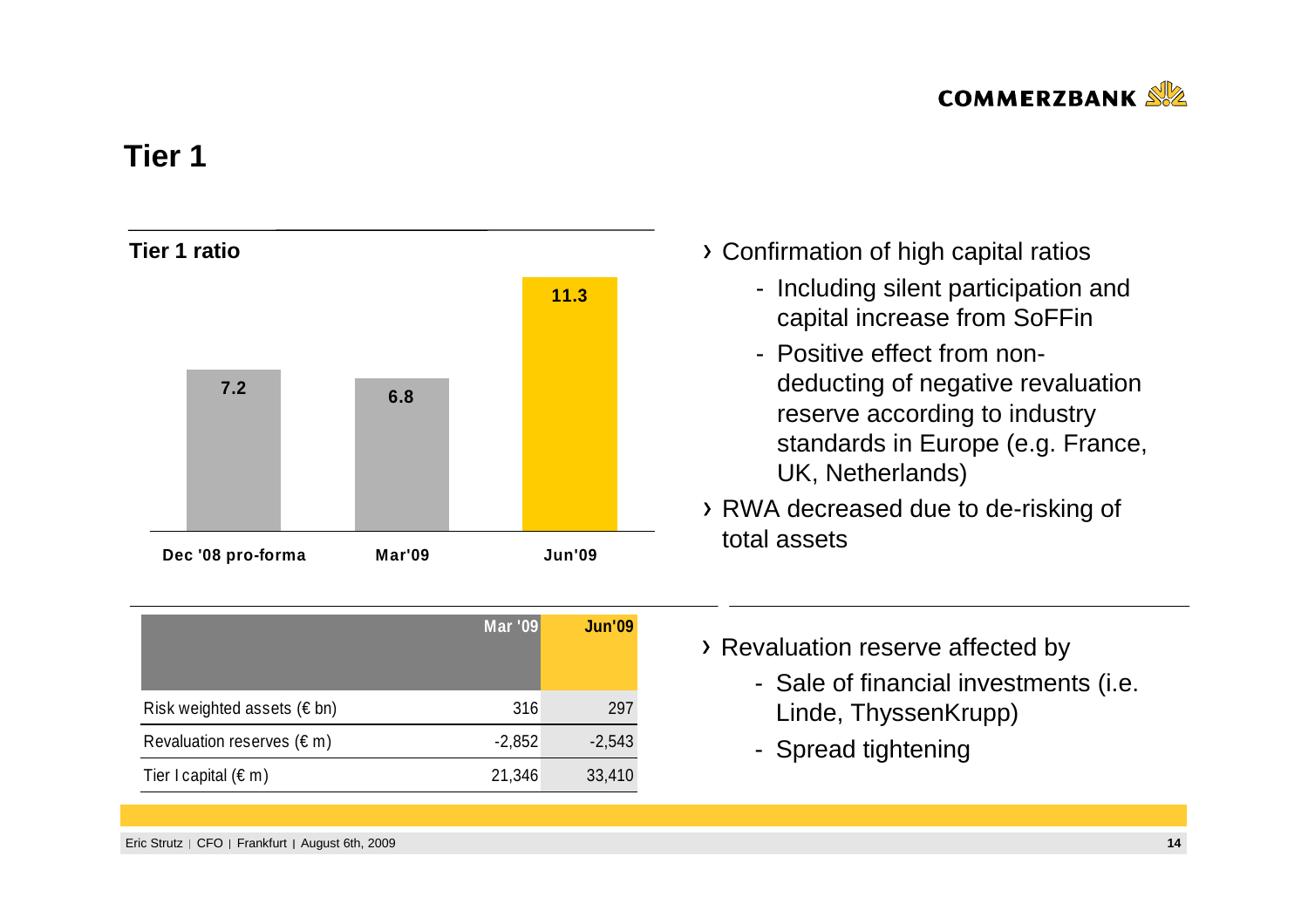

# **Balance Sheet Leverage Ratio**

| $(in \in m)$                         | 31.12.2008 pro-forma | 30.06.2009 |
|--------------------------------------|----------------------|------------|
| <b>Equity</b>                        | 21,122               | 29,147     |
|                                      |                      |            |
| <b>Total Assets</b>                  | 1,045,612            | 911,815    |
| Derivatives netting                  | $-10,708$            | $-12,854$  |
| Trading assets / liabilities netting | $-256,523$           | $-209,594$ |
| Deferred taxes netting               | $-3,000$             | $-3,676$   |
| Other assets / liabilities netting   | $-8,499$             | $-7,031$   |
| <b>Total Adjusted Assets</b>         | 766,882              | 678,660    |
|                                      |                      |            |
| <b>Leverage Ratio</b>                | 36                   | 23         |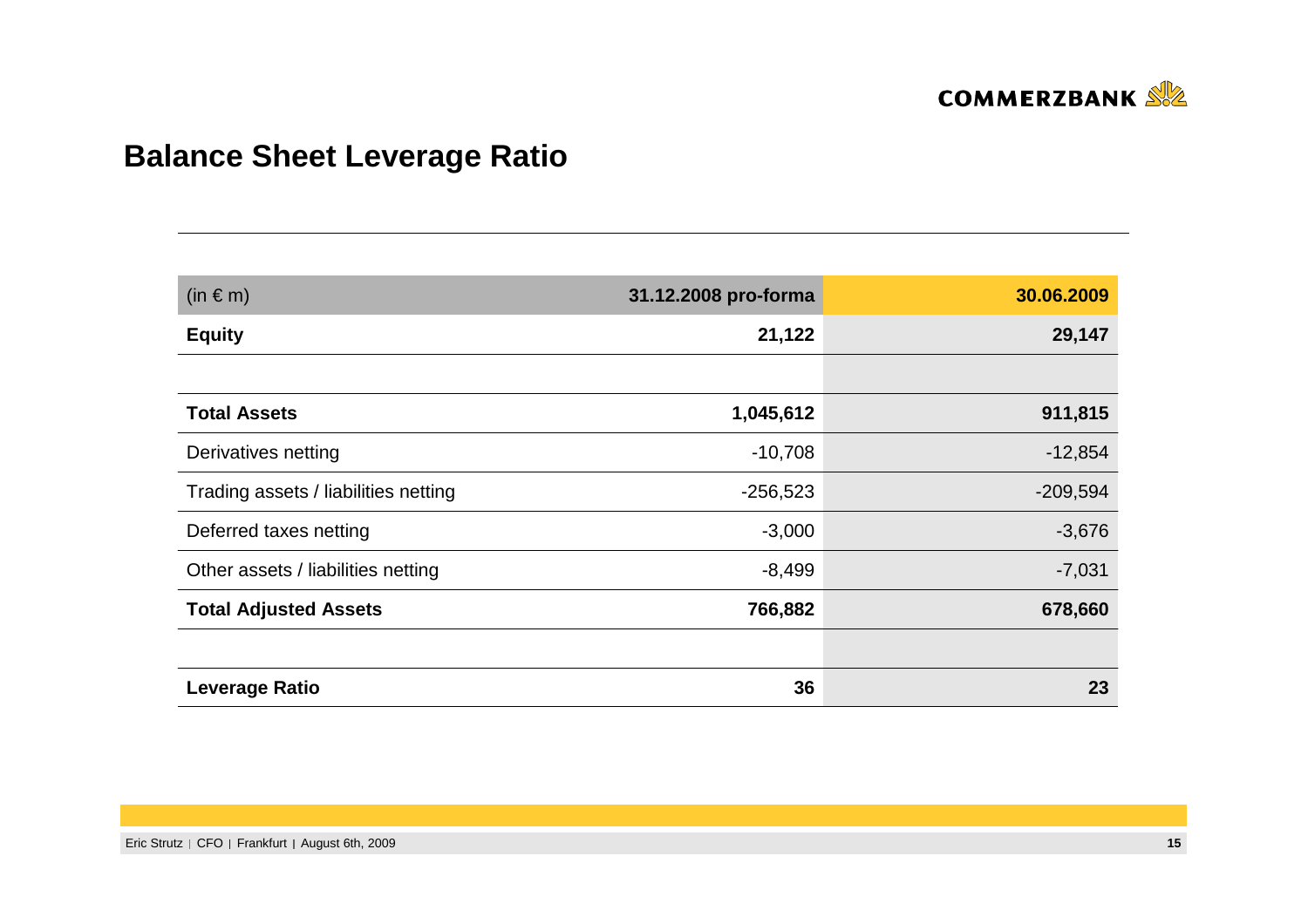

### **Client deposits remain on high level - funding plan already completed**



- Retail deposit volume growth offset by reduction in overnight deposits from foreign corporate customers in Q2
- Funding volume €21bn end of July, predominantly unsecured issues

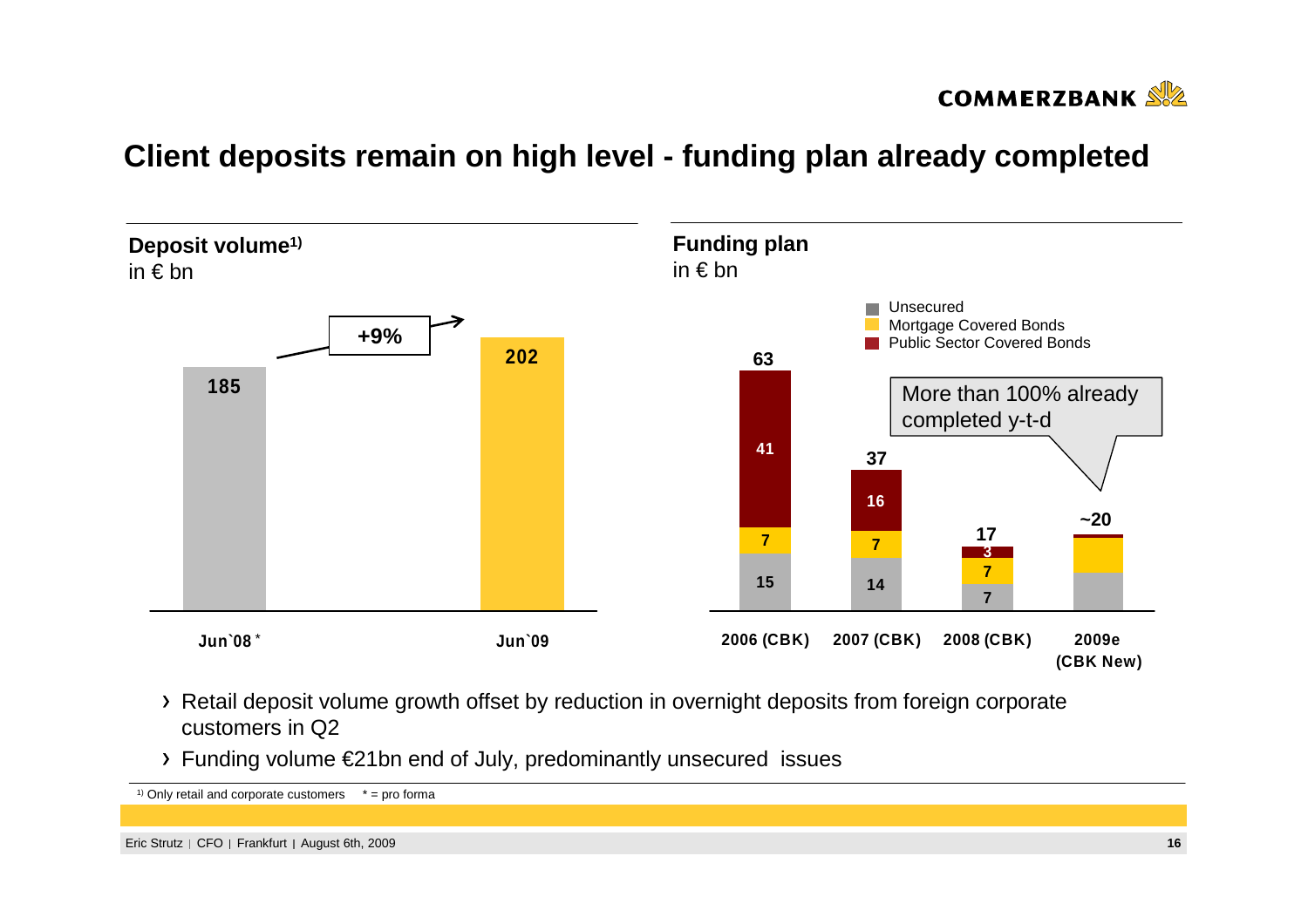

### **Commerzbank Group's funding plan 2009 completed in H1**



\* Issuance on an opportunistic basis due to asset reduction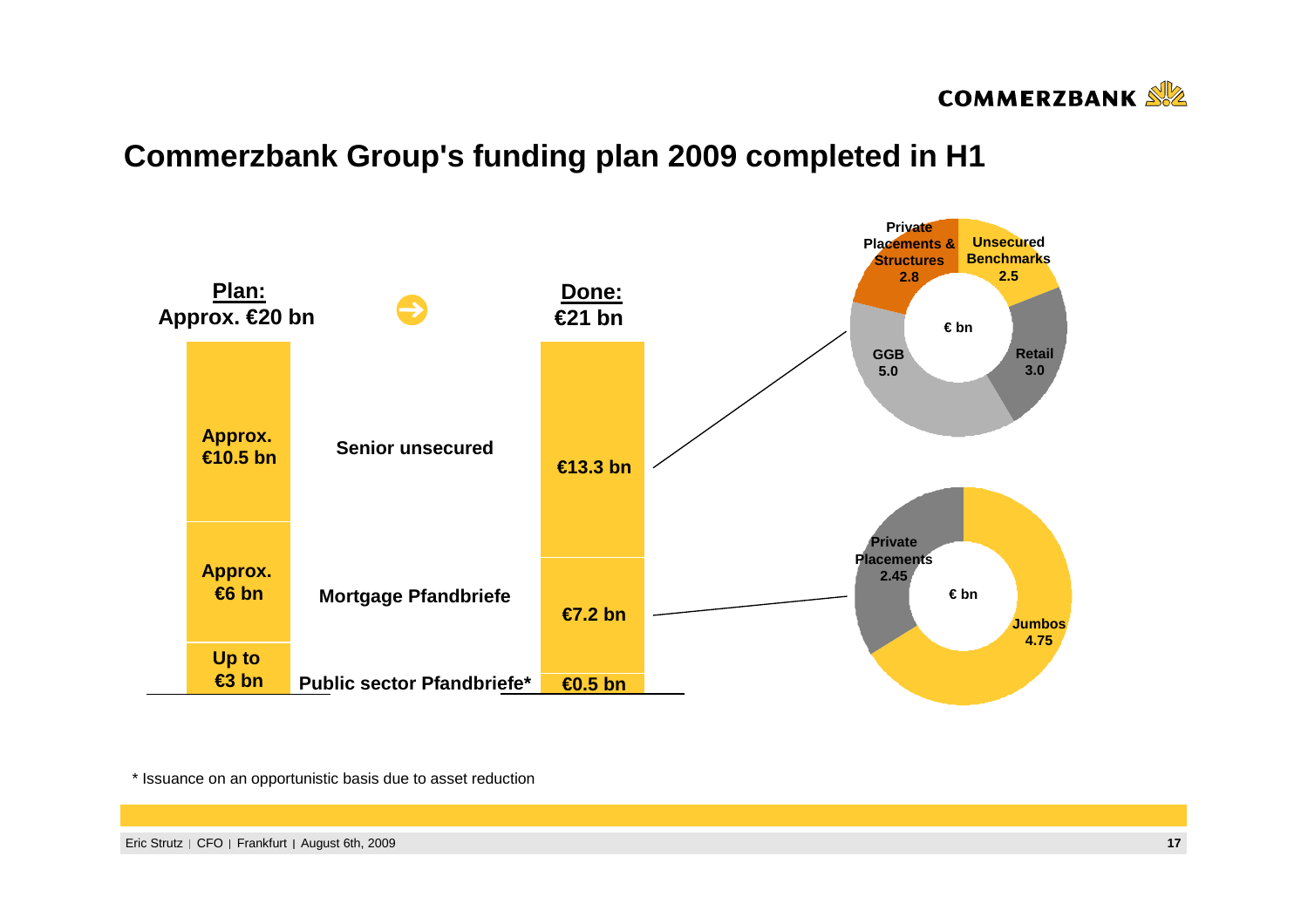

### **Charges on ABS Portfolio in H1 2009**

#### **Overview - ABS portfolio**

As of 06/2009

| $(in \in m)$                  | <b>Nominal</b><br>values | <b>Market</b><br>values | $H1-$<br><b>Charges</b> | P&L<br>effect | <b>Effect on</b><br>revaluation<br>reserve | Mark-<br>down-<br>Ratio*** |
|-------------------------------|--------------------------|-------------------------|-------------------------|---------------|--------------------------------------------|----------------------------|
| Secondary Market ABS*         | 25,515                   | 16,645                  | $-1,440$                | $-1,137$      | $-303$                                     | 35%                        |
| thereof critical portfolio    | 19,564                   | 10,898                  | $-1,411$                | $-1,131$      | $-280$                                     | 44%                        |
| thereof governm. guaranteed   | 5,734                    | 5,587                   | 19                      | 0             | 19                                         | 3%                         |
| Conduits**                    | 9,472                    | 9,472                   | 0                       | 0             | 0                                          | 0%                         |
| thereof critical portfolio    | 3,590                    | 3,590                   | 0                       | 0             | 0                                          | 0%                         |
| thereof other conduits        | 5,882                    | 5,882                   | 0                       | 0             | 0                                          | 0%                         |
| ABS Hedge book                | 14,188                   | 10,568                  | $-294$                  | $-294$        | 0                                          | 26%                        |
| CIRC****                      | 649                      | 653                     | $-18$                   | $-18$         | 0                                          | N/A                        |
| Others (incl. Term Struct.)** | 664                      | 640                     | $-22$                   | $-23$         | 1                                          | 4%                         |
| Total                         | 50,488                   | 37,978                  | $-1,774$                | $-1,472$      | $-302$                                     | 25%                        |
| thereof critical portfolio    | 38,655                   | 26,349                  | $-1,745$                | $-1,466$      | $-279$                                     | 32%                        |
| thereof other ABS positions   | 11,833                   | 11,629                  | $-29$                   | -6            | $-23$                                      | 2%                         |

#### **Details**

> The H1 2009 charges resulting from ABS portfolio are totalling €1.77bn; thereof €1.47bn as P&L effect and €0.3bn as effect on revaluation reserve.

#### **Outlook**

 $\triangleright$  Due to further shift of financial market crisis to real economy and the weak fundamental situation more charges from ABS portfolio are expected for 2009.

- Further charges are expected from US CDO of ABS, US RMBS, CMBS/CRE CDO, Non-US RMBS and Large Corp. CDOs as well as effects from weak Monolinecounterparts concerning protected ABS assets.
- > No significant losses expected with regard to conduit business.

\* includes former K2 assets, which were purchased by Commerzbank during June 2009 due to orderly winddown of K2; also includes other ABS (H1-charges of -€48m)

\*\* incl. transactions that do not fall under the SolvV-definition of ABS under regulatory aspects

\*\*\* Markdown-Ratio = 1-(Market Value / Nominal Value)

\*\*\*\* The nominal value solely refer to risk position of Commerzbank (second loss position)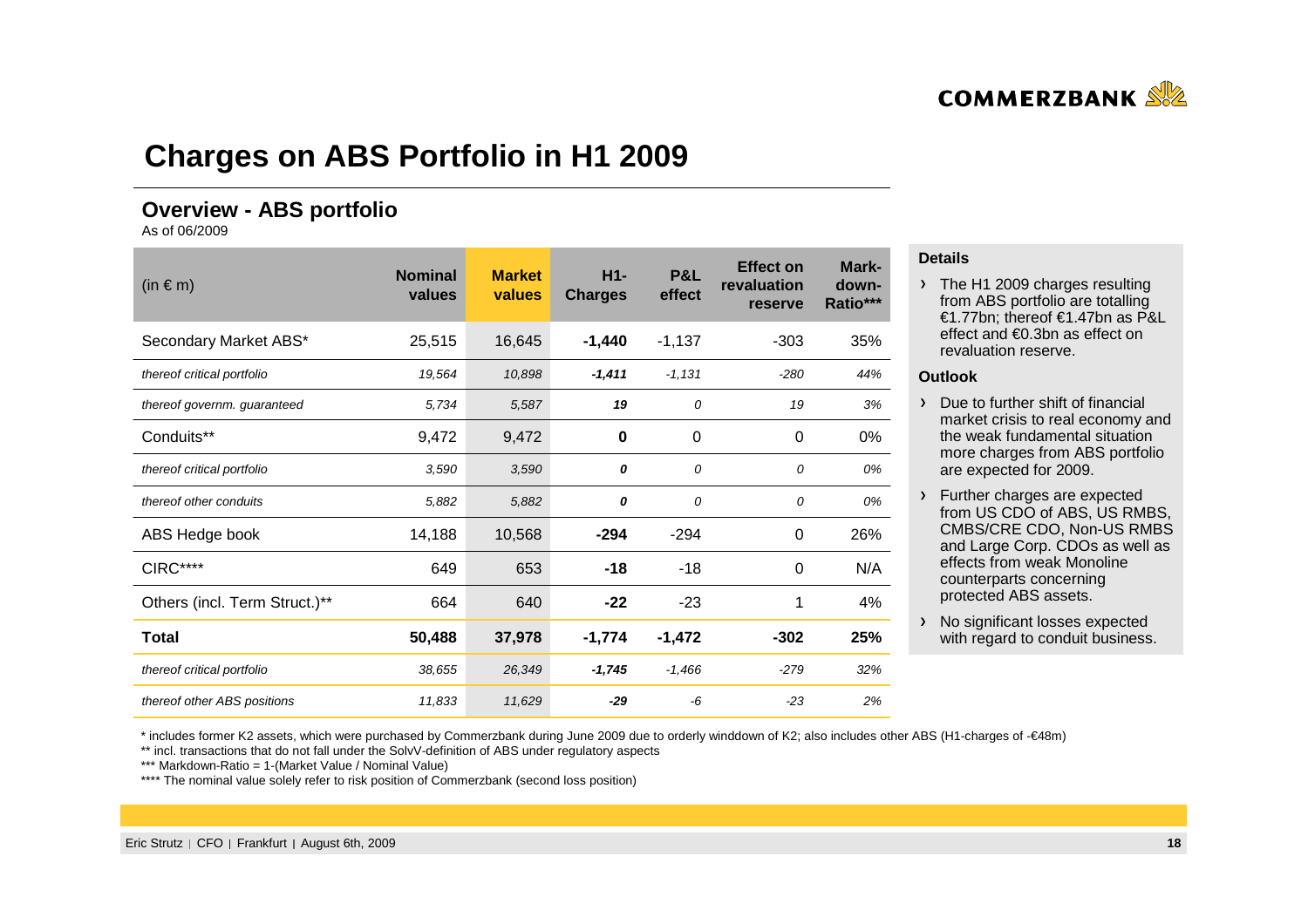

### **CDA and Counterparty Risk from Monolines**



#### **Details**

- MtM of derivatives is adjusted to the creditworthiness of counterparties. The fair value needs to be corrected through trading P&L by CDAs.
- > Main driver of the CDA reduction in Q2 was the allowance for bad debts we took on the full exposure related to one Credit Derivative Product Company ("CDPC") due to the potential default of this firm.
- > The overall decline of CDAs in Q2 amounts to -€ 551 m. The major part is due to the CDA-Other category with -€ 445 m (driven by the CDPC write down and a general decrease in credit spreads) and -€ 99 m to CDA-Monolines category (driven by reduced MtM-exposure).

#### **Outlook**

 The general outlook for the Monolines remains unimproved with CDS Spreads likely to be volatile over the foreseeable future. This might lead to changes in CDAs accordingly. There is also potential for defaults in this sector.

\*CDAs referring to monoline and non-monoline counterparties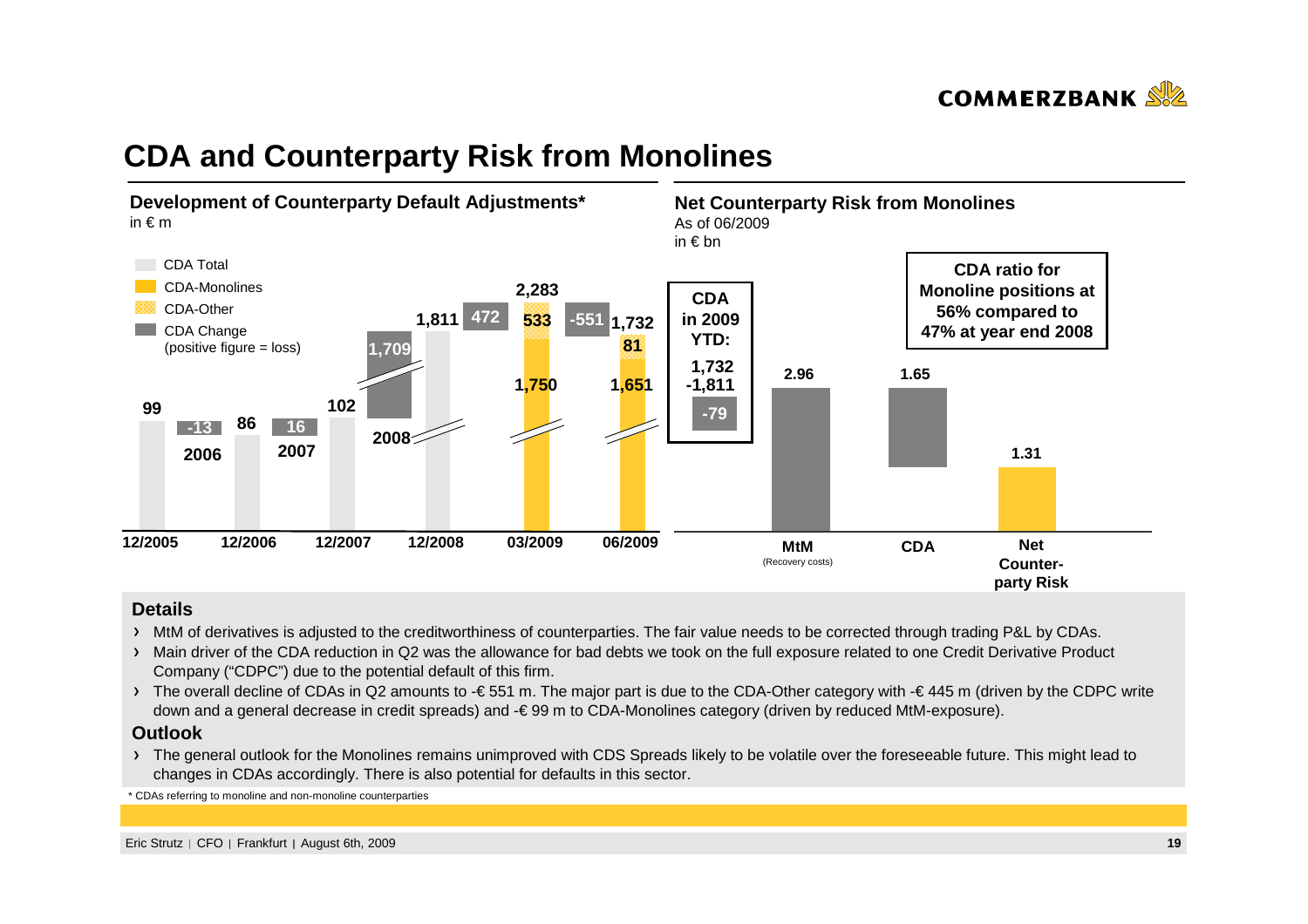

# **Solid core client business, CRE and CEE burdened by increased LLP**



#### **Operating profit<sup>1</sup>, in**  $\in$  **m**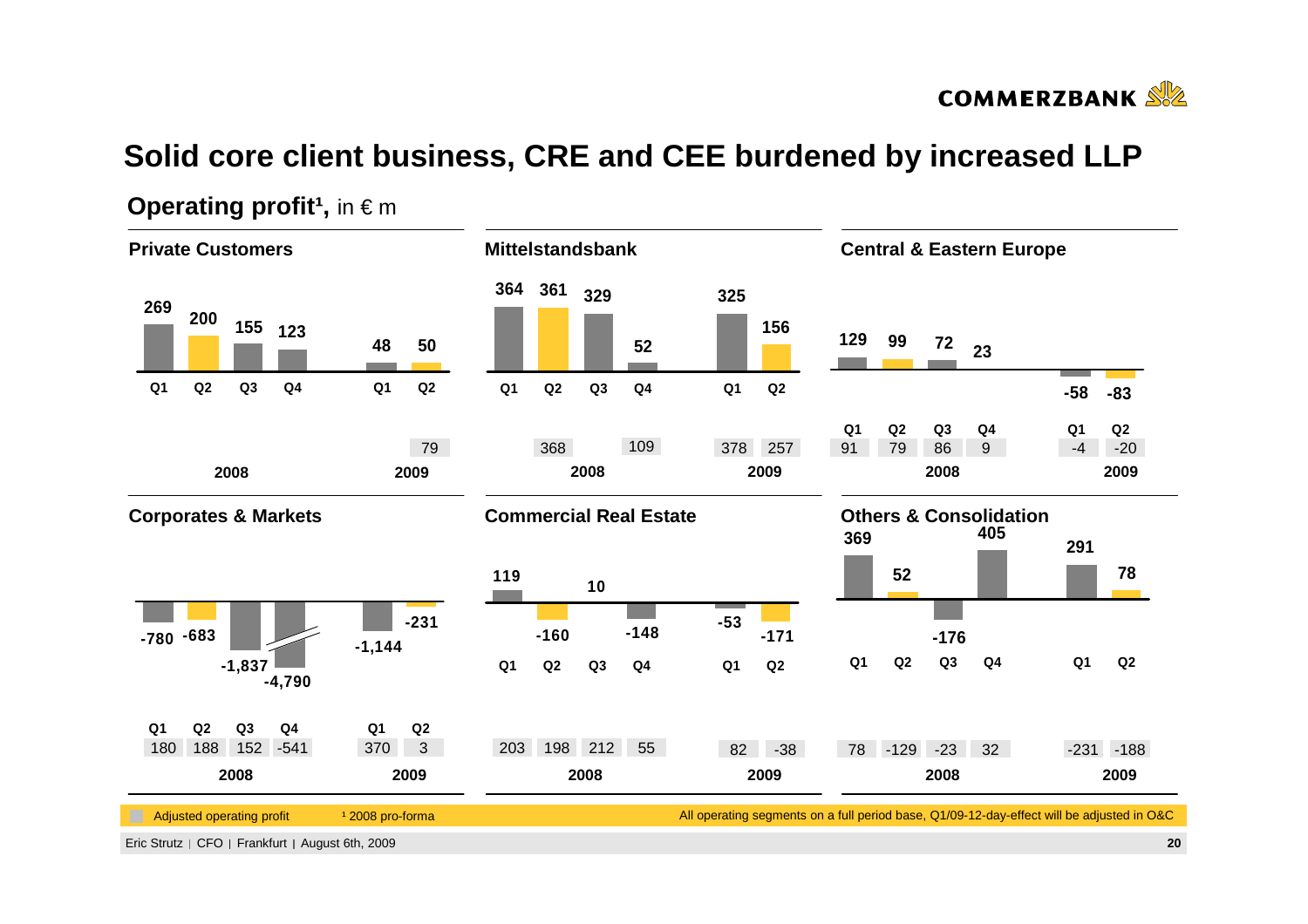

### **Private Customers with stable revenues and constant customer growth**



| Main P&L items <sup>1</sup> |         |       |       |        |          |
|-----------------------------|---------|-------|-------|--------|----------|
| in $\epsilon$ m             | $Q2$ 08 | Q1`09 | Q2'09 | H1`08  | H1`09    |
| Net interest income         | 617     | 595   | 605   | 1,219  | 1,200    |
| Risk provisioning           | $-55$   | $-65$ | $-96$ | $-100$ | $-161$   |
| Commission income           | 684     | 504   | 534   | 1,405  | 1,038    |
| Trading profit              | 1       | 3     | -3    | 2      | $\Omega$ |
| Net investment income       | -5      | $-2$  | -9    | -8     | $-11$    |
| Operating expenses          | 1,037   | 985   | 965   | 2,040  | 1,950    |
| <b>Operating profit</b>     | 200     | 48    | 50    | 469    | 98       |

- > NII stable despite low interest rate level
- > Increased risk provisioning reflects market environment
- Commission income improved vs. Q1 level following slightly higher market activities
- > Operating expenses under control
- > 73.000 new clients

\*annualized

Adjusted operating profit 12008 pro-forma

All operating segments on a full period base, Q1/09-12-day-effect will be adjusted in O&C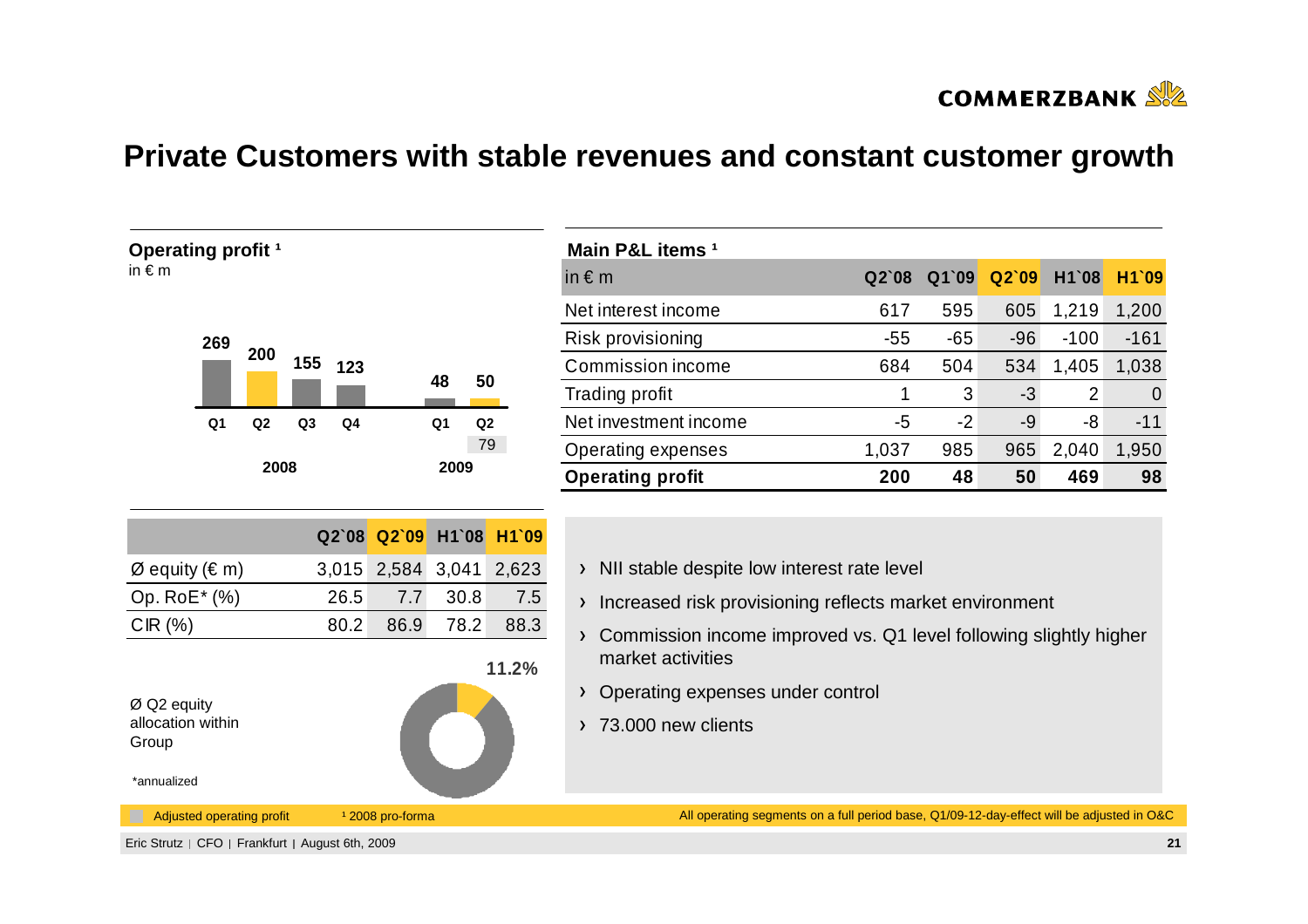

## **Mittelstandsbank with stable results in operating business also in Q2**



| Main P&L items <sup>1</sup> |         |       |        |       |        |
|-----------------------------|---------|-------|--------|-------|--------|
| in $\notin$ m               | $Q2$ 08 | Q1`09 | Q2'09  | H1`08 | H1`09  |
| Net interest income         | 460     | 547   | 542    | 913   | 1,089  |
| Risk provisioning           | $-33$   | -90   | $-219$ | $-43$ | $-309$ |
| Commission income           | 256     | 237   | 210    | 496   | 447    |
| Trading profit              | 1       | 12    | -4     | 20    | 8      |
| Net investment income       | $-11$   | -4    | $-33$  | $-16$ | $-37$  |
| Operating expenses          | 321     | 324   | 333    | 653   | 657    |
| <b>Operating profit</b>     | 361     | 325   | 156    | 725   | 481    |

- $\rightarrow$  NII remains on high level, mainly driven by improved margins in lending business
- Risk provisions more than 2x higher q-o-q due to economic environment
- Operating expenses maintained despite one-off items

All operating segments on a full period base, Q1/09-12-day-effect will be adjusted in O&C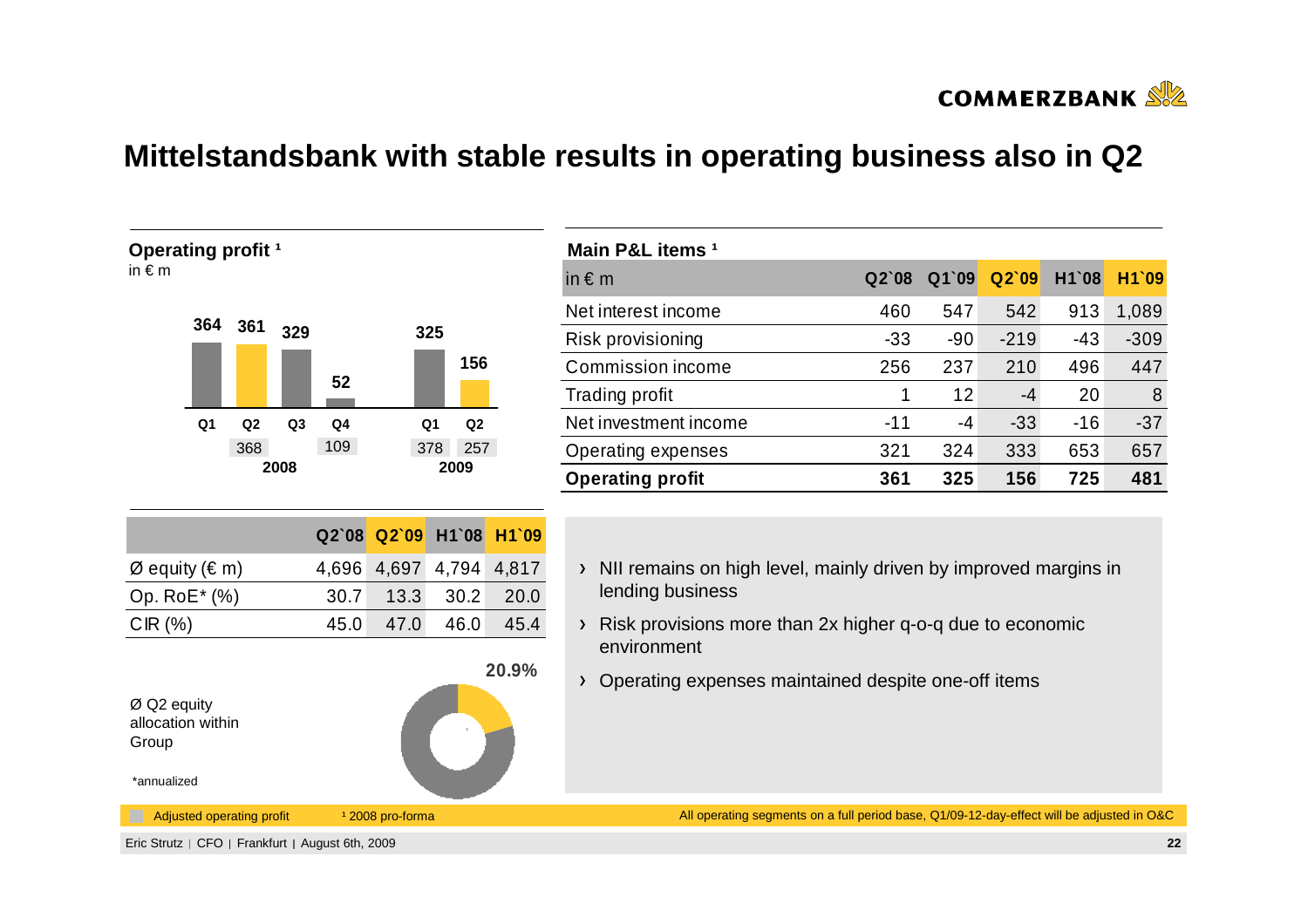

# **Central & Eastern Europe again affected by strong increase in risk provisions**

| Operating profit <sup>1</sup>                                                                                                                                       |                                                                                                            | Main P&L items <sup>1</sup>                                                                                                                                                                                                                                                                                                                        |       |        |        |       |                |
|---------------------------------------------------------------------------------------------------------------------------------------------------------------------|------------------------------------------------------------------------------------------------------------|----------------------------------------------------------------------------------------------------------------------------------------------------------------------------------------------------------------------------------------------------------------------------------------------------------------------------------------------------|-------|--------|--------|-------|----------------|
| in $\epsilon$ m                                                                                                                                                     |                                                                                                            | in $\notin$ m                                                                                                                                                                                                                                                                                                                                      | Q2'08 | Q1`09  | Q2'09  | H1`08 | <b>H1</b>      |
|                                                                                                                                                                     |                                                                                                            | Net interest income                                                                                                                                                                                                                                                                                                                                | 150   | 167    | 166    | 278   | 3              |
| 129<br>99<br>72<br>23                                                                                                                                               |                                                                                                            | Risk provisioning                                                                                                                                                                                                                                                                                                                                  | $-25$ | $-173$ | $-202$ | $-42$ | -3             |
|                                                                                                                                                                     |                                                                                                            | Commission income                                                                                                                                                                                                                                                                                                                                  | 57    | 33     | 47     | 104   |                |
|                                                                                                                                                                     | $-58$<br>$-83$                                                                                             | Trading profit                                                                                                                                                                                                                                                                                                                                     | 37    | 29     | 19     | 73    |                |
| Q <sub>1</sub><br>Q <sub>2</sub><br>Q <sub>4</sub><br>Q <sub>3</sub>                                                                                                | Q2<br>Q1                                                                                                   | Net investment income                                                                                                                                                                                                                                                                                                                              | 21    | $-5$   | $-1$   | 60    |                |
| 91<br>86<br>79<br>9                                                                                                                                                 | $-20$<br>$-4$                                                                                              | Operating expenses                                                                                                                                                                                                                                                                                                                                 | 144   | 115    | 116    | 251   | $\overline{2}$ |
| 2008                                                                                                                                                                | 2009                                                                                                       | <b>Operating profit</b>                                                                                                                                                                                                                                                                                                                            | 99    | $-58$  | $-83$  | 228   | -1             |
| Q2`08<br>$\varnothing$ equity ( $\in$ m)<br>1,879<br>Op. RoE* (%)<br>21.1<br>CIR(%)<br>53.9<br>$\varnothing$ Q2 equity<br>allocation within<br>Group<br>*annualized | Q2`09<br>H1`08<br>H1`09<br>1,624 1,716 1,655<br>$-20.4$<br>26.6<br>$-17.0$<br>49.4<br>48.2<br>49.7<br>7.1% | NII keeps high level<br>$\sum_{i=1}^{n}$<br>> Renewed increase in risk provisions by 17% q-o-q partially due to<br>settlement in FX products burdened results<br>Operating expenses flat q-o-q due to effective cost containment<br>program, reduced by 19% y-o-y<br>Number of customers at BRE Bank and Bank Forum rises to<br>nearly 3.5 million |       |        |        |       |                |
| Adjusted operating profit                                                                                                                                           | <sup>1</sup> 2008 pro-forma                                                                                | All operating segments on a full period base, Q1/09-12-day-effect will be adjusted in                                                                                                                                                                                                                                                              |       |        |        |       |                |
| Eric Strutz   CFO   Frankfurt   August 6th. 2009                                                                                                                    |                                                                                                            |                                                                                                                                                                                                                                                                                                                                                    |       |        |        |       |                |

| Main P&L items <sup>1</sup> |       |        |        |       |        |
|-----------------------------|-------|--------|--------|-------|--------|
| in $\epsilon$ m             | Q2'08 | Q1`09  | Q2'09  | H1`08 | H1`09  |
| Net interest income         | 150   | 167    | 166    | 278   | 333    |
| Risk provisioning           | $-25$ | $-173$ | $-202$ | $-42$ | $-375$ |
| Commission income           | 57    | 33     | 47     | 104   | 80     |
| <b>Trading profit</b>       | 37    | 29     | 19     | 73    | 48     |
| Net investment income       | 21    | -5     | $-1$   | 60    | $-6$   |
| Operating expenses          | 144   | 115    | 116    | 251   | 231    |
| <b>Operating profit</b>     | 99    | -58    | $-83$  | 228   | -141   |

All operating segments on a full period base, Q1/09-12-day-effect will be adjusted in O&C

**<sup>23</sup>**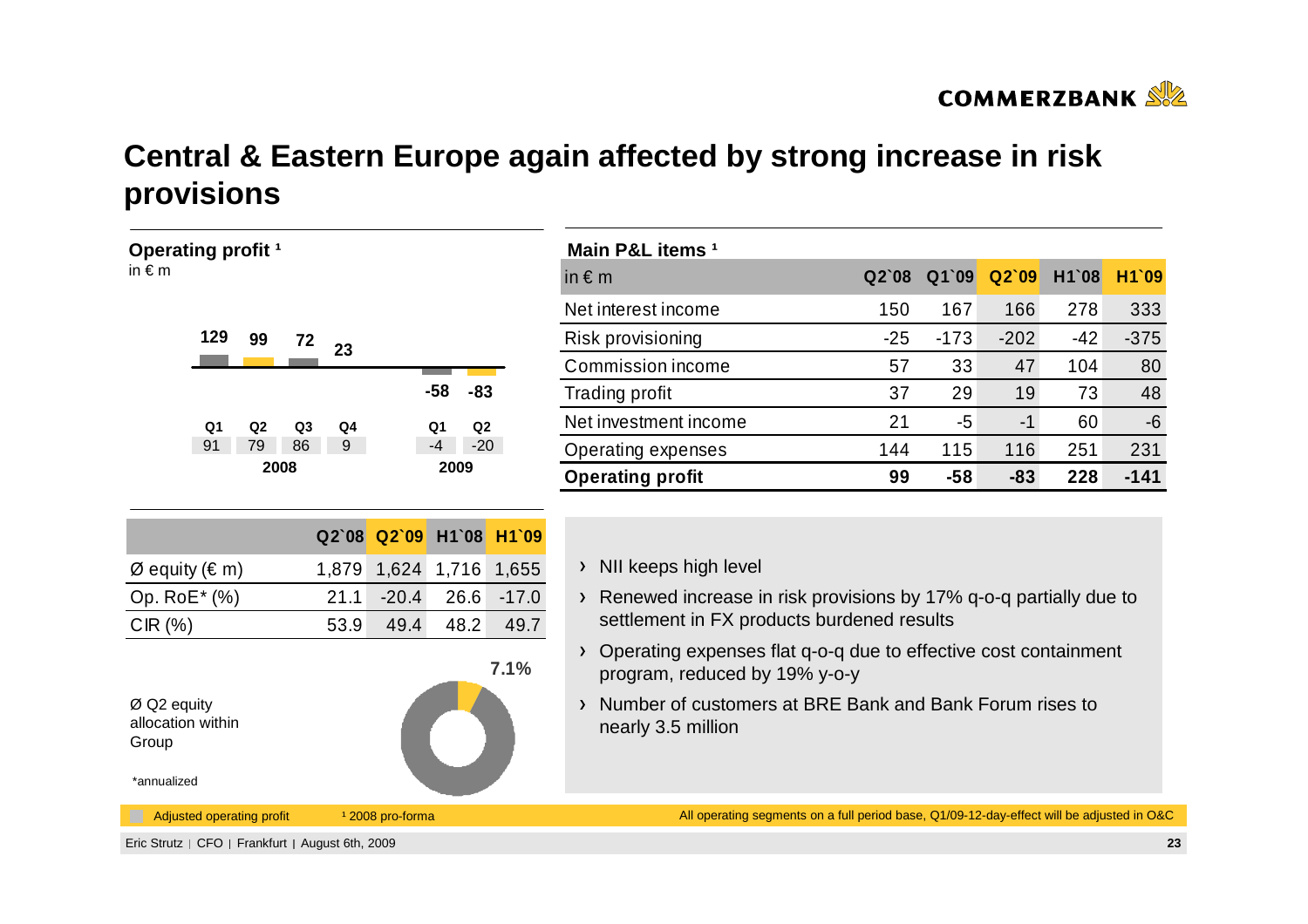

## **Corporates & Markets shows strong progress with improved resultsand reduction of risks**



| Main P&L items <sup>1</sup> |        |          |        |          |          |
|-----------------------------|--------|----------|--------|----------|----------|
| in $\epsilon$ m             | Q2'08  | Q1`09    | Q2'09  | H1`08    | H1`09    |
| Net interest income         | 272    | 245      | 265    | 568      | 510      |
| Risk provisioning           | $-63$  | $-327$   | $-151$ | $-128$   | $-478$   |
| Commission income           | 118    | 89       | 91     | 259      | 180      |
| Trading profit              | $-311$ | $-453$   | 111    | $-617$   | $-342$   |
| Net investment income       | $-13$  | $-134$   | $-29$  | $-151$   | $-163$   |
| Operating expenses          | 699    | 555      | 554    | 1,423    | 1,109    |
| <b>Operating profit</b>     | $-683$ | $-1,144$ | $-231$ | $-1,463$ | $-1,375$ |

- > Q2 2009 continued to be burdened by de-risking efforts and impairments in the PRU but ongoing business with solid results
- > Strong underlying performance leading to a significantly reduced operating loss of -€231m
- Significantly lower LLPs than in Q1 due to less burdens related to structured loan commitments
- Strong recovery of trading profit driven by positive underlying performance and lower impairments
- Reduced operating expenses due to headcount reduction

All operating segments on a full period base, Q1/09-12-day-effect will be adjusted in O&C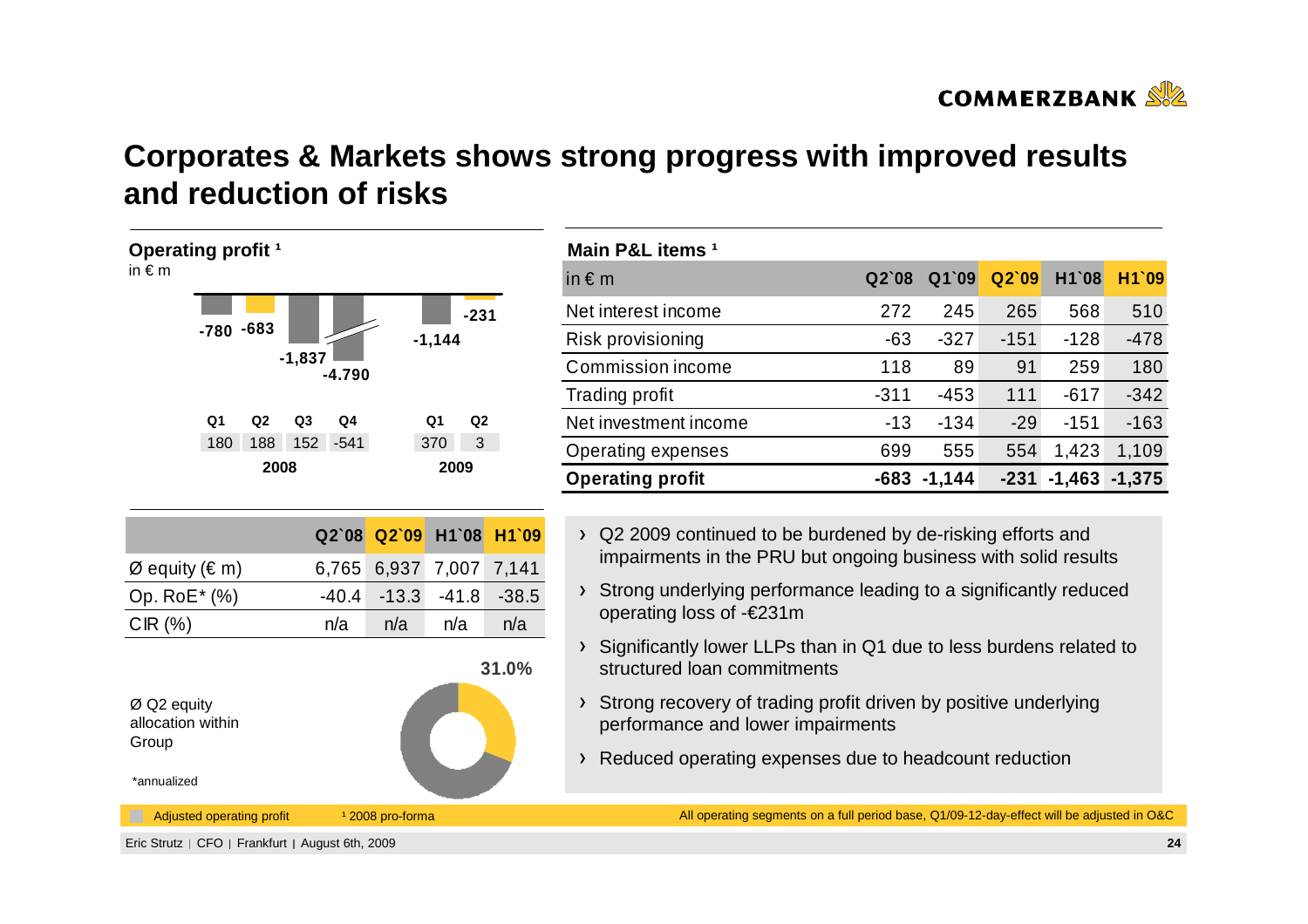

## **Ongoing C&M business with encouraging performance in H1 2009**

#### Operating Result in  $\epsilon$  m



\* Including €32m hedges for loans in MSB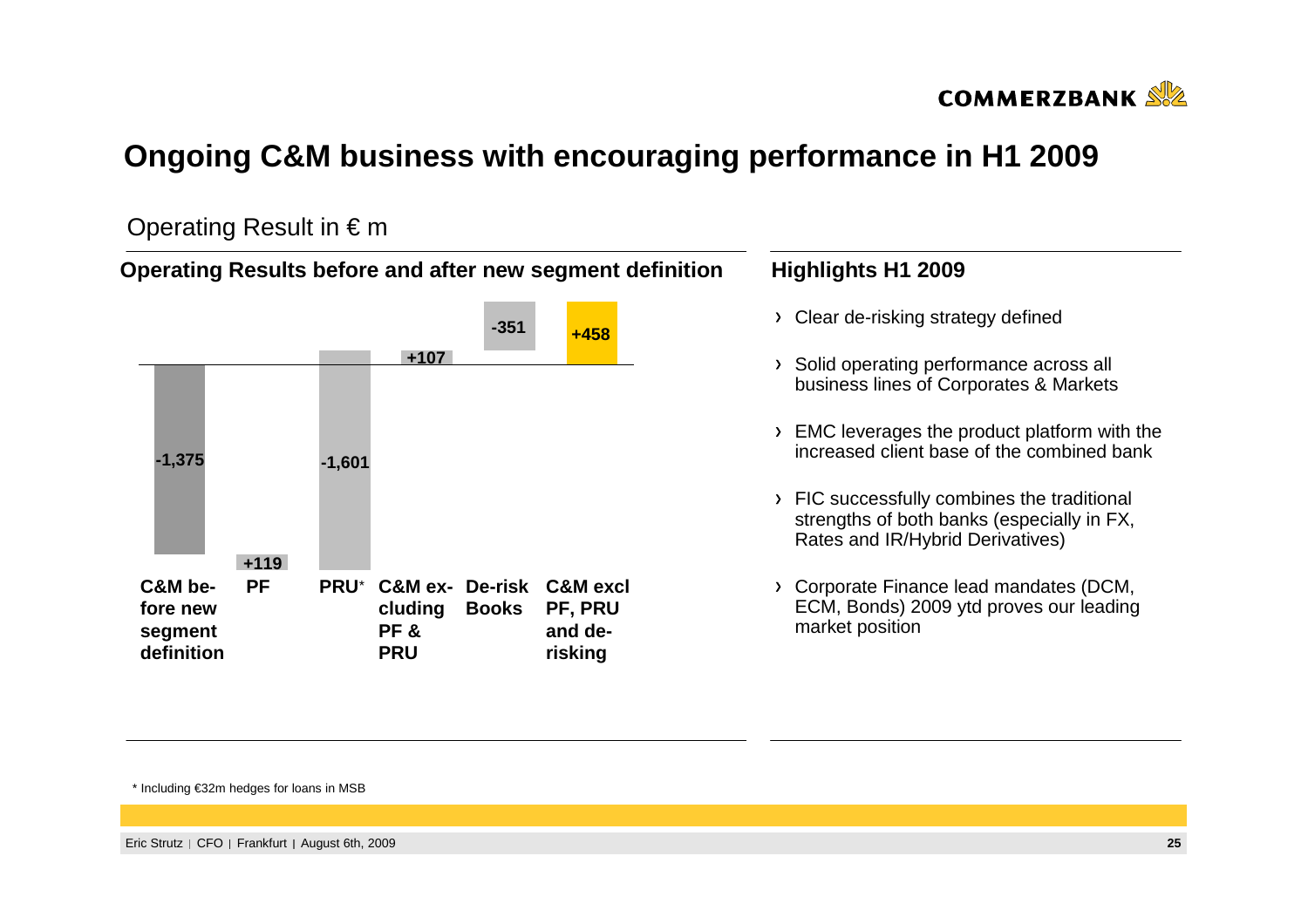

## **CRE continues to be burdened by difficult market environment**

| Operating profit <sup>1</sup><br>in $\epsilon$ m |                |                                  |                |         |                             |                |        | M              |
|--------------------------------------------------|----------------|----------------------------------|----------------|---------|-----------------------------|----------------|--------|----------------|
|                                                  |                |                                  |                |         |                             |                |        | in             |
|                                                  |                |                                  |                |         |                             |                |        | Nε             |
|                                                  | 119            |                                  | 10             |         |                             |                |        | Ri             |
|                                                  |                |                                  |                |         | $-53$                       |                |        | C <sub>0</sub> |
|                                                  |                | $-160$                           |                | $-148$  |                             | $-171$         |        | Tr             |
|                                                  | Q <sub>1</sub> | Q <sub>2</sub>                   | Q <sub>3</sub> | Q4      | Q <sub>1</sub>              | Q <sub>2</sub> |        | Nε             |
|                                                  | 203            | 198                              | 212            | 55      | 82                          | $-38$          |        | $\overline{O}$ |
|                                                  |                | 2008                             |                |         |                             | 2009           |        | O <sub>1</sub> |
|                                                  |                |                                  |                |         |                             |                |        |                |
|                                                  |                |                                  |                | Q2`08   | Q2`09                       | H1`08          | H1`09  |                |
| Ø equity ( $\in$ m)                              |                |                                  |                | 5,129   | 5,778                       | 5,100          | 5,994  |                |
| Op. RoE* (%)                                     |                |                                  |                | $-12.5$ | $-11.8$                     | $-1.6$         | $-7.5$ |                |
| CIR(%)                                           |                |                                  |                | 48.8    | 49.5                        | 45.3           | 48.8   |                |
|                                                  |                |                                  |                |         |                             |                |        |                |
|                                                  |                |                                  |                |         |                             |                | 26.2%  |                |
| Ø Q2 equity                                      |                |                                  |                |         |                             |                |        |                |
| allocation within<br>Group                       |                |                                  |                |         |                             |                |        |                |
| *annualized                                      |                |                                  |                |         |                             |                |        |                |
| H                                                |                | <b>Adjusted operating profit</b> |                |         | <sup>1</sup> 2008 pro-forma |                |        |                |

| Main P&L items <sup>1</sup> |         |        |        |        |        |
|-----------------------------|---------|--------|--------|--------|--------|
| in $\epsilon$ m             | $Q2$ 08 | Q1`09  | Q2'09  | H1`08  | H1`09  |
| Net interest income         | 270     | 222    | 265    | 535    | 487    |
| Risk provisioning           | $-309$  | $-189$ | $-318$ | $-371$ | $-507$ |
| Commission income           | 99      | 68     | 78     | 214    | 146    |
| Trading profit              | 19      | 31     | 8      | 39     | 39     |
| Net investment income       | $-121$  | $-57$  | -40    | $-207$ | $-97$  |
| Operating expenses          | 143     | 126    | 144    | 274    | 270    |
| <b>Operating profit</b>     | $-160$  | $-53$  | $-171$ | -41    | $-224$ |

- NII improved due to higher margins in prolongations and unwinding effects (€30m)
- Strong increase in risk provisions q-o-q due to write-downs in the US and Spain
- Commission income clearly down as new business declines
- Investment income less negatively affected due to reduced impairments on RMBS

All operating segments on a full period base, Q1/09-12-day-effect will be adjusted in O&C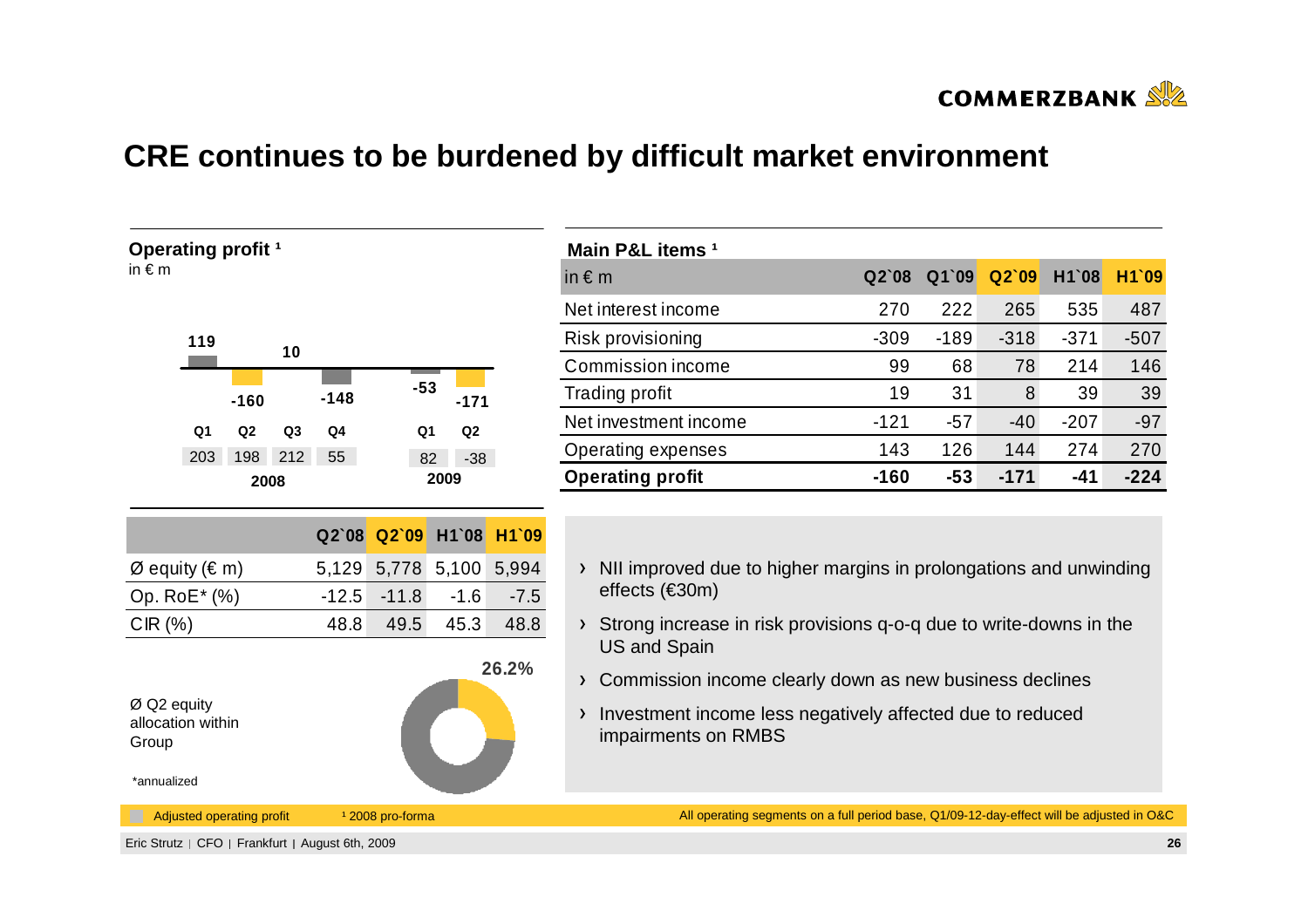

#### **Others & Consolidation**



| Main P&L items <sup>1</sup> |       |        |       |        |        |
|-----------------------------|-------|--------|-------|--------|--------|
| in $\epsilon$ m             | Q2'08 | Q1`09  | Q2'09 | H1`08  | H1`09  |
| Net interest income         | -6    | $-84$  | $-5$  | $-259$ | $-89$  |
| Risk provisioning           | $-2$  | 0      | $-7$  | 5      | $-7$   |
| Commission income           | -9    | $-81$  | $-13$ | $-93$  | $-94$  |
| <b>Trading profit</b>       | 7     | $-145$ | $-38$ | -9     | $-183$ |
| Net investment income       | 128   | 588    | 284   | 789    | 872    |
| Operating expenses          | 73    | $-24$  | 151   | 50     | 127    |
| <b>Operating profit</b>     | 52    | 291    | 78    | 421    | 369    |

Q1 09 includes first-12-days-effect of Dresdner Bank consolidation

- > Sale of Holdings (Linde, ThyssenKrupp and Lufthansa)
- Operating expenses affected by integration costs (€39 m)

Adjusted operating profit 12008 pro-forma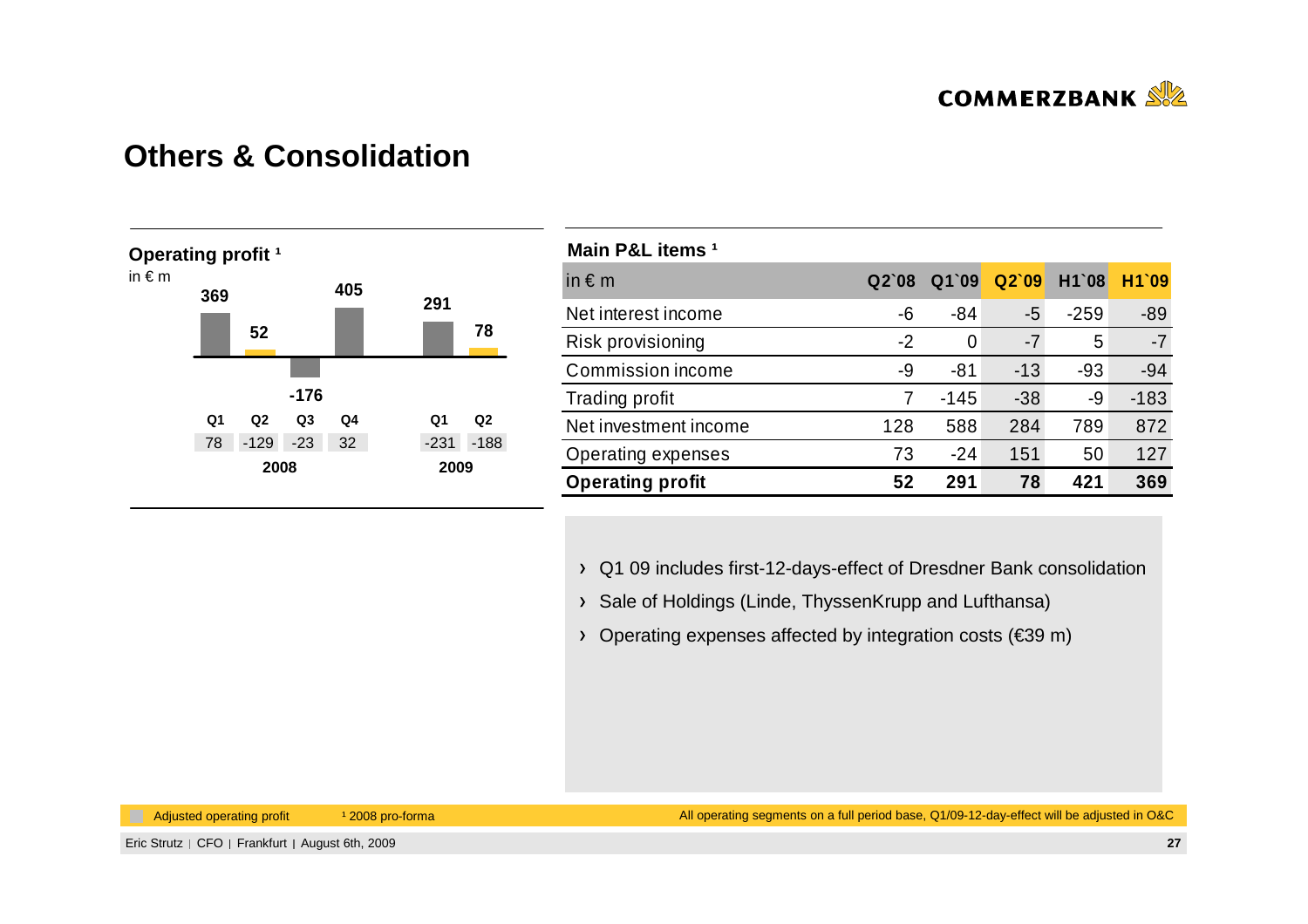

### **Outlook**

- Sentiment improved, but both institutional and private clients are still transacting less securities **1.**
- PRU with the right set up, shareholder-minded approach in reducing assets -De-risking continues **2.**
- **3.**Integration of Dresdner Bank continues to be on high priority
- **4.**Cautious outlook due to the fragile market environment
- New segment reporting starting July 1st, restated figures will be delivered ahead Q3 disclosure**5.**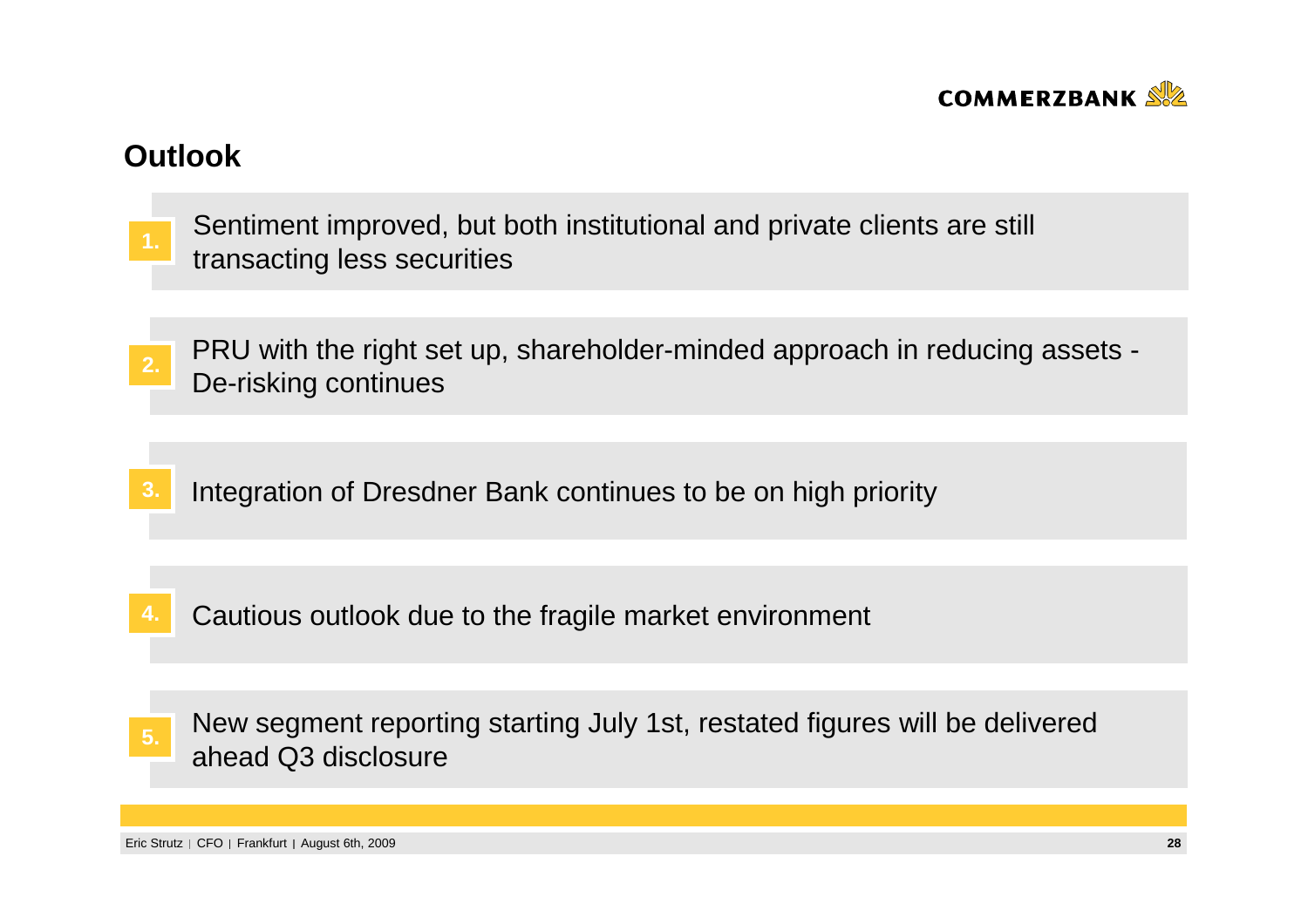

# **Appendix 1: Segmental reporting**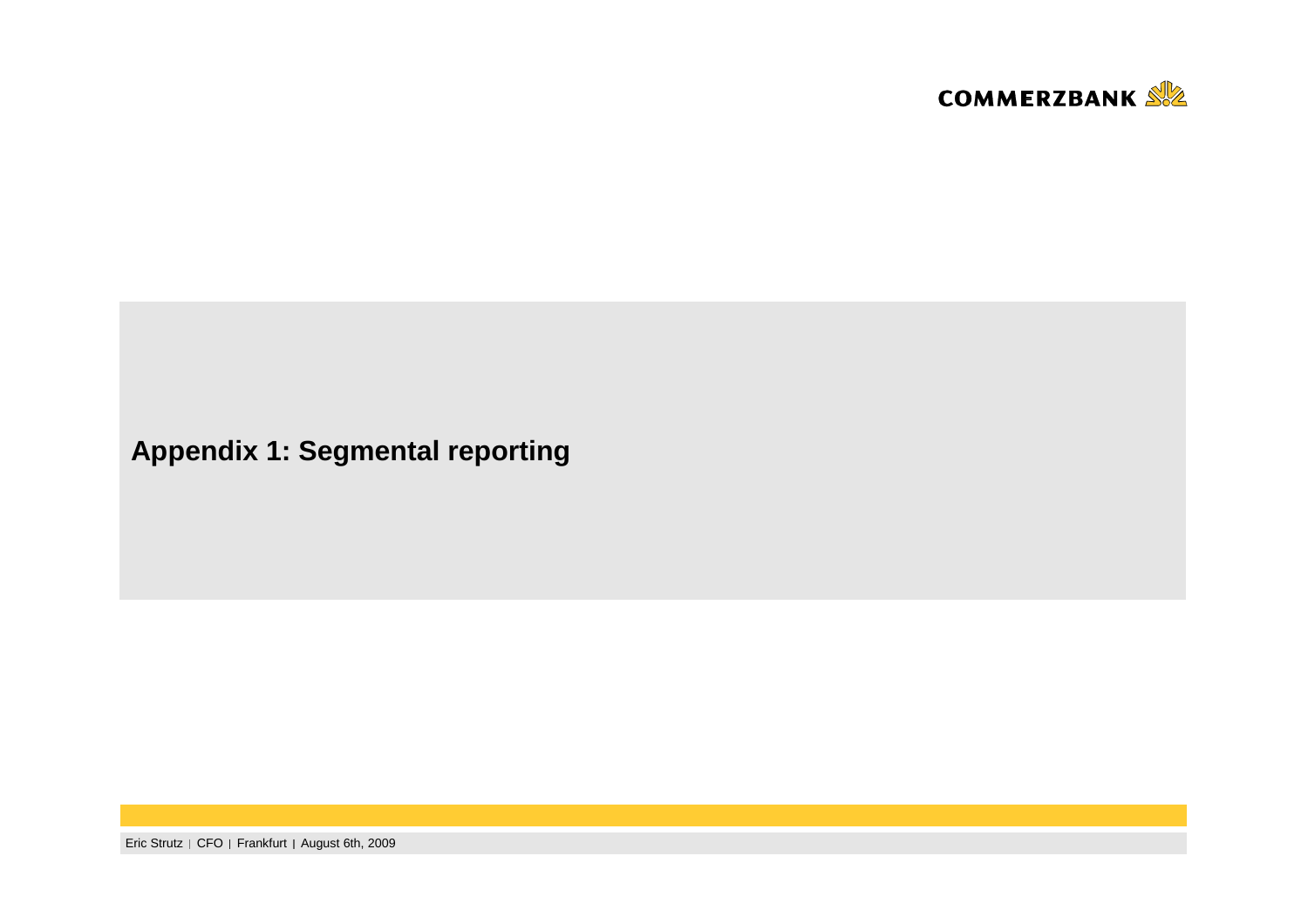

# **Commerzbank Group**

| in $\epsilon$ m                             | Q1 2008  | Q <sub>2</sub> 2008 | H1 2008 | Q3 2008  | Q4 2008        | Q1 2009  | Q <sub>2</sub> 2009 | H1 2009  |
|---------------------------------------------|----------|---------------------|---------|----------|----------------|----------|---------------------|----------|
| Net interest income                         | 1,491    | 1,762               | 3,253   | 1,722    | 2,245          | 1,692    | 1,838               | 3,530    |
| Provision for possible loan losses          | $-191$   | $-488$              | $-679$  | $-898$   | $-1,976$       | $-844$   | $-993$              | $-1,837$ |
| Net interest income after provisioning      | 1,300    | 1,274               | 2,574   | 824      | 269            | 848      | 845                 | 1,693    |
| Net commission income                       | 1,180    | 1,205               | 2,385   | 1,227    | 1,064          | 850      | 947                 | 1,797    |
| Trading profit                              | $-247$   | $-246$              | -493    | $-660$   | $-3,476$       | $-523$   | 93                  | -430     |
| Net investment income                       | 467      | $\mathbf{1}$        | 468     | $-283$   | $-104$         | 386      | 172                 | 558      |
| Other result                                | 45       | 52                  | 97      | $-64$    | $-151$         | $-71$    | 5                   | $-66$    |
| Revenue before LLP                          | 2,936    | 2,774               | 5,710   | 1,942    | $-422$         | 2,334    | 3,055               | 5,389    |
| Revenue after LLP                           | 2,745    | 2,286               | 5.031   | 1,044    | $-2,398$       | 1,490    | 2,062               | 3,552    |
| Operating expenses                          | 2,275    | 2,417               | 4,692   | 2,491    | 1,937          | 2,081    | 2,263               | 4,344    |
| Operating profit                            | 470      | $-131$              | 339     | $-1,447$ | $-4,335$       | $-591$   | $-201$              | $-792$   |
| Impairments of goodwill                     | $\Omega$ | $\mathbf{0}$        | 0       | 0        | 39             | $\Omega$ | 70                  | 70       |
| Restructuring expenses                      | 25       | $\mathbf 0$         | 25      | 0        | 0              | 289      | 216                 | 505      |
| Pre-tax profit                              | 445      | $-131$              | 314     | $-1,447$ | $-4,374$       | $-880$   | $-487$              | $-1,367$ |
|                                             |          |                     |         |          |                |          |                     |          |
| <b>Investors Capital</b>                    | 14,477   | 14,607              | 14,542  | 14,863   | 15,125         | 23,671   | 26,799              | 25,235   |
| Operating return on equity (%)              | 13.0%    | $-3.6%$             | 4.7%    | $-38.9%$ | $\blacksquare$ | $-10.0%$ | $-3.0%$             | $-6.3%$  |
| Cost/income ratio in operating business (%) | 77.5%    | 87.1%               | 82.2%   | 128.3%   | $\blacksquare$ | 89.2%    | 74.1%               | 80.6%    |
| Return on equity of pre-tax profit (%)      | 12.3%    | $-3.6%$             | 4.3%    | $-38.9%$ |                | $-14.9%$ | $-7.3%$             | $-10.8%$ |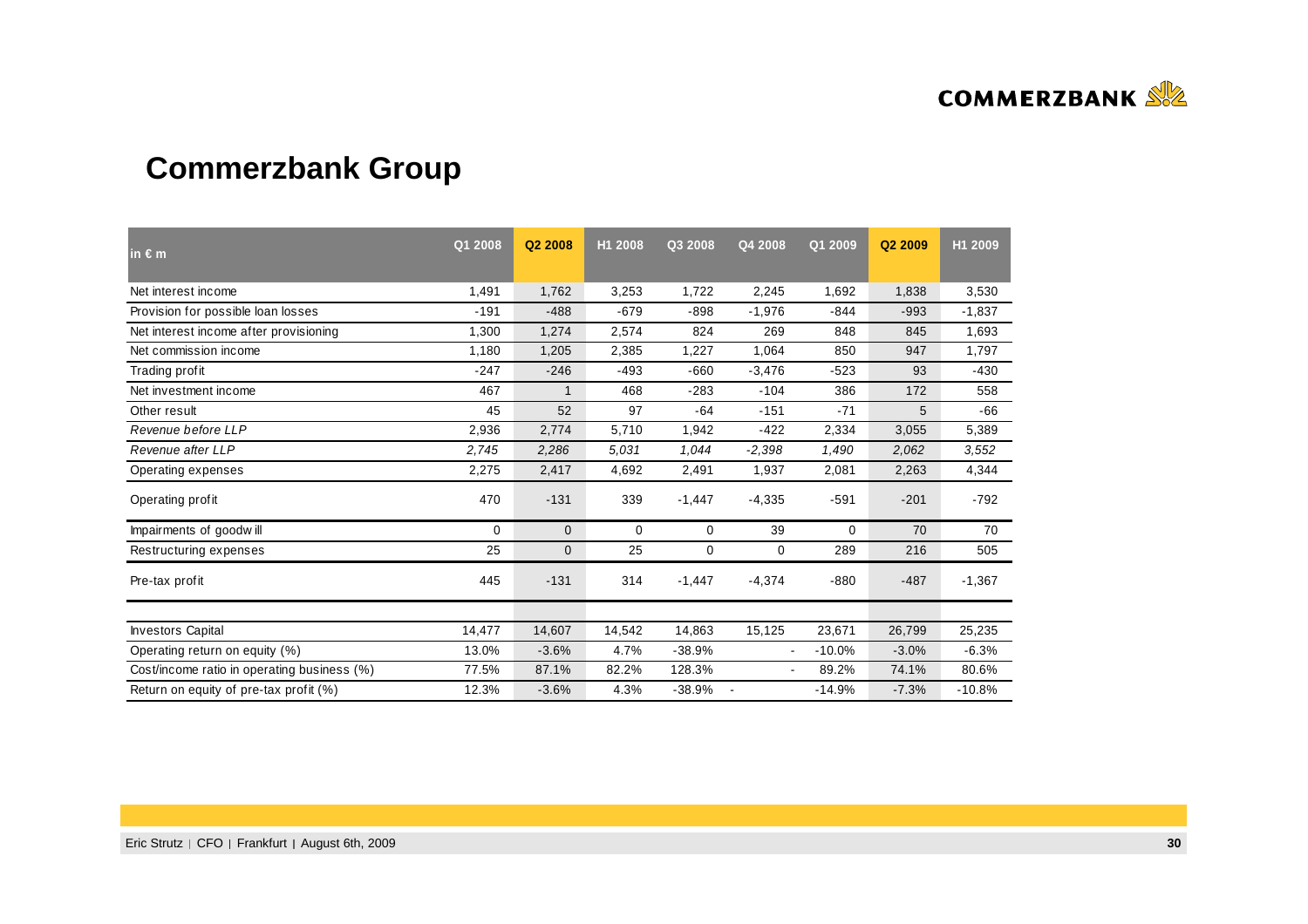

### **Private Customers**

| in $\epsilon$ m                             | Q1 2008 | Q2 2008     | H1 2008 | Q3 2008 | Q4 2008 | Q1 2009  | Q2 2009        | H1 2009 |
|---------------------------------------------|---------|-------------|---------|---------|---------|----------|----------------|---------|
| Net interest income                         | 602     | 617         | 1,219   | 622     | 639     | 595      | 605            | 1,200   |
| Provision for possible loan losses          | $-45$   | $-55$       | $-100$  | $-57$   | $-55$   | $-65$    | $-96$          | $-161$  |
| Net interest income after provisioning      | 557     | 562         | 1,119   | 565     | 584     | 530      | 509            | 1,039   |
| Net commission income                       | 721     | 684         | 1,405   | 623     | 516     | 504      | 534            | 1,038   |
| Trading profit                              | 1       | $\mathbf 1$ | 2       | -4      | 34      | 3        | $-3$           | 0       |
| Net investment income                       | $-3$    | $-5$        | -8      | $-15$   | $-15$   | $-2$     | $-9$           | $-11$   |
| Other result                                | $-4$    | $-4$        | -8      | $-15$   | $-53$   | $-2$     | $-16$          | $-18$   |
| Revenue before LLP                          | 1,317   | 1,293       | 2,610   | 1,211   | 1,121   | 1,098    | 1,111          | 2,209   |
| Revenue after LLP                           | 1,272   | 1,238       | 2,510   | 1,154   | 1,066   | 1,033    | 1,015          | 2.048   |
| Operating expenses                          | 1,003   | 1,037       | 2,040   | 1,000   | 942     | 985      | 965            | 1,950   |
| Operating profit                            | 269     | 200         | 469     | 155     | 123     | 48       | 50             | 98      |
| Impairments of goodwill                     | 0       | $\mathbf 0$ | 0       | 0       | 0       | $\Omega$ | $\Omega$       | 0       |
| Restructuring expenses                      | -6      | 1           | $-5$    | $-3$    | $-14$   | 51       | 43             | 94      |
| Pre-tax profit                              | 275     | 199         | 474     | 158     | 137     | $-3$     | $\overline{7}$ | 4       |
|                                             |         |             |         |         |         |          |                |         |
| Average equity tied up                      | 3,068   | 3,015       | 3,041   | 2,975   | 2,807   | 2,661    | 2,584          | 2,623   |
| Operating return on equity (%)              | 35.1%   | 26.5%       | 30.8%   | 20.8%   | 17.5%   | 7.2%     | 7.7%           | 7.5%    |
| Cost/income ratio in operating business (%) | 76.2%   | 80.2%       | 78.2%   | 82.6%   | 84.0%   | 89.7%    | 86.9%          | 88.3%   |
| Return on equity of pre-tax profit (%)      | 35.9%   | 26.4%       | 31.2%   | 21.2%   | 19.5%   | $-0.5%$  | 1.1%           | 0.3%    |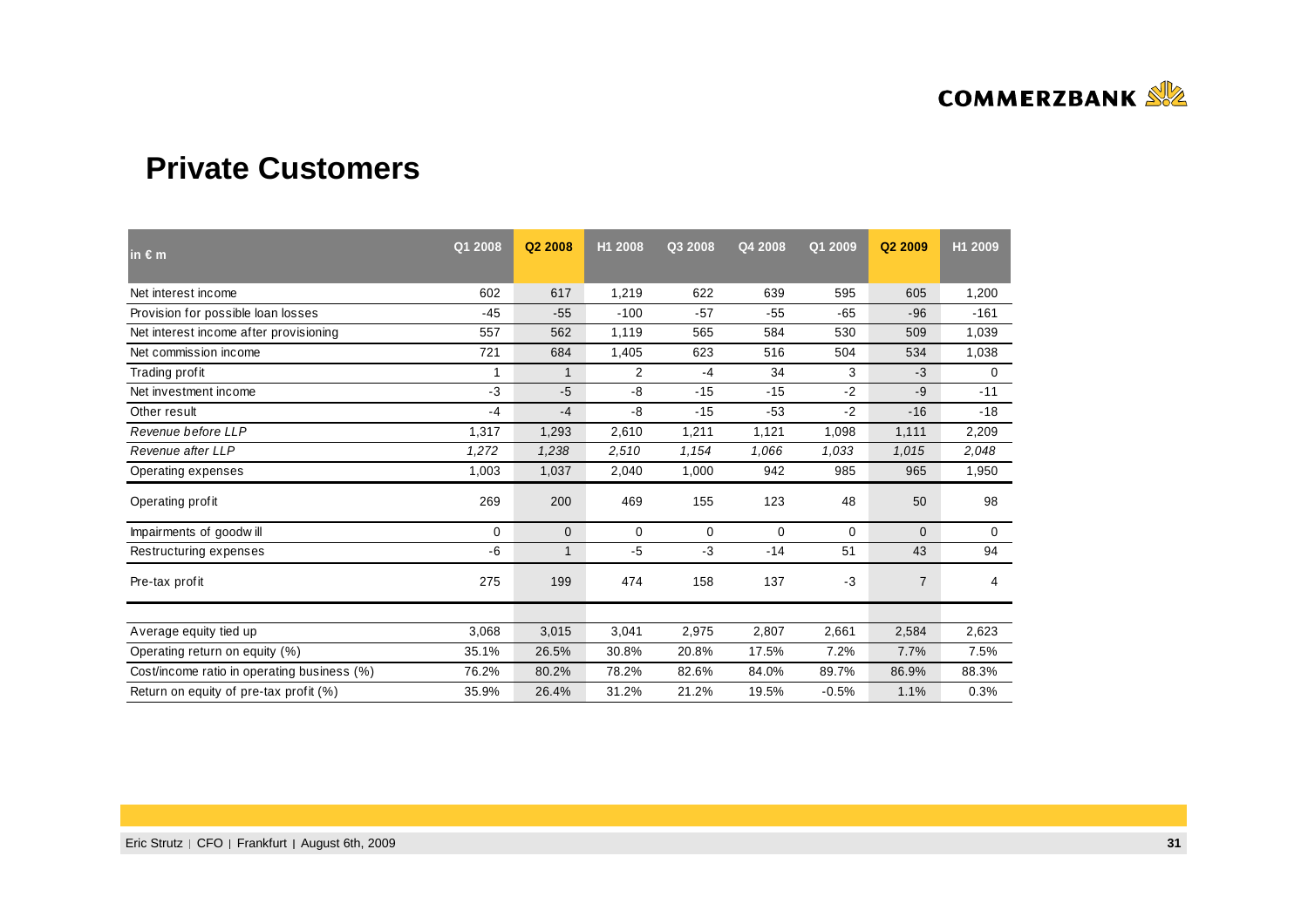

#### **Mittelstandsbank**

| in $\epsilon$ m                             | Q1 2008  | Q <sub>2</sub> 2008 | H1 2008 | Q3 2008        | Q4 2008     | Q1 2009     | Q2 2009      | H1 2009     |
|---------------------------------------------|----------|---------------------|---------|----------------|-------------|-------------|--------------|-------------|
| Net interest income                         | 453      | 460                 | 913     | 514            | 539         | 547         | 542          | 1,089       |
| Provision for possible loan losses          | $-10$    | $-33$               | $-43$   | $-89$          | $-423$      | -90         | $-219$       | $-309$      |
| Net interest income after provisioning      | 443      | 427                 | 870     | 425            | 116         | 457         | 323          | 780         |
| Net commission income                       | 240      | 256                 | 496     | 222            | 282         | 237         | 210          | 447         |
| Trading profit                              | 19       | 1                   | 20      | 4              | 20          | 12          | $-4$         | 8           |
| Net investment income                       | $-5$     | $-11$               | $-16$   |                | $-3$        | $-4$        | $-33$        | $-37$       |
| Other result                                | $\Omega$ | 8                   | 8       | $\overline{2}$ | $-104$      | $-53$       | $-7$         | $-60$       |
| Revenue before LLP                          | 707      | 714                 | 1,421   | 743            | 734         | 739         | 708          | 1,447       |
| Revenue after LLP                           | 697      | 681                 | 1,378   | 654            | 311         | 649         | 489          | 1,138       |
| Operating expenses                          | 332      | 321                 | 653     | 325            | 259         | 324         | 333          | 657         |
| Operating profit                            | 364      | 361                 | 725     | 329            | 52          | 325         | 156          | 481         |
| Impairments of goodwill                     | 0        | $\mathbf{0}$        | 0       | $\mathbf 0$    | $\mathbf 0$ | $\mathbf 0$ | $\mathbf{0}$ | $\mathbf 0$ |
| Restructuring expenses                      | 0        | 0                   | 0       | 0              | $-2$        | 17          | 8            | 25          |
| Pre-tax profit                              | 364      | 361                 | 725     | 329            | 54          | 308         | 148          | 456         |
|                                             |          |                     |         |                |             |             |              |             |
| Average equity tied up                      | 4,892    | 4,696               | 4,794   | 5,252          | 4,995       | 4,936       | 4,697        | 4,817       |
| Operating return on equity (%)              | 29.8%    | 30.7%               | 30.2%   | 25.1%          | 4.2%        | 26.3%       | 13.3%        | 20.0%       |
| Cost/income ratio in operating business (%) | 47.0%    | 45.0%               | 46.0%   | 43.7%          | 35.3%       | 43.8%       | 47.0%        | 45.4%       |
| Return on equity of pre-tax profit (%)      | 29.8%    | 30.7%               | 30.2%   | 25.1%          | 4.3%        | 25.0%       | 12.6%        | 18.9%       |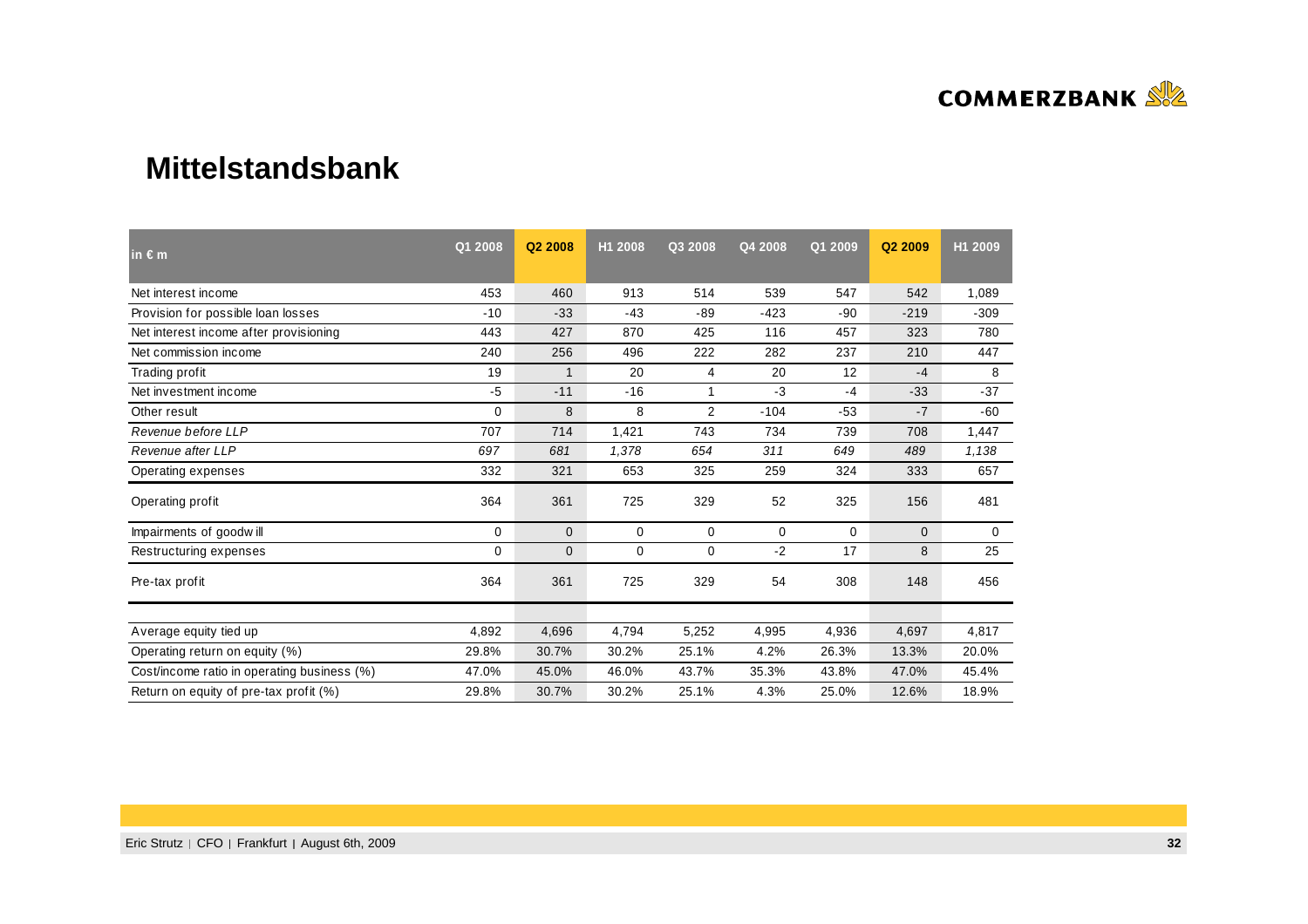

# **Central and Eastern Europe**

| $in \in m$                                  | Q1 2008     | Q <sub>2</sub> 2008 | H1 2008     | Q3 2008     | Q4 2008 | Q1 2009  | Q <sub>2</sub> 2009 | H1 2009  |
|---------------------------------------------|-------------|---------------------|-------------|-------------|---------|----------|---------------------|----------|
| Net interest income                         | 128         | 150                 | 278         | 210         | 189     | 167      | 166                 | 333      |
| Provision for possible loan losses          | $-17$       | $-25$               | $-42$       | $-71$       | $-76$   | $-173$   | $-202$              | $-375$   |
| Net interest income after provisioning      | 111         | 125                 | 236         | 139         | 113     | -6       | $-36$               | $-42$    |
| Net commission income                       | 47          | 57                  | 104         | 50          | 46      | 33       | 47                  | 80       |
| Trading profit                              | 36          | 37                  | 73          | 31          | -6      | 29       | 19                  | 48       |
| Net investment income                       | 39          | 21                  | 60          | 1           | 8       | $-5$     | $-1$                | $-6$     |
| Other result                                | 4           | $\overline{2}$      | 6           | $-1$        | 24      | 6        | $\overline{4}$      | 10       |
| Revenue before LLP                          | 254         | 267                 | 521         | 291         | 261     | 230      | 235                 | 465      |
| Revenue after LLP                           | 237         | 242                 | 479         | 220         | 185     | 57       | 33                  | 90       |
| Operating expenses                          | 107         | 144                 | 251         | 147         | 163     | 115      | 116                 | 231      |
| Operating profit                            | 129         | 99                  | 228         | 72          | 23      | $-58$    | $-83$               | $-141$   |
| Impairments of goodwill                     | $\Omega$    | $\mathbf{0}$        | 0           | 0           | 0       | $\Omega$ | $\mathbf{0}$        | 0        |
| Restructuring expenses                      | $\mathbf 0$ | $\mathbf 0$         | $\mathbf 0$ | $\mathbf 0$ | 0       | 0        | $\mathbf{0}$        | 0        |
| Pre-tax profit                              | 129         | 99                  | 228         | 72          | 23      | $-58$    | $-83$               | $-141$   |
|                                             |             |                     |             |             |         |          |                     |          |
| Average equity tied up                      | 1,553       | 1,879               | 1,716       | 1,998       | 1,894   | 1,686    | 1,624               | 1,655    |
| Operating return on equity (%)              | 33.2%       | 21.1%               | 26.6%       | 14.4%       | 4.9%    | $-13.8%$ | $-20.4%$            | $-17.0%$ |
| Cost/income ratio in operating business (%) | 42.1%       | 53.9%               | 48.2%       | 50.5%       | 62.5%   | 50.0%    | 49.4%               | 49.7%    |
| Return on equity of pre-tax profit (%)      | 33.2%       | 21.1%               | 26.6%       | 14.4%       | 4.9%    | $-13.8%$ | $-20.4%$            | $-17.0%$ |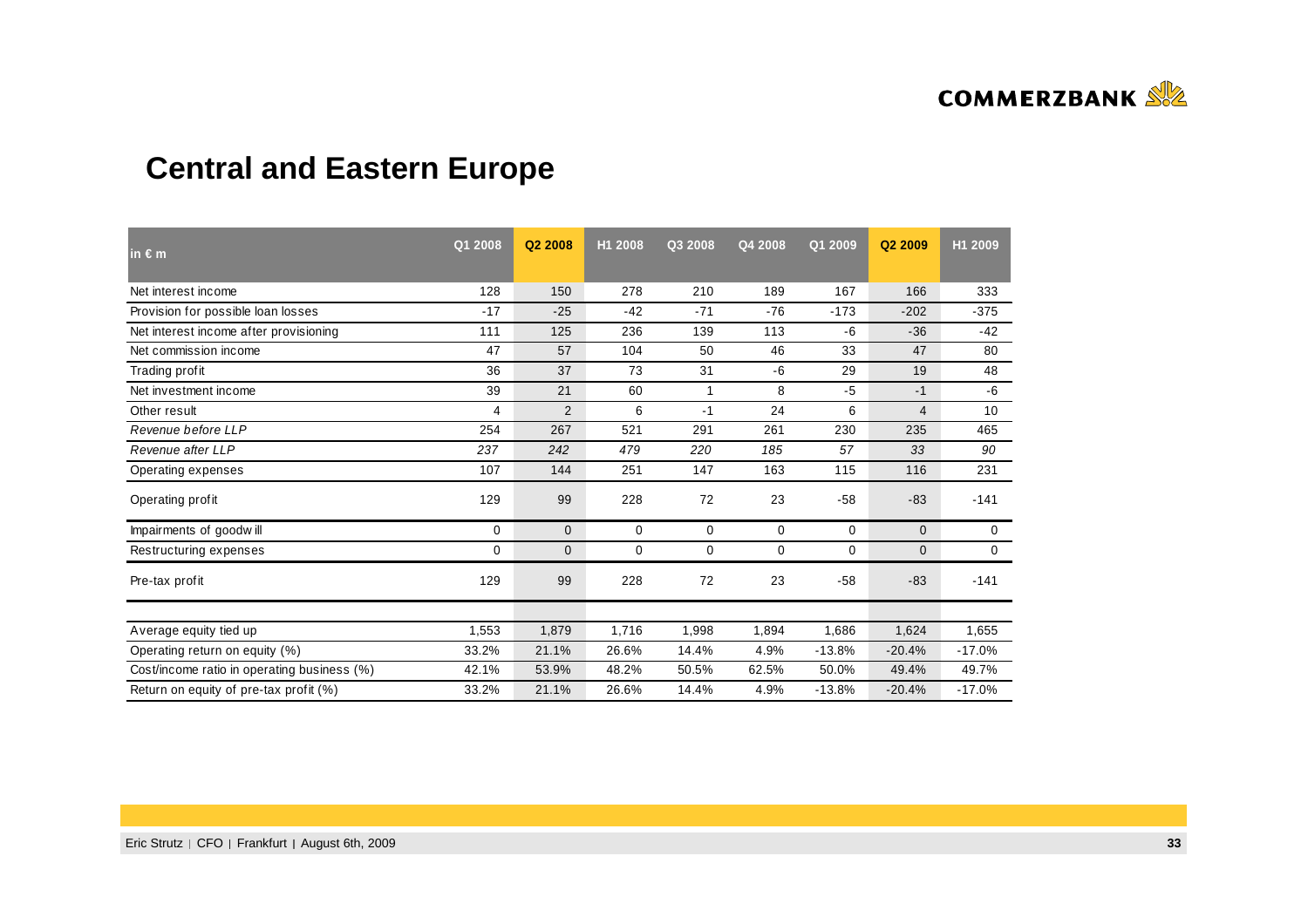

# **Corporates & Markets**

| $\mathsf{in} \in \mathsf{m}$                | Q1 2008  | Q2 2008     | H1 2008  | Q3 2008        | Q4 2008                  | Q1 2009  | Q2 2009      | H1 2009     |
|---------------------------------------------|----------|-------------|----------|----------------|--------------------------|----------|--------------|-------------|
| Net interest income                         | 296      | 272         | 568      | 262            | 305                      | 245      | 265          | 510         |
| Provision for possible loan losses          | $-65$    | $-63$       | $-128$   | $-547$         | $-1,241$                 | $-327$   | $-151$       | $-478$      |
| Net interest income after provisioning      | 231      | 209         | 440      | $-285$         | $-936$                   | -82      | 114          | 32          |
| Net commission income                       | 141      | 118         | 259      | 206            | 102                      | 89       | 91           | 180         |
| Trading profit                              | $-306$   | $-311$      | $-617$   | $-737$         | $-3,548$                 | $-453$   | 111          | $-342$      |
| Net investment income                       | $-138$   | $-13$       | $-151$   | $-252$         | $-100$                   | $-134$   | $-29$        | $-163$      |
| Other result                                | 16       | 14          | 30       | 4              | 62                       | -9       | 36           | 27          |
| Revenue before LLP                          | 9        | 80          | 89       | $-517$         | $-3,179$                 | $-262$   | 474          | 212         |
| Revenue after LLP                           | $-56$    | 17          | $-39$    | $-1.064$       | $-4,420$                 | -589     | 323          | $-266$      |
| Operating expenses                          | 724      | 699         | 1,423    | 774            | 370                      | 555      | 554          | 1,109       |
| Operating profit                            | $-780$   | $-683$      | $-1,463$ | $-1,837$       | $-4,790$                 | $-1,144$ | $-231$       | $-1,375$    |
| Impairments of goodwill                     | 0        | $\mathbf 0$ | 0        | 0              | 27                       | 0        | $\mathbf{0}$ | $\mathbf 0$ |
| Restructuring expenses                      | 20       | $-1$        | 19       | $-1$           | $-2$                     | 65       | 63           | 128         |
| Pre-tax profit                              | $-800$   | $-682$      | $-1,482$ | $-1,836$       | $-4,815$                 | $-1,209$ | $-294$       | $-1,503$    |
|                                             |          |             |          |                |                          |          |              |             |
| Average equity tied up                      | 7,249    | 6,765       | 7,007    | 6,667          | 8,528                    | 7,345    | 6,937        | 7,141       |
| Operating return on equity (%)              | $-43.0%$ | $-40.4%$    | $-41.8%$ | $\blacksquare$ | $\overline{\phantom{0}}$ | $-62.3%$ | $-13.3%$     | $-38.5%$    |
| Cost/income ratio in operating business (%) | n/a      | n/a         | n/a      | n/a            | n/a                      | n/a      | n/a          | n/a         |
| Return on equity of pre-tax profit (%)      | $-44.1%$ | $-40.3%$    | $-42.3%$ |                | $\blacksquare$           | $-65.8%$ | $-17.0%$     | $-42.1%$    |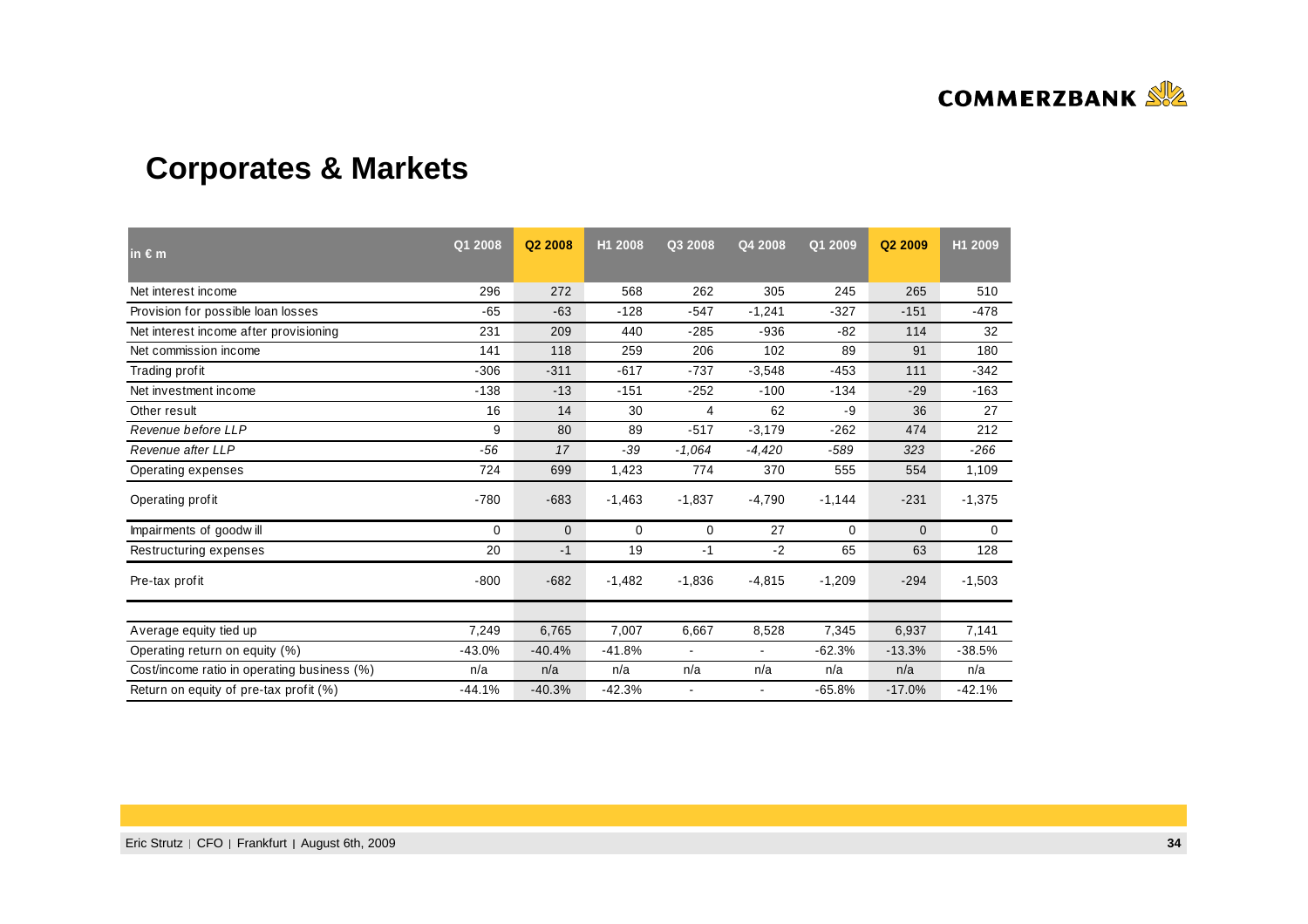

### **Commercial Real Estate**

| in $\epsilon$ m                             | Q1 2008 | Q2 2008      | H1 2008     | Q3 2008     | Q4 2008     | Q1 2009 | Q2 2009  | H1 2009  |
|---------------------------------------------|---------|--------------|-------------|-------------|-------------|---------|----------|----------|
| Net interest income                         | 265     | 270          | 535         | 277         | 258         | 222     | 265      | 487      |
| Provision for possible loan losses          | $-62$   | $-309$       | $-371$      | $-103$      | $-192$      | $-189$  | $-318$   | $-507$   |
| Net interest income after provisioning      | 203     | $-39$        | 164         | 174         | 66          | 33      | $-53$    | $-20$    |
| Net commission income                       | 115     | 99           | 214         | 128         | 99          | 68      | 78       | 146      |
| Trading profit                              | 20      | 19           | 39          | 16          | 0           | 31      | 8        | 39       |
| Net investment income                       | $-86$   | $-121$       | $-207$      | $-146$      | $-129$      | $-57$   | $-40$    | $-97$    |
| Other result                                | $-2$    | 26           | 24          | $-15$       | $-90$       | $-2$    | $-20$    | $-22$    |
| Revenue before LLP                          | 312     | 293          | 605         | 260         | 138         | 262     | 291      | 553      |
| Revenue after LLP                           | 250     | $-16$        | 234         | 157         | $-54$       | 73      | $-27$    | 46       |
| Operating expenses                          | 131     | 143          | 274         | 148         | 95          | 126     | 144      | 270      |
| Operating profit                            | 119     | $-160$       | $-41$       | 10          | $-148$      | $-53$   | $-171$   | $-224$   |
| Impairments of goodwill                     | 0       | $\mathbf{0}$ | $\mathbf 0$ | $\mathbf 0$ | $\mathbf 0$ | 0       | 70       | 70       |
| Restructuring expenses                      | 0       | 0            | 0           | $\mathbf 0$ | 0           | 0       | 43       | 43       |
| Pre-tax profit                              | 119     | $-160$       | $-41$       | 10          | $-148$      | $-53$   | $-284$   | $-337$   |
|                                             |         |              |             |             |             |         |          |          |
| Average equity tied up                      | 5,072   | 5,129        | 5,100       | 5,494       | 5,728       | 6,210   | 5,778    | 5,994    |
| Operating return on equity (%)              | 9.4%    | $-12.5%$     | $-1.6%$     | 0.7%        | $-10.3%$    | $-3.4%$ | $-11.8%$ | $-7.5%$  |
| Cost/income ratio in operating business (%) | 42.0%   | 48.8%        | 45.3%       | 56.9%       | 68.8%       | 48.1%   | 49.5%    | 48.8%    |
| Return on equity of pre-tax profit (%)      | 9.4%    | $-12.5%$     | $-1.6%$     | 0.7%        | $-10.3%$    | $-3.4%$ | $-19.7%$ | $-11.2%$ |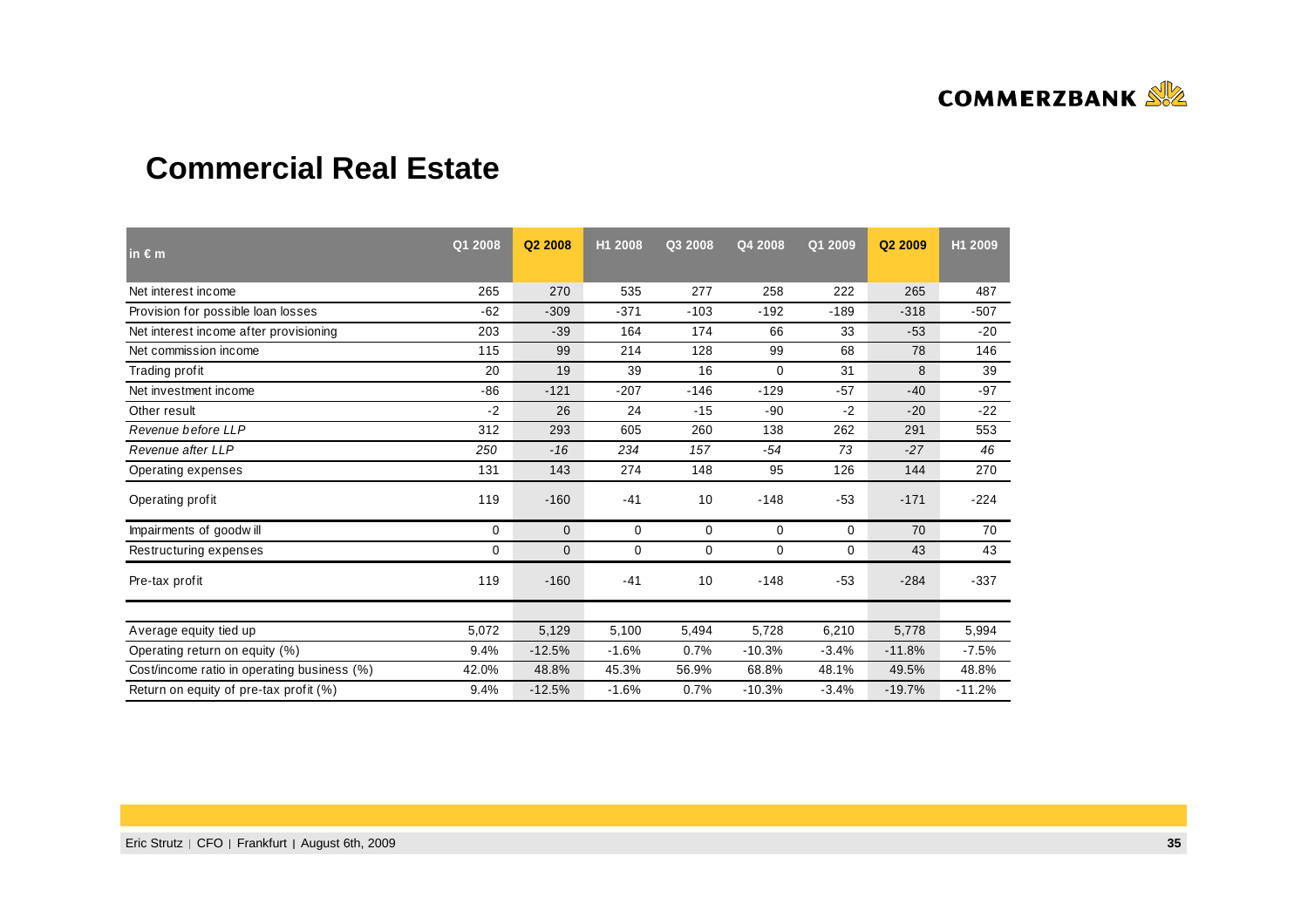

### **Others & Consolidation**

| in $\epsilon$ m                             | Q1 2008        | Q <sub>2</sub> 2008 | H1 2008        | Q3 2008        | Q4 2008        | Q1 2009                  | Q2 2009  | H1 2009  |
|---------------------------------------------|----------------|---------------------|----------------|----------------|----------------|--------------------------|----------|----------|
| Net interest income                         | $-253$         | $-6$                | $-259$         | $-164$         | 315            | $-84$                    | $-5$     | -89      |
| Provision for possible loan losses          | $\overline{7}$ | $-2$                | 5              | $-31$          | 12             | 0                        | $-7$     | $-7$     |
| Net interest income after provisioning      | $-246$         | -8                  | $-254$         | $-195$         | 327            | $-84$                    | $-12$    | $-96$    |
| Net commission income                       | $-84$          | $-9$                | $-93$          | $-3$           | 20             | $-81$                    | $-13$    | -94      |
| Trading profit                              | $-16$          | $\overline{7}$      | $-9$           | 29             | 24             | $-145$                   | $-38$    | $-183$   |
| Net investment income                       | 661            | 128                 | 789            | 130            | 134            | 588                      | 284      | 872      |
| Other result                                | 32             | 5                   | 37             | $-40$          | 11             | $-11$                    | 8        | -3       |
| Revenue before LLP                          | 340            | 125                 | 465            | $-48$          | 504            | 267                      | 236      | 503      |
| Revenue after LLP                           | 347            | 123                 | 470            | $-79$          | 516            | 267                      | 229      | 496      |
| Operating expenses                          | $-23$          | 73                  | 50             | 98             | 109            | -24                      | 151      | 127      |
| Operating profit                            | 369            | 52                  | 421            | $-176$         | 405            | 291                      | 78       | 369      |
| Impairments of goodwill                     | 0              | $\mathbf{0}$        | $\Omega$       | 0              | 12             | $\Omega$                 | $\Omega$ | $\Omega$ |
| Restructuring expenses                      | 10             | $\mathbf{1}$        | 11             | 4              | 18             | 156                      | 59       | 215      |
| Pre-tax profit                              | 359            | 51                  | 410            | $-180$         | 375            | 135                      | 19       | 154      |
|                                             |                |                     |                |                |                |                          |          |          |
| Average equity tied up                      | $-7,356$       | $-6,877$            | $-7,117$       | $-7,523$       | $-8,828$       | 832                      | 5,178    | 3,005    |
| Operating return on equity (%)              | ٠              |                     |                | ۰              | $\blacksquare$ | $\blacksquare$           |          |          |
| Cost/income ratio in operating business (%) | $\blacksquare$ |                     | $\blacksquare$ | $\blacksquare$ | $\blacksquare$ | $\overline{\phantom{a}}$ |          |          |
| Return on equity of pre-tax profit (%)      | ٠              |                     |                | ٠              | ٠              | ٠                        |          |          |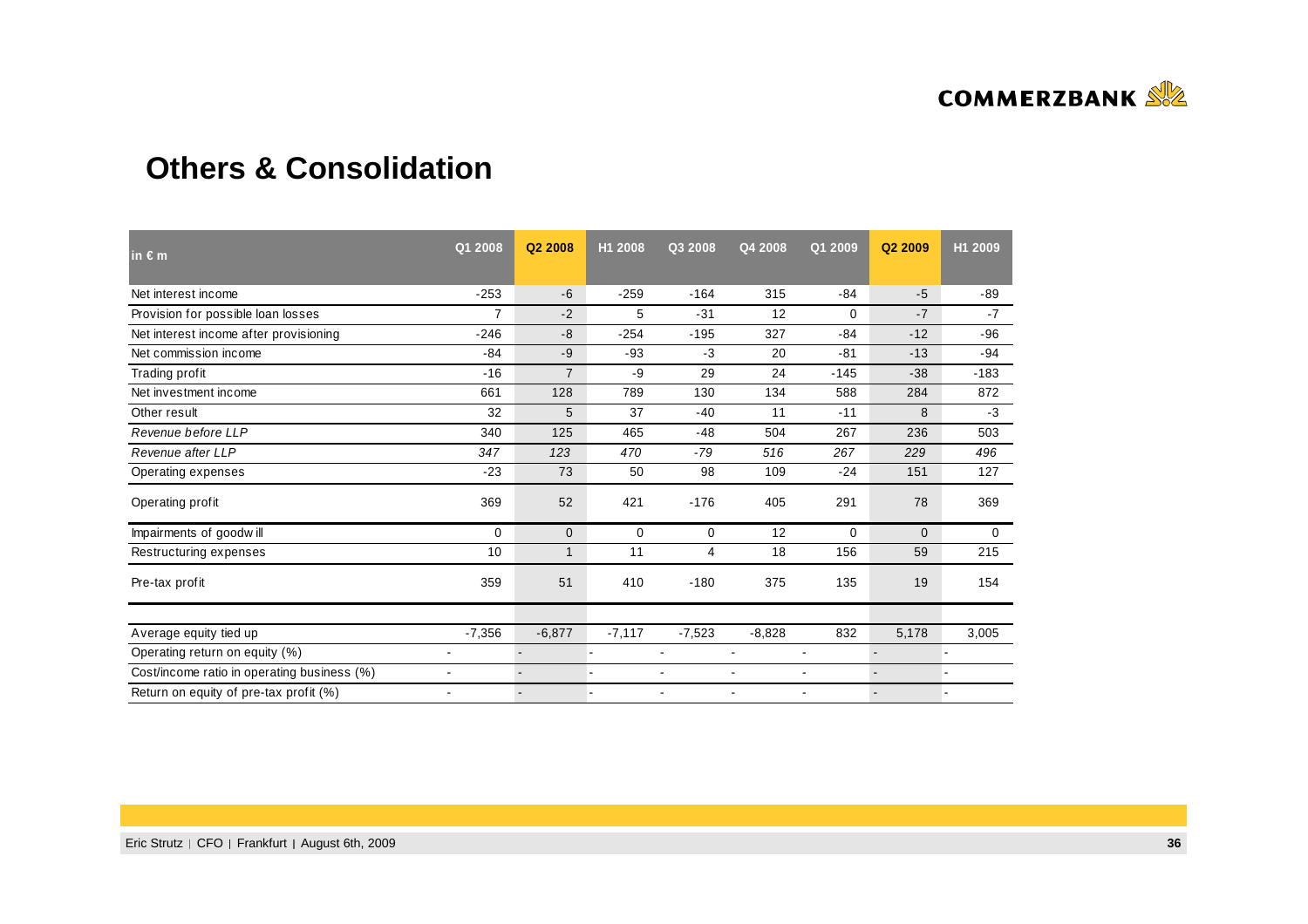

# **Group equity definitions**

| <b>Reconciliation of equity definitions</b>                                                                 |                 | <b>Equity basis for RoE</b> |                                         |
|-------------------------------------------------------------------------------------------------------------|-----------------|-----------------------------|-----------------------------------------|
| Equity definitions in $\epsilon$ m                                                                          | <b>Jun 2009</b> | Jan - Jun 2009              |                                         |
| Subscribed capital                                                                                          | 3,071           | 2,353                       |                                         |
| Capital reserve                                                                                             | 7,945           | 7,044                       |                                         |
| Retained earnings                                                                                           | 5,912           | 5,907                       |                                         |
| Silent participation SoFFin                                                                                 | 17,178          | 9,473                       |                                         |
| Reserve from currency translation                                                                           | -489            | $-379$                      |                                         |
| <b>Investors' Capital without minorities</b>                                                                | 33,617          | 24,398                      | Basis for RoE on net profit             |
| Minority interests (IFRS)*                                                                                  | 850             | 837                         |                                         |
| <b>Investors' Capital</b>                                                                                   | 34,467          | 25,235                      | Basis for operating RoE and pre-tax RoE |
| Change in consolidated companies; goodwill;<br>consolidated net profit minus portion of dividend;<br>others | $-5,061$        |                             |                                         |
| Basel II core capital without hybrid capital                                                                | 29,406          |                             |                                         |
| Hybrid capital                                                                                              | 4,004           |                             |                                         |
| <b>Basel II Tier I capital</b>                                                                              | 33,410          |                             |                                         |
| excluding:<br>- Revaluation reserve<br>Cash flow hedges<br>- Consolidated profit                            |                 |                             |                                         |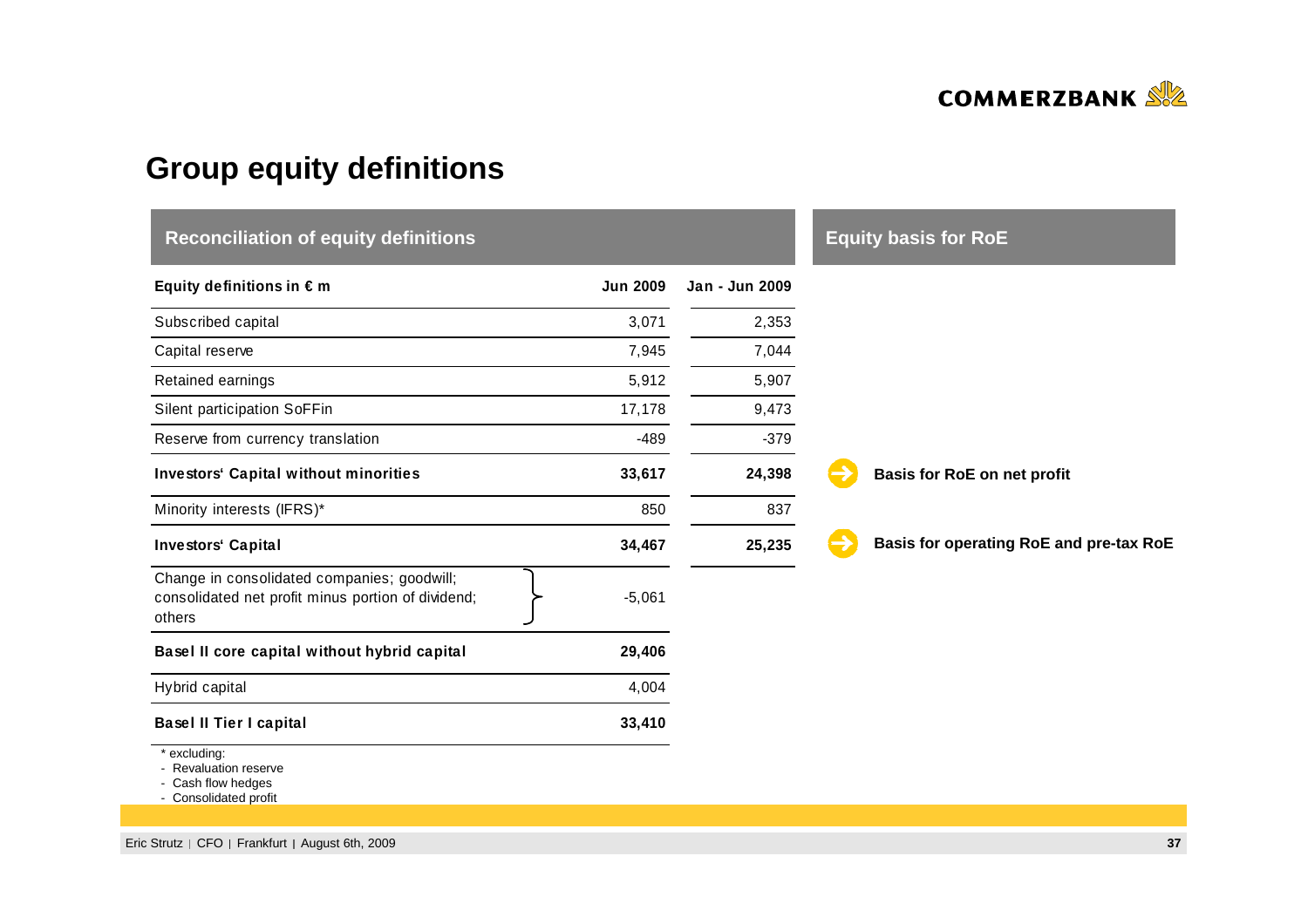

## **Appendix 2: ABS-Portfolio & Leveraged Acquisition Finance (LAF)**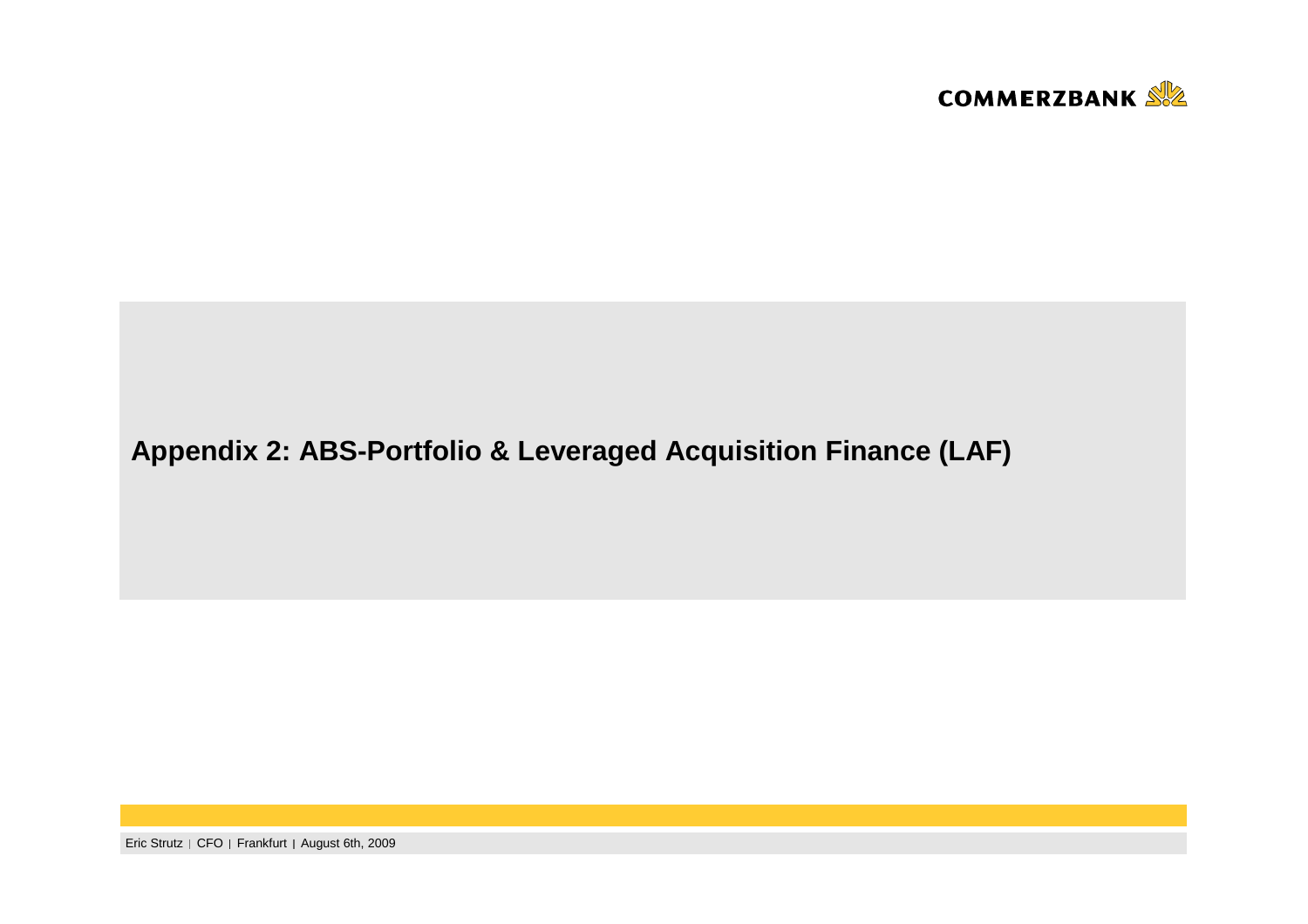

### **Secondary Market ABS**

#### **Breakdown of products & rating distribution – secondary market ABS**As of 06/2009 Market values in € bn€16.6bn**14%3%10%66%7%BB&worseBBBAAAAAA**

#### **Details**

Government guaranteed ABS constitute the largest subasset class with market values stable at €6.2bn.

Loss drivers: US CDO of ABS, US RMBS, CMBS/CRE CDO, Non-US RMBS and Large Corp. CDOs; markdown ratios of the most critical classes US CDO of ABS and US RMBS currently stand at 76% and 81% respectively.

#### **Outlook**

Further impact from US related positions expected for 2009 due to unchanged weak economic fundamental situation; other segments will also contribute to this development (e.g. CMBS, Non-US RMBS and Large Corp. CDOs).

| (in $\in$ m)            | Nominal values | <b>Market values</b> | <b>H1-Charges</b> | P&L effect | <b>Effect on revaluation</b><br>reserve | Mark-down-ratio* |
|-------------------------|----------------|----------------------|-------------------|------------|-----------------------------------------|------------------|
| Government guaranteed   | 6,330          | 6,152                | 49                | 30         | 19                                      | 3%               |
| Consumer ABS            | 2,201          | 1,881                | $-41$             | $-41$      | 0                                       | 15%              |
| <b>CMBS/CRE CDO</b>     | 2,055          | 1,301                | $-285$            | $-143$     | $-142$                                  | 37%              |
| Large Corp. CDO         | 3,350          | 2,131                | $-188$            | $-97$      | $-91$                                   | 36%              |
| RMBS/CDO                | 9,824          | 3,875                | $-843$            | $-795$     | -48                                     | 61%              |
| thereof US RMBS         | 2,582          | 491                  | -89               | -166       | 77                                      | 81%              |
| thereof US CDO of ABS   | 3,790          | 917                  | $-375$            | -388       | 13                                      | 76%              |
| thereof Non-US RMBS/CDO | 3,452          | 2,467                | $-378$            | $-241$     | $-137$                                  | 29%              |
| SME CDO                 | 920            | 762                  | -65               | $-38$      | $-27$                                   | 17%              |
| Others                  | 835            | 543                  | $-67$             | $-53$      | $-14$                                   | 35%              |
| Total**                 | 25,515         | 16,645               | $-1,440$          | $-1,137$   | $-303$                                  | 35%              |

\* Markdown-Ratio = 1-(Market Value / Nominal Value); Markdown-Ratio on Secondary Market ABS excluding Government guaranteed ABS of 45%

\*\* includes former K2 assets, which were purchased by Commerzbank during June 2006 due to orderly winddown of K2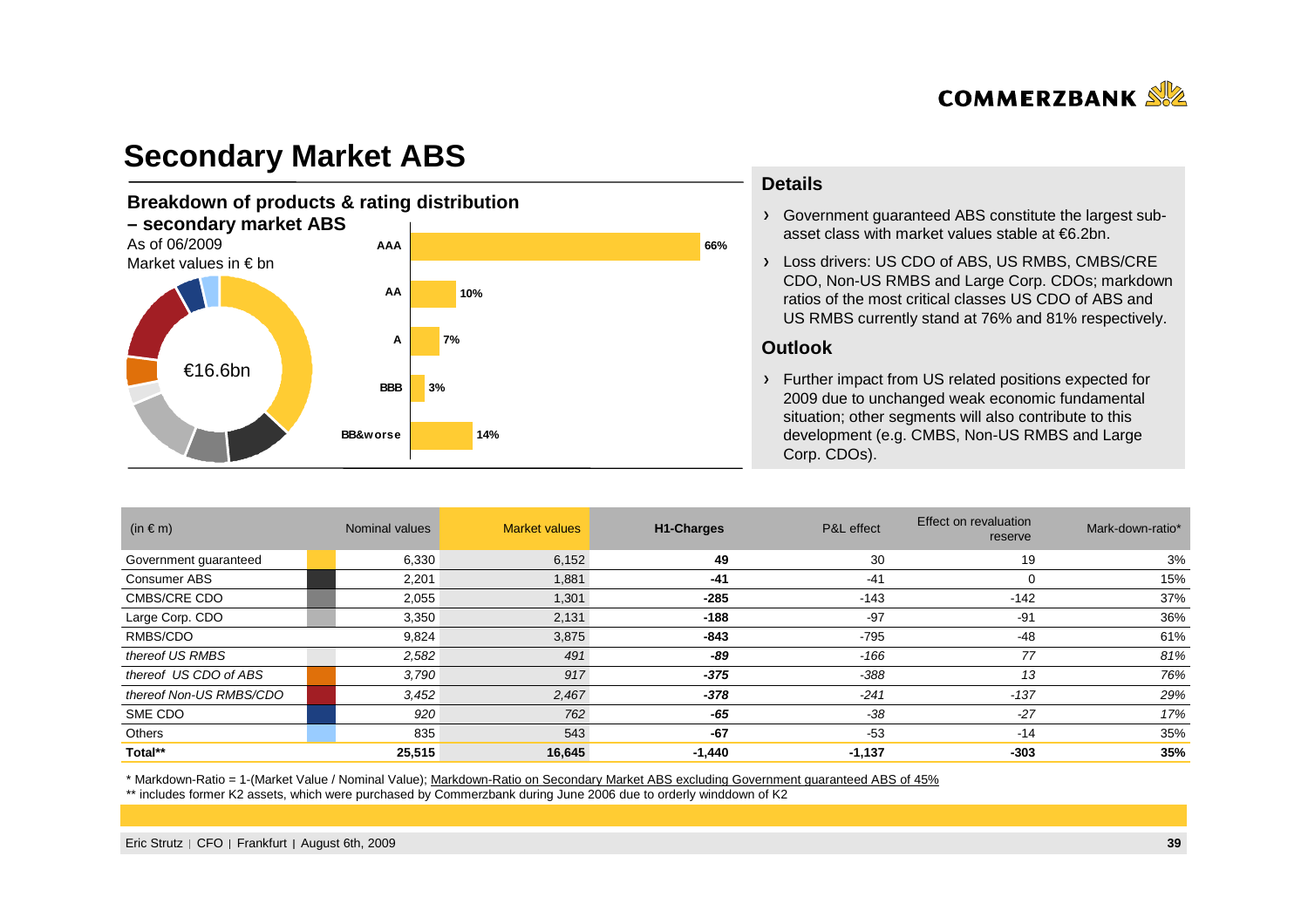

### **Conduits**



#### **Details**

- Majority of exposure refers to own conduits Silvertower(57%) Beethoven (28%) and Kaiserplatz (12%). 3% refers to third party conduits.
- Main part of exposure consist of liquidity back-up lines for these conduits (94%), with the remainder stemming from credit enhancement provided by CB group.
- Downsizing by €1.1bn since Q1 2009, mainly due to reduction/termination of transactions of Beethoven.

#### **Outlook**

> No significant losses expected with regard to conduit business.

| $(in \in m)$               | Nominal values | <b>Market values</b> | <b>H1-Charges</b> | P&L effect | Effect on revaluation<br>reserve | Mark-down-ratio* |
|----------------------------|----------------|----------------------|-------------------|------------|----------------------------------|------------------|
| <b>Trade Receivables</b>   | 2,237          | 2,237                | 0                 |            |                                  | 0%               |
| Corporate Loans            | 2,517          | 2,517                |                   |            |                                  | 0%               |
| Auto Loans/Leases          | 1,546          | 1,546                | 0                 |            |                                  | 0%               |
| <b>Film Receivables</b>    | 813            | 813                  |                   |            |                                  | 0%               |
| <b>Equipment Leasing</b>   | 510            | 510                  |                   |            |                                  | 0%               |
| <b>Capital Commitments</b> | 535            | 535                  | 0                 |            |                                  | 0%               |
| Div. Payment Rights        | 448            | 448                  |                   |            |                                  | 0%               |
| CRE CDO                    | 288            | 288                  | 0                 |            |                                  | 0%               |
| CDO of ABS                 | 270            | 270                  | 0                 |            |                                  | 0%               |
| Non-US RMBS                | 157            | 157                  | 0                 |            |                                  | 0%               |
| <b>Consumer Loans</b>      | 151            | 151                  |                   |            |                                  | 0%               |
| Total**                    | 9,472          | 9,472                |                   |            |                                  | 0%               |

\* Markdown-Ratio = 1-(Market Value / Nominal Value)

\*\* incl. transactions that do not fall under the SolvV-definition of ABS under regulatory aspects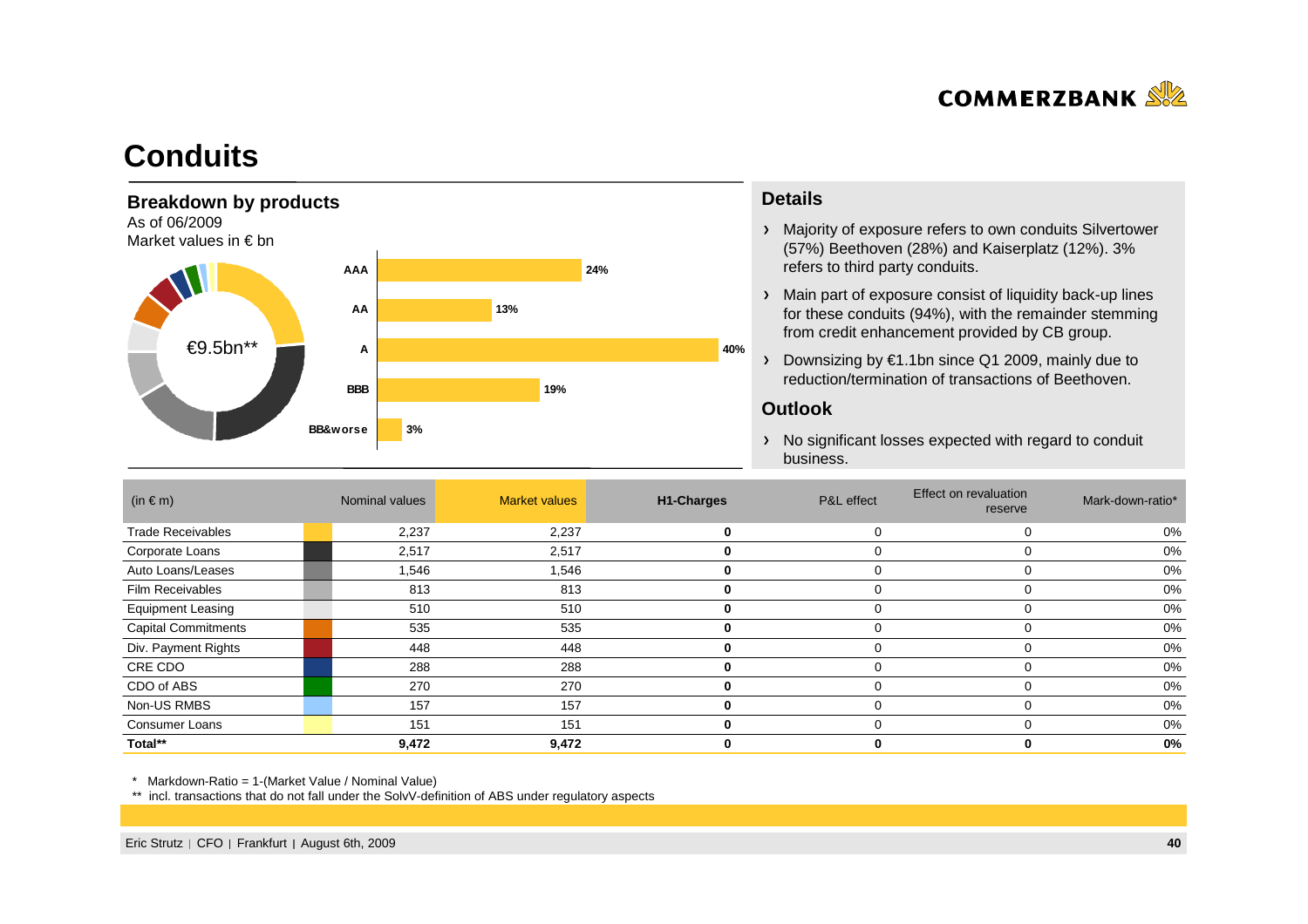

## **ABS Hedge Book – Monoline 1/2**

#### **Breakdown by asset and rating classes**

 Rating distribution on the basis of market values in %Market values in  $\epsilon$  bn



#### **Details**

- Positive P&L development in Q2 of +€179m as a result of declining CDAs. Overall H1-Charges sum up to -€292m.
- "Year-to-date" a slight release of CDA of +€79m recognized.

#### **Outlook**

- Business model and creditworthiness of Monoline insurers furthermore doubtful.
- Further P&L effects as a result of Monolinedefaults or restructuring possible in 2009.

| $(in \in m)$          | Nominal values |       |        |        | <b>Market values</b><br>H <sub>1</sub> -Charges |     | Effect on revaluation<br>reserve | Mark-down-Ratio* |
|-----------------------|----------------|-------|--------|--------|-------------------------------------------------|-----|----------------------------------|------------------|
| <b>Monoline</b>       |                |       |        |        |                                                 |     |                                  |                  |
| CMBS/CRE CDO          | 198            | 78    | $-48$  | $-48$  |                                                 | 61% |                                  |                  |
| Large Corp. CDO       | 1,068          | 812   | -2     | $-2$   |                                                 | 24% |                                  |                  |
| RMBS/CDO              | 8,929          | 7,194 | $-227$ | $-227$ | $\Omega$                                        | 19% |                                  |                  |
| thereof US RMBS       | 290            | 226   | $-25$  | $-25$  | 0                                               | 22% |                                  |                  |
| thereof US CDO of ABS | 3,305          | 1,719 | $-192$ | $-192$ | 0                                               | 48% |                                  |                  |
| thereof Non-US RMBS** | 5,334          | 5,249 | $-10$  | $-10$  | 0                                               | 2%  |                                  |                  |
| Others                | 643            | 569   | $-15$  | $-15$  |                                                 | 12% |                                  |                  |
| Total                 | 10,838         | 8,653 | $-292$ | $-292$ | 0                                               | 20% |                                  |                  |

 $*$  Mark-down-Ratio = 1-(market value / nominal value);

\*\* Consists exclusively of Triple A rated Super Senior positions of European RMBS transactions; Markdown-Ratio excluding "Non-US RMBS" of 38%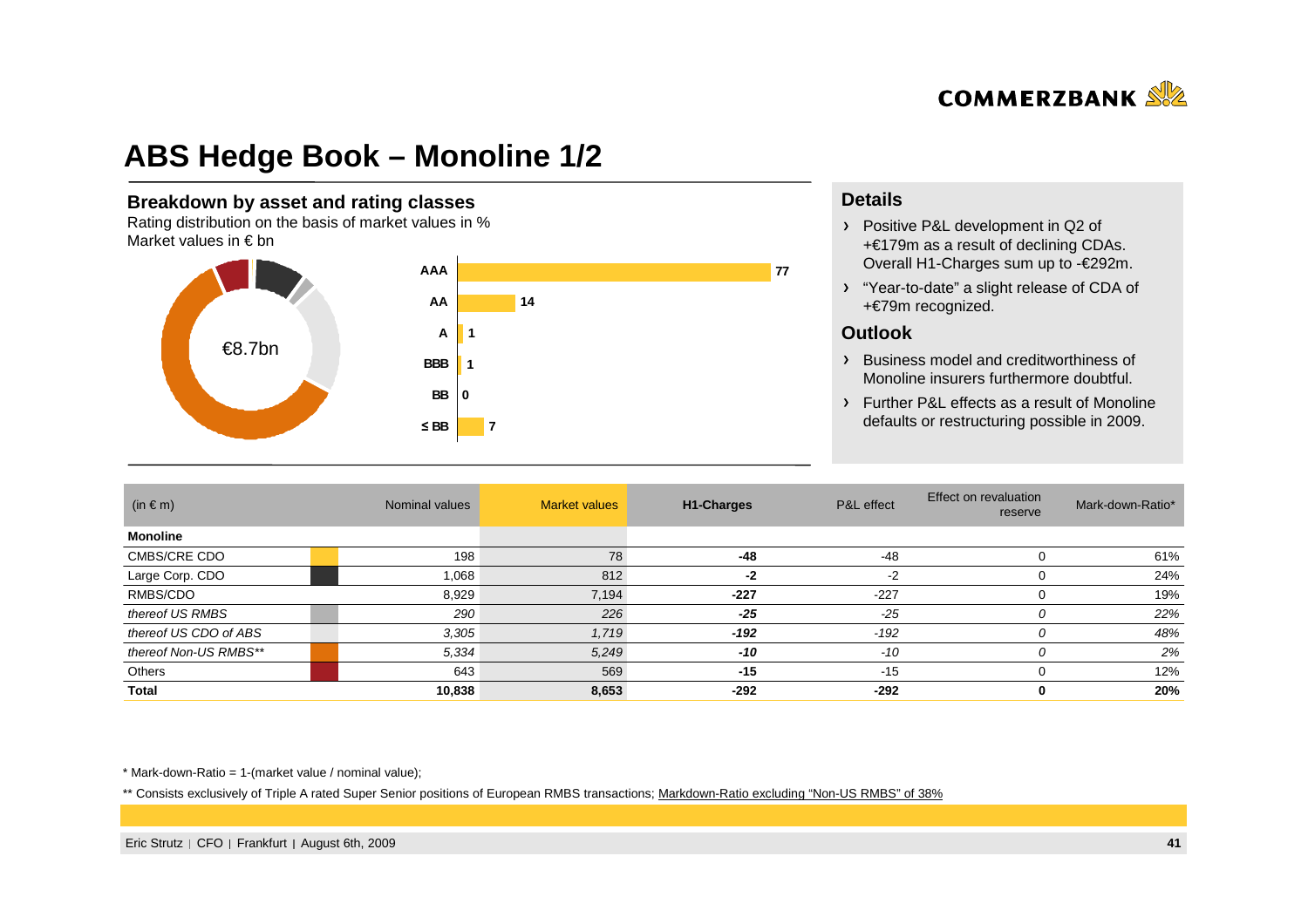

## **ABS Hedge Book – Non-Monoline 2/2**

#### **Breakdown by asset and rating classes**

 Rating distribution on the basis of market values in %Market values in  $\epsilon$  bn



#### **Details**

- Exposure stems from two TRS with a large financial institution.
- Overall market value scarcely changed at €1.9bn.

#### **Outlook**

 Only minor P&L effects expected as the structure as well as the creditworthiness of the counterparty is strong.

| $(in \in m)$                | Nominal values | <b>Market values</b> | H1-Charges | P&L effect | Effect on revaluation<br>reserve | Mark-down-Ratio* |
|-----------------------------|----------------|----------------------|------------|------------|----------------------------------|------------------|
| <b>Non-Monoline</b>         |                |                      |            |            |                                  |                  |
| CMBS/CRE CDO                | 468            | 180                  | -1         | -1         |                                  | 62%              |
| Large Corp. CDO             | 1,440          | 1,060                | 0          | 0          |                                  | 26%              |
| RMBS/CDO                    | 1,264          | 613                  | -1         | -1         |                                  | 52%              |
| thereof US RMBS             | 20             | 19                   | 0          | 0          |                                  | 5%               |
| thereof US CDO of ABS       | 829            | 230                  | -1         | $-2$       |                                  | 72%              |
| thereof Non-US RMBS         | 415            | 364                  | 0          | 0          |                                  | 12%              |
| Others                      | 178            | 62                   | 0          | 0          |                                  | 65%              |
| Total                       | 3,350          | 1,915                | -2         | -2         |                                  | 43%              |
| <b>Total ABS Hedge Book</b> | 14,188         | 10,568               | -294       | -294       |                                  | 26%              |

\* Mark-down-Ratio = 1-(market value / nominal value)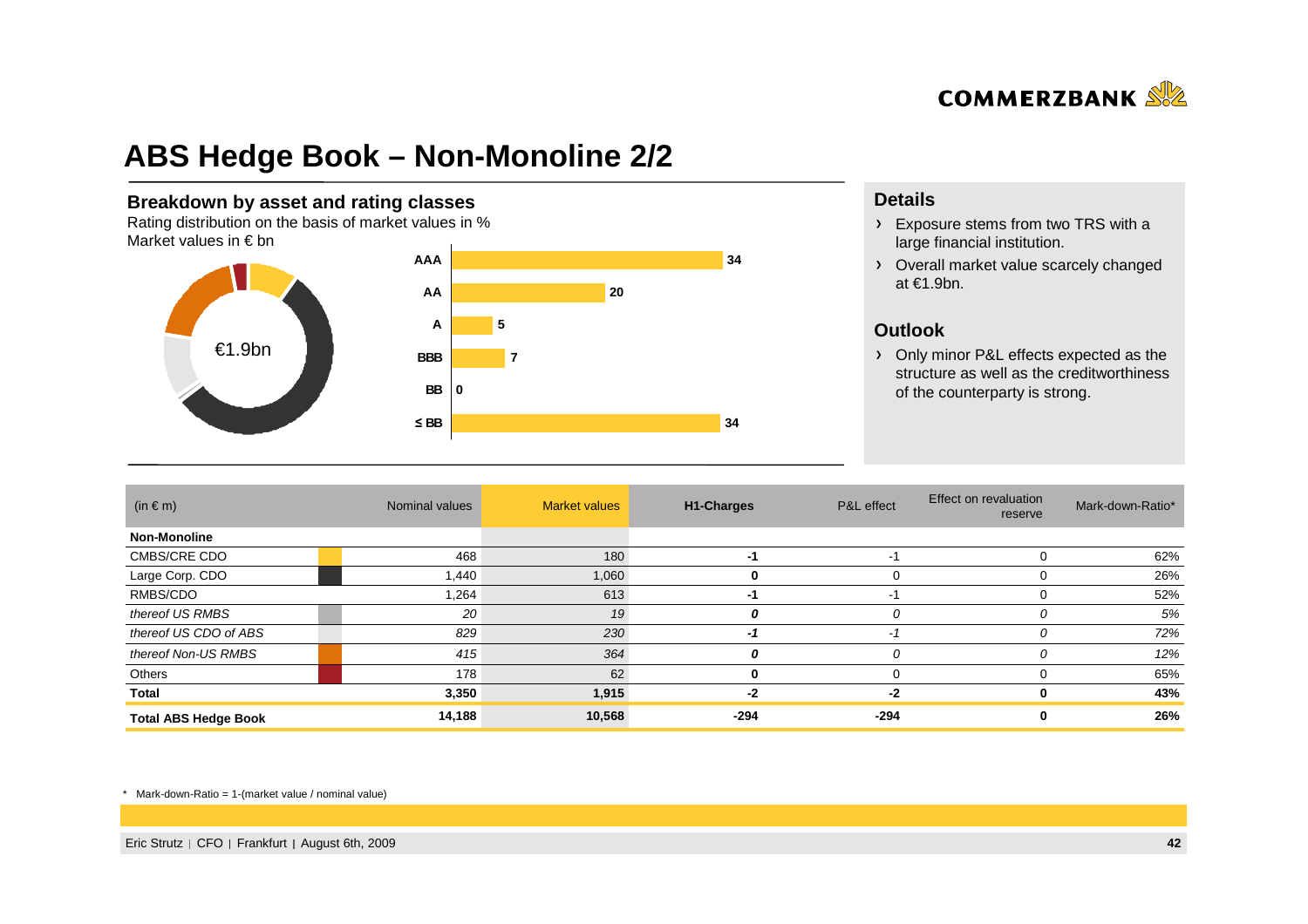

## **Charges on ABS Portfolio in H1 2009 (Split by P&L-lines)**

#### **Overview - ABS portfolio**

As of 06/2009

| $(in \in m)$                  | Nominal<br>values | <b>Market</b><br>values | <b>P&amp;L-Charges</b> | Provisions | <b>Trading Profit</b> | <b>Net</b><br>investment<br>Income | <b>Others</b> |
|-------------------------------|-------------------|-------------------------|------------------------|------------|-----------------------|------------------------------------|---------------|
| Secondary Market ABS*         | 25,515            | 16,645                  | $-1,137$               | $-91$      | $-754$                | $-292$                             | 0             |
| thereof critical portfolio    | 19,564            | 10,898                  | $-1,131$               | $-91$      | $-748$                | $-292$                             | 0             |
| thereof governm. guaranteed   | 5,734             | 5,587                   | 0                      | 0          | 0                     | 0                                  | 0             |
| Conduits**                    | 9,472             | 9,472                   | 0                      | 0          | 0                     | 0                                  | 0             |
| thereof critical portfolio    | 3,590             | 3,590                   | 0                      | 0          | 0                     | 0                                  | 0             |
| thereof other conduits        | 5,882             | 5,882                   | 0                      | 0          | 0                     | 0                                  | 0             |
| ABS Hedge book                | 14,188            | 10,568                  | $-294$                 | 0          | $-294$                | 0                                  | 0             |
| <b>CIRC</b>                   | 649               | 653                     | $-18$                  | 0          | $-18$                 | $\mathbf 0$                        | $\pmb{0}$     |
| Others (incl. Term Struct.)** | 664               | 640                     | $-23$                  | $-23$      | 0                     | 0                                  | 0             |
| <b>Total</b>                  | 50,488            | 37,978                  | $-1,472$               | $-114$     | $-1,066$              | $-292$                             | 0             |
| thereof critical portfolio    | 38,655            | 26,349                  | $-1,466$               | $-114$     | $-1,060$              | $-292$                             | 0             |
| thereof other ABS positions   | 11,833            | 11,629                  | -6                     | 0          | -6                    | 0                                  | 0             |

\* includes former K2 assets, which were purchased by Commerzbank during June 2009 due to orderly winddown of K2

\*\* incl. transactions that do not fall under the SolvV-definition of ABS under regulatory aspects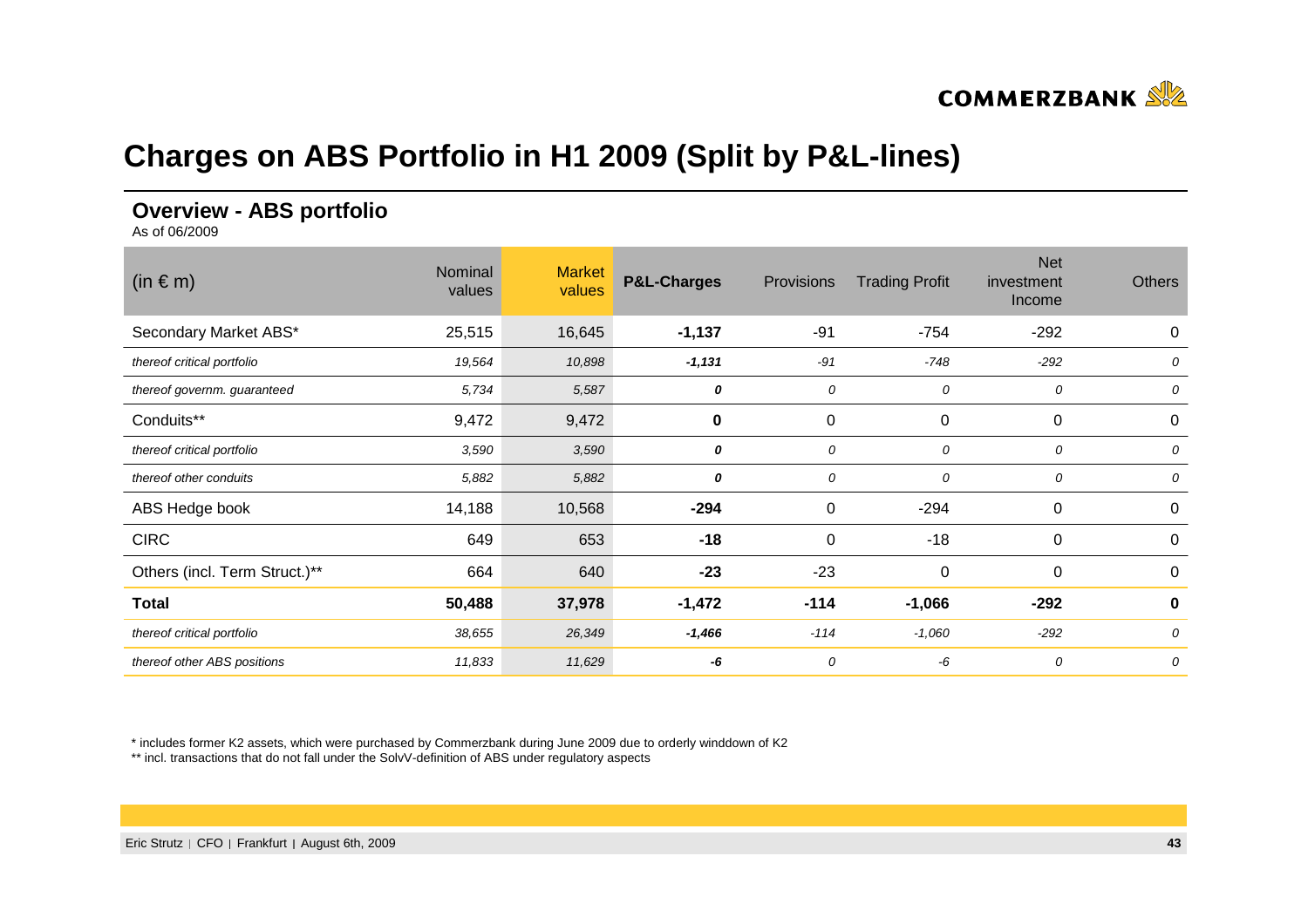

### **Charges on ABS Portfolio in H1 2009 (Breakdown by Business segment)**

#### **Overview - ABS portfolio**

As of 06/2009

| $(in \in m)$                  | Nominal<br>values | <b>Market</b><br>values | <b>P&amp;L-</b><br><b>Charges</b> | <b>PBC</b>  | <b>MSB</b>       | <b>CEE</b>  | C&M      | <b>CRE</b> | O&C              |
|-------------------------------|-------------------|-------------------------|-----------------------------------|-------------|------------------|-------------|----------|------------|------------------|
| Secondary Market ABS*         | 25,515            | 16,645                  | $-1,137$                          | $\mathbf 0$ | $-36$            | 0           | $-963$   | -94        | -44              |
| thereof critical portfolio    | 19,564            | 10,898                  | $-1,131$                          | 0           | $-36$            | 0           | $-957$   | $-94$      | $-44$            |
| thereof governm. guaranteed   | 5,734             | 5,587                   | 0                                 | 0           | 0                | 0           | 0        | 0          | 0                |
| Conduits**                    | 9,472             | 9,472                   | $\pmb{0}$                         | $\mathbf 0$ | $\pmb{0}$        | 0           | 0        | 0          | 0                |
| thereof critical portfolio    | 3,590             | 3,590                   | 0                                 | 0           | 0                | 0           | 0        | 0          | 0                |
| thereof other conduits        | 5,882             | 5,882                   | 0                                 | 0           | 0                | 0           | 0        | 0          | 0                |
| ABS Hedge book                | 14,188            | 10,568                  | $-294$                            | $\mathbf 0$ | $\pmb{0}$        | 0           | $-294$   | $\pmb{0}$  | $\boldsymbol{0}$ |
| <b>CIRC</b>                   | 649               | 653                     | $-18$                             | $\mathbf 0$ | $\pmb{0}$        | $\mathbf 0$ | $-18$    | 0          | 0                |
| Others (incl. Term Struct.)** | 664               | 640                     | $-23$                             | $\mathbf 0$ | $\boldsymbol{0}$ | 0           | $-23$    | $\pmb{0}$  | 0                |
| <b>Total</b>                  | 50,488            | 37,978                  | $-1,472$                          | $\mathbf 0$ | $-36$            | 0           | $-1,298$ | -94        | $-44$            |
| thereof critical portfolio    | 38,655            | 26,349                  | $-1,466$                          | 0           | $-36$            | 0           | $-1,292$ | $-94$      | $-44$            |
| thereof other ABS positions   | 11,833            | 11,629                  | -6                                | 0           | 0                | 0           | -6       | 0          | 0                |

\* includes former K2 assets, which were purchased by Commerzbank during June 2009 due to orderly winddown of K2; also includes other ABS (P&L-charges of -€6m)

\*\* incl. transactions that do not fall under the SolvV-definition of ABS under regulatory aspects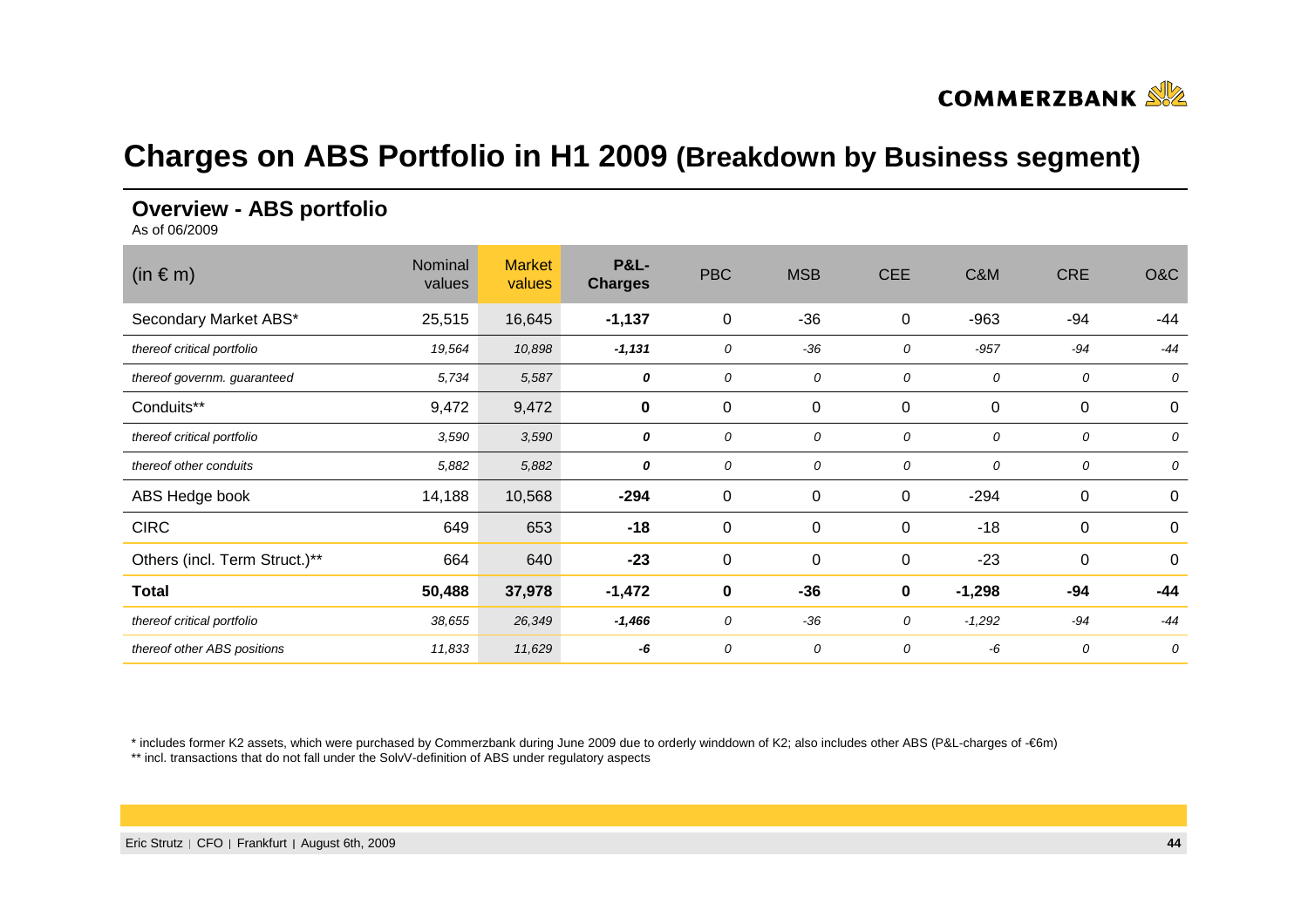

## **Leveraged Acquisition Finance (LAF)**



#### **Portfolio details\***

- In Q2 2009 significant specific charges could be avoided in the final hold and underwriting bookthrough active risk management and close customer contact.
- The reduction in volume in the underwriting and final hold book is substantially due to the transfer of transactions to the default portfolio (specificprovisions were manly made per 12/2008).
- In H1 2009 several CIRCs were restructured / unwound without a loss. Volumes and risk could bereduced significantly as a result. Six transactionsare still outstanding.
- > The LAF portfolio financings suffer from defaults within the portfolios. No specific charges so far.

#### **Outlook**

- Due to high gearing ratios of companies in the portfolio, they are especially vulnerable to a recession.
- In direct LAF business this can lead to further burdens on revenues due to specific provisions.
- > Potential losses concerning CIRCs have been limited due to de-risking measures.
- > For the portfolio financing, downratings, restructurings as well as losses from individual transactions cannot be excluded.

\* excluding default portfolio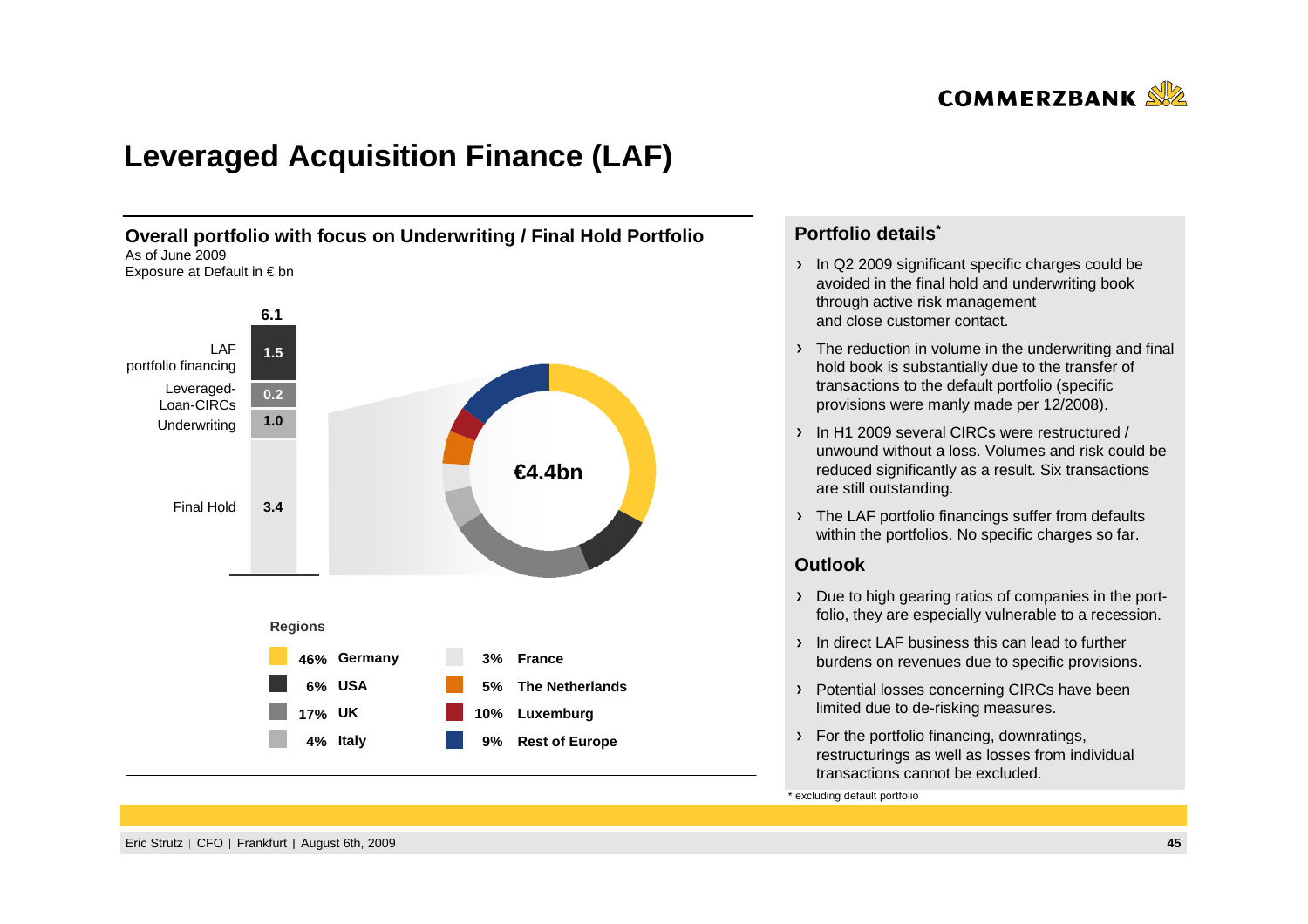

## **Sizeable funding transactions across products and issuers –funding plan for 2009 already completed**

| <b>GGB</b>                                                        | <b>Senior unsecured</b>                                           | <b>Mortgage Pfandbriefe</b>                                               | <b>Retail</b>                                                                     |  |  |
|-------------------------------------------------------------------|-------------------------------------------------------------------|---------------------------------------------------------------------------|-----------------------------------------------------------------------------------|--|--|
| February & June 2009<br>January 2009                              |                                                                   | March, May & June 2009                                                    | January - June 2009                                                               |  |  |
| <b>COMMERZBANK SE</b>                                             | <b>COMMERZBANK</b>                                                | EURO<br>HYPO                                                              | <b>COMMERZBANK</b>                                                                |  |  |
| Bond guaranteed by<br><b>SoFFin</b>                               | 2 senior unsecured<br>benchmarks                                  | 3 Jumbo Mortgage<br>Pfandbriefe                                           | Various retail targeted<br>structures                                             |  |  |
| €5 bn due January 2012                                            | €1.5 bn due February 2014<br>€1 bn due January 2015               | €1.25 bn due March 2014<br>€1.75 bn due May 2016<br>€1.5 bn due July 2019 | Approx. $\epsilon$ 3 bn                                                           |  |  |
| <b>COMMERZBANK</b><br>Dresdner Kleinwort<br>- Joint bookrunners - | <b>COMMERZBANK</b><br>Dresdner Kleinwort<br>- Joint bookrunners - | <b>COMMERZBANK</b><br>Dresdner Kleinwort<br>- Joint bookrunners -         | <b>COMMERZBANK</b><br>Dresdner Kleinwort<br>- Placed in private client networks - |  |  |



**Investor diversification – demand from new international accounts, support from domestic investorsSuccessful leverage of Commerzbank and Dresdner Bank investment banking and retail franchises.**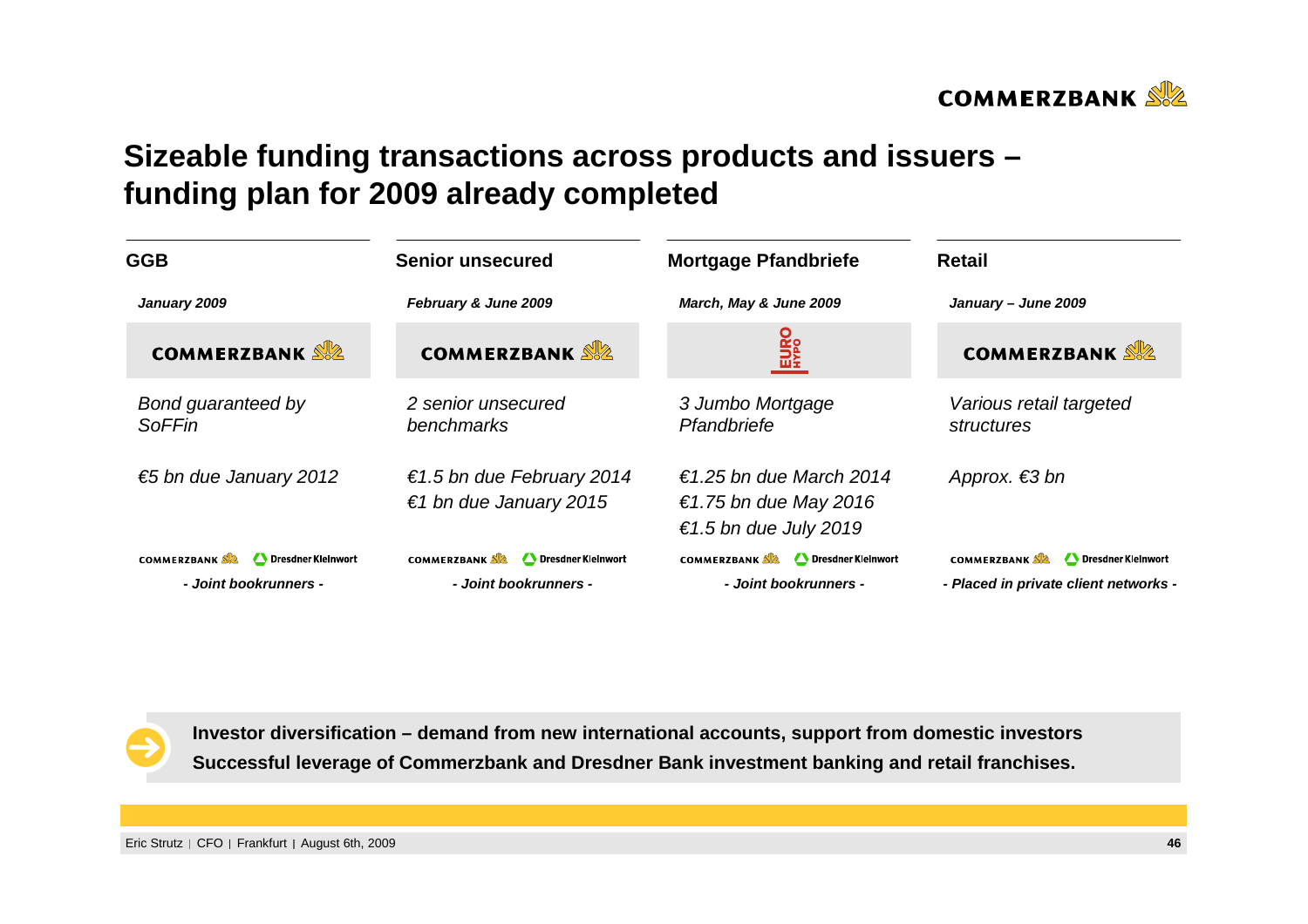

# **Integration roadmap and milestones**

| <b>Phase I:</b><br>Integration preparation | <b>Phase II:</b><br>Preparation for integration<br>implementation | <b>Phase III:</b><br>Integration implementation |
|--------------------------------------------|-------------------------------------------------------------------|-------------------------------------------------|
| <b>Blueprint New Commerzbank</b>           | Works council negotiations                                        | Implementation of human resources               |
| <b>Business model/strategy</b>             | Implementation human resources <sup>1</sup>                       | management                                      |
| Organization                               | management                                                        | IT-implementation                               |
| Core processes                             | <b>Preparation IT</b>                                             | Adoption of target organisation                 |
| Synergies/business case                    | Detailed planning of implemenation                                | and target processes                            |
| <b>Business Case</b>                       | Overall optimization of locations                                 | Implementation synergy measures                 |
| <b>Stabilization measures</b>              | De-risking investment banking                                     | Conclusion balance sheet reduction              |
| Plannning of integration                   | Training/schooling                                                | Training/schooling                              |
| $\rightarrow$                              | Change process                                                    | Change process                                  |
| Januar 31, 2009                            | May 11, 2009                                                      | October 2010                                    |
| August 31, 2008                            | March 30, 2009                                                    | 2. Juli 2009                                    |
| <b>Finalization blueprint</b>              | Merger                                                            | Conclusion social plan/                         |
| Announcement of                            | Conclusion social plan/                                           | IT migration                                    |
| <b>Dresdner Bank</b>                       | reconciliation of                                                 | reconciliation of interests                     |
| acquisition                                | interests (Head Office)                                           | (regional branches)                             |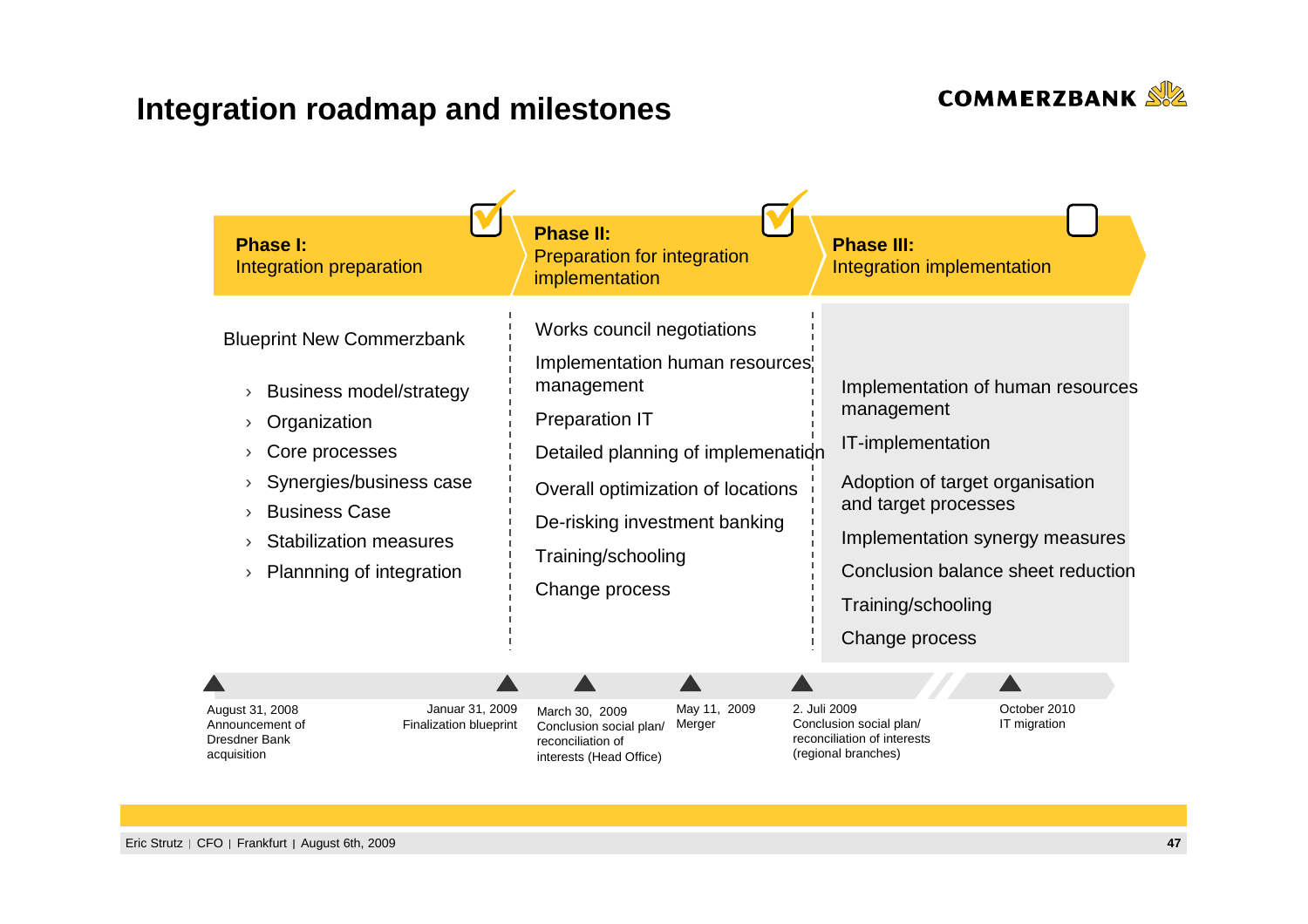

## **Integration milestones so far**

Quick reconciliation of interests and conclusion of social planSuccessful merger on May 11, 2009 confirms the ambitious timetable of the integration

Top management assumes responsibility at headquarters with effect of merger

Staffing of management level 3 and 4 in headquarters

Stable customer base in private and corporate customer business

Positive result of a representative survey (integration monitor) clearly outperforms benchmarksof comparable integration processes

Successful launch of the first joint products for private customers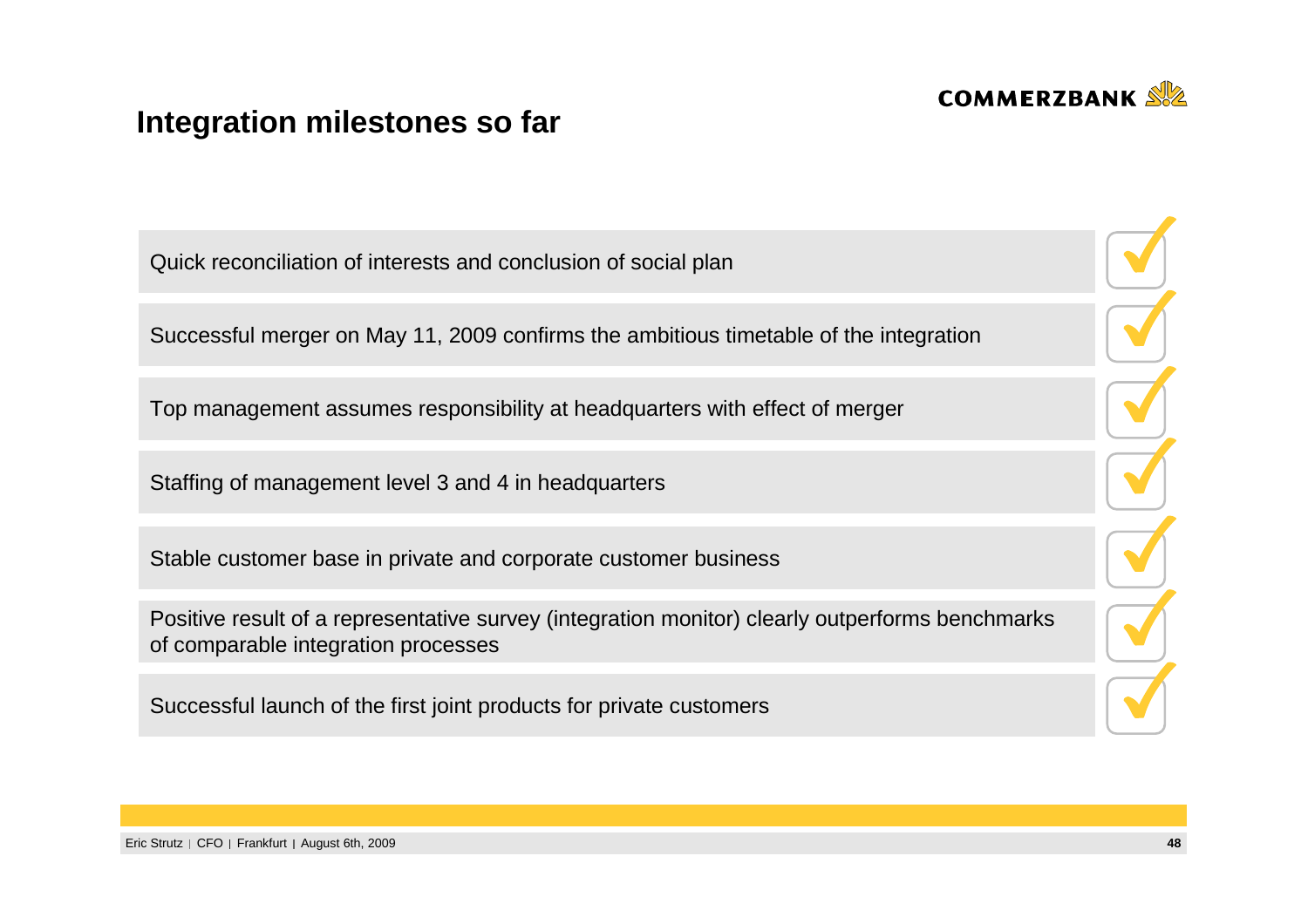

#### **For more information, please contact Commerzbank´s IR team:**

**Jürgen Ackermann** (Head of IR) P: +49 69 136 22338M: juergen.ackermann@commerzbank.com

**Sandra Büschken** (Deputy Head of IR) P: +49 69 136 23617M: sandra.bueschken@commerzbank.com

**Michael H. Klein** P: +49 69 136 24522M: michael.klein@commerzbank.com **Wennemar von Bodelschwingh**P: +49 69 136 43611M: wennemar.vonbodelschwingh@commerzbank.com

**Ute Heiserer-Jäckel** P: +49 69 136 41874M: ute.heiserer-jaeckel@commerzbank.com

**Simone Nuxoll** P: +49 69 136 45660M: simone.nuxoll@commerzbank.com **Stefan Philippi** P: +49 69 136 45231M: stefan.philippi@commerzbank.com

**Karsten Swoboda** P: +49 69 136 22339M: karsten.swoboda@commerzbank.com

#### **www.ir.commerzbank.com**